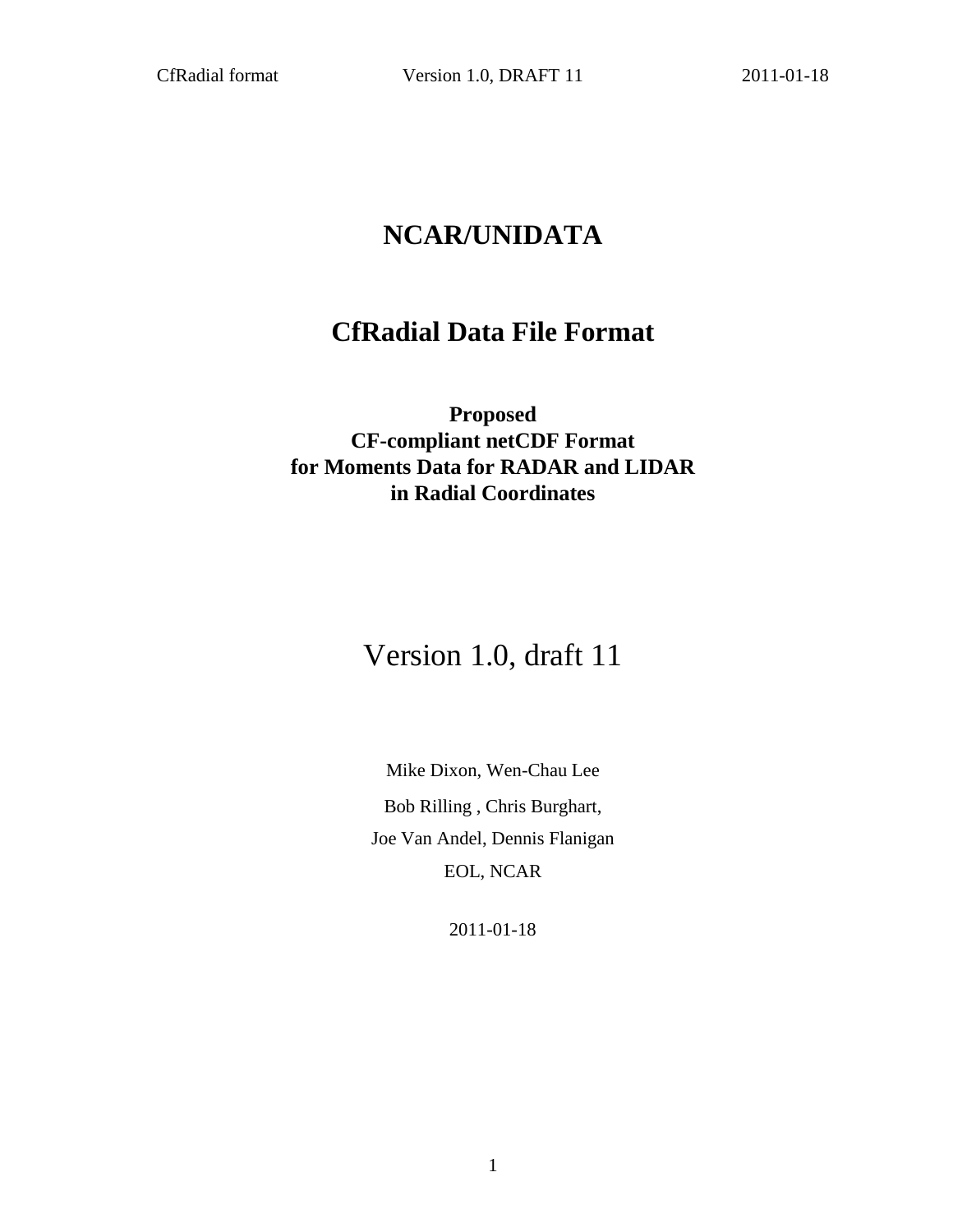CfRadial format

| $\mathbf{1}$            |     |       |  |
|-------------------------|-----|-------|--|
|                         | 1.1 |       |  |
|                         | 1.2 |       |  |
|                         | 1.3 |       |  |
|                         | 1.4 |       |  |
|                         | 1.5 |       |  |
| $\overline{2}$          |     |       |  |
|                         | 2.1 |       |  |
|                         | 2.2 |       |  |
|                         | 2.3 |       |  |
|                         | 2.4 |       |  |
|                         | 2.5 |       |  |
|                         | 2.6 |       |  |
|                         | 2.7 |       |  |
|                         | 2.8 |       |  |
| 3                       |     |       |  |
| $\overline{\mathbf{4}}$ |     |       |  |
|                         | 4.1 |       |  |
|                         | 4.2 |       |  |
|                         | 4.3 |       |  |
|                         | 4.4 |       |  |
|                         |     | 4.4.1 |  |
|                         |     | 4.4.2 |  |
|                         | 4.5 |       |  |
|                         | 4.6 |       |  |
|                         | 4.7 |       |  |
|                         |     | 4.7.1 |  |
|                         |     | 4.7.2 |  |
|                         | 4.8 |       |  |
|                         | 4.9 |       |  |
| 5                       |     |       |  |
|                         | 5.1 |       |  |
|                         | 5.2 |       |  |
|                         | 5.3 |       |  |
|                         | 5.4 |       |  |
|                         |     | 5.4.1 |  |
|                         |     | 5.4.2 |  |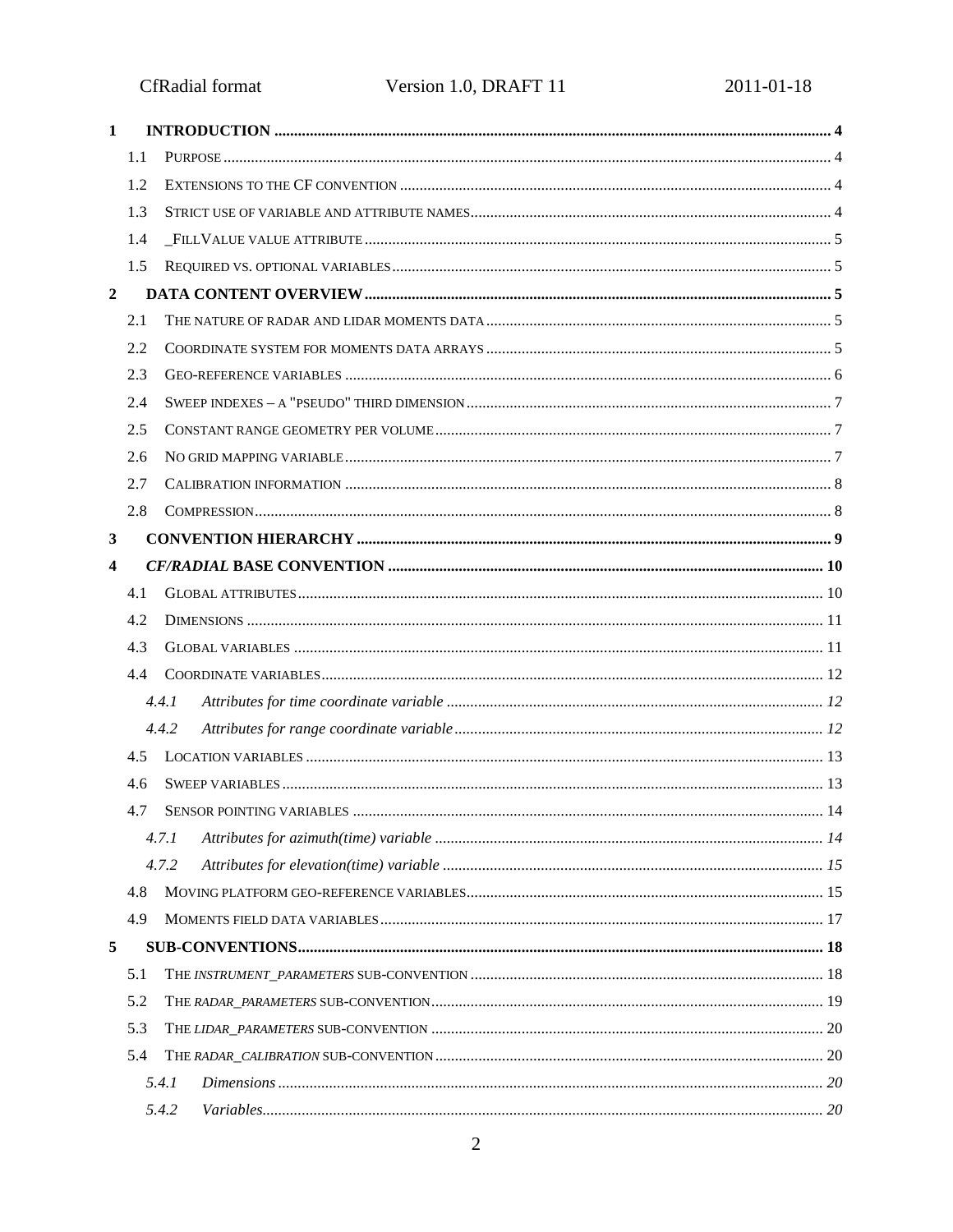|   |     | <b>CfRadial</b> format<br>Version 1.0, DRAFT 11                    | 2011-01-18 |
|---|-----|--------------------------------------------------------------------|------------|
|   | 5.5 |                                                                    |            |
|   | 5.6 |                                                                    |            |
|   | 5.7 |                                                                    |            |
| 6 |     |                                                                    |            |
|   | 6.1 |                                                                    |            |
|   | 6.2 |                                                                    |            |
| 7 |     | <b>COMPUTING THE DATA LOCATION FROM GEO-REFERENCE VARIABLES 34</b> |            |
|   | 7.1 |                                                                    |            |
|   |     | 7.1.1                                                              |            |
|   |     | 7.1.2                                                              |            |
|   | 7.2 |                                                                    |            |
|   | 7.3 |                                                                    |            |
|   |     | 7.3.1                                                              |            |
|   |     | 7.3.2                                                              |            |
|   |     | 7.3.3                                                              |            |
|   |     | 7.3.4                                                              |            |
|   | 7.4 |                                                                    |            |
|   |     | 7.4.1                                                              |            |
|   |     | 7.4.1.1                                                            |            |
|   |     | 7.4.1.2                                                            |            |
|   |     | 7.4.1.3                                                            |            |
|   |     | 7.4.2                                                              |            |
|   |     |                                                                    |            |
|   |     | 7.5.1                                                              |            |
|   |     |                                                                    |            |
|   |     | 7.5.3                                                              |            |
|   |     | 7.5.4                                                              |            |
|   | 7.6 |                                                                    |            |
| 8 |     |                                                                    |            |
|   | 8.1 |                                                                    |            |
|   | 8.2 |                                                                    |            |
|   | 8.3 |                                                                    |            |
| 9 |     |                                                                    |            |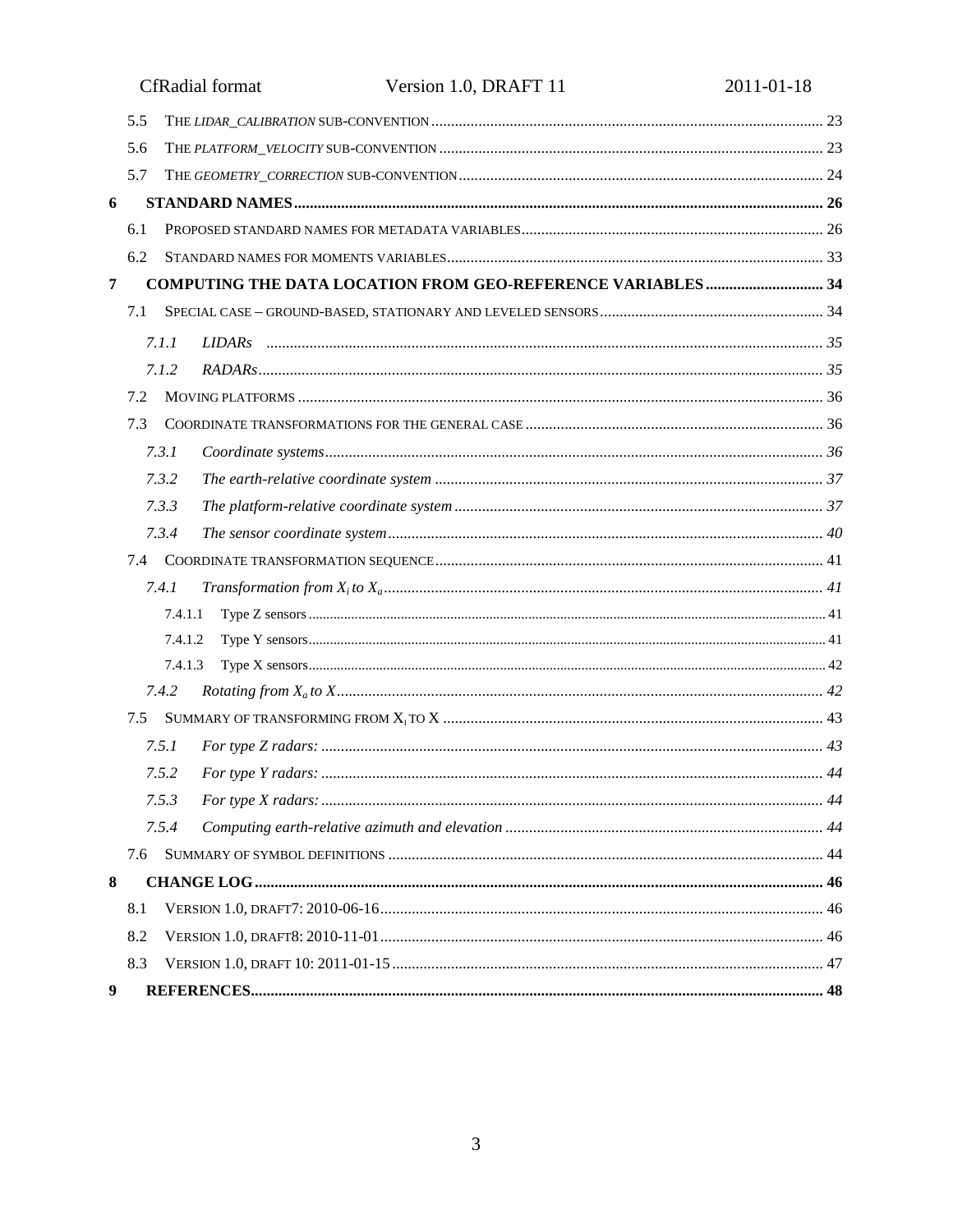## <span id="page-3-0"></span>**1 Introduction**

### <span id="page-3-1"></span>**1.1 Purpose**

The purpose of this document is to specify a CF-compliant netCDF format for radar and lidar moments data in radial (i.e. polar) coordinates.

The intention is that the format should, as far as possible, comply with the CF conventions for gridded data. However, the current CF 1.4 convention does not support radial radar/lidar data. Therefore, extensions to the conventions will be required.

The current CF conventions are documented at:

http://cf-pcmdi.llnl.gov/documents/cf-conventions/1.4

### <span id="page-3-2"></span>**1.2 Extensions to the CF convention**

This convention introduces the following extensions to CF:

- 1. The following axis attribute types:
	- axis = "radial\_azimuth\_coordinate";
	- axis = "radial\_elevation\_coordinate";
	- axis = "radial\_range\_coordinate";
- 2. Additional standard units. The following need to be added:
	- dB (ratio of two values, in log units. For example, ZDR).
	- dBm (power in milliwatts, in log units)
	- dBZ (radar reflectivity in log units)
- 3. Additional standard names.

<span id="page-3-3"></span>CfRadial files will be CF compliant, with the above extensions.

### **1.3 Strict use of variable and attribute names**

However, because of the inherent complexity of radial radar and lidar data, the CfRadial format requires extra strictness, as compared to CF in general, in order to keep it manageable. There are so many metadata variables in CfRadial that it is essential to require **strict adherence** to the **dimension names** and **metadata variable names** exactly as specified in this document, in addition to their standard names. It is not practical to expect an application to search for standard names for metadata variables, since this makes the code unnecessarily complex.

Since this is a completely new format, there is no requirement to support legacy data sets which are less strictly defined.

Note that this strictness requirement only applies to **metadata** variables. The **moments data** fields will be handled as usual in CF, where the **standard name** is the **definitive guide** to the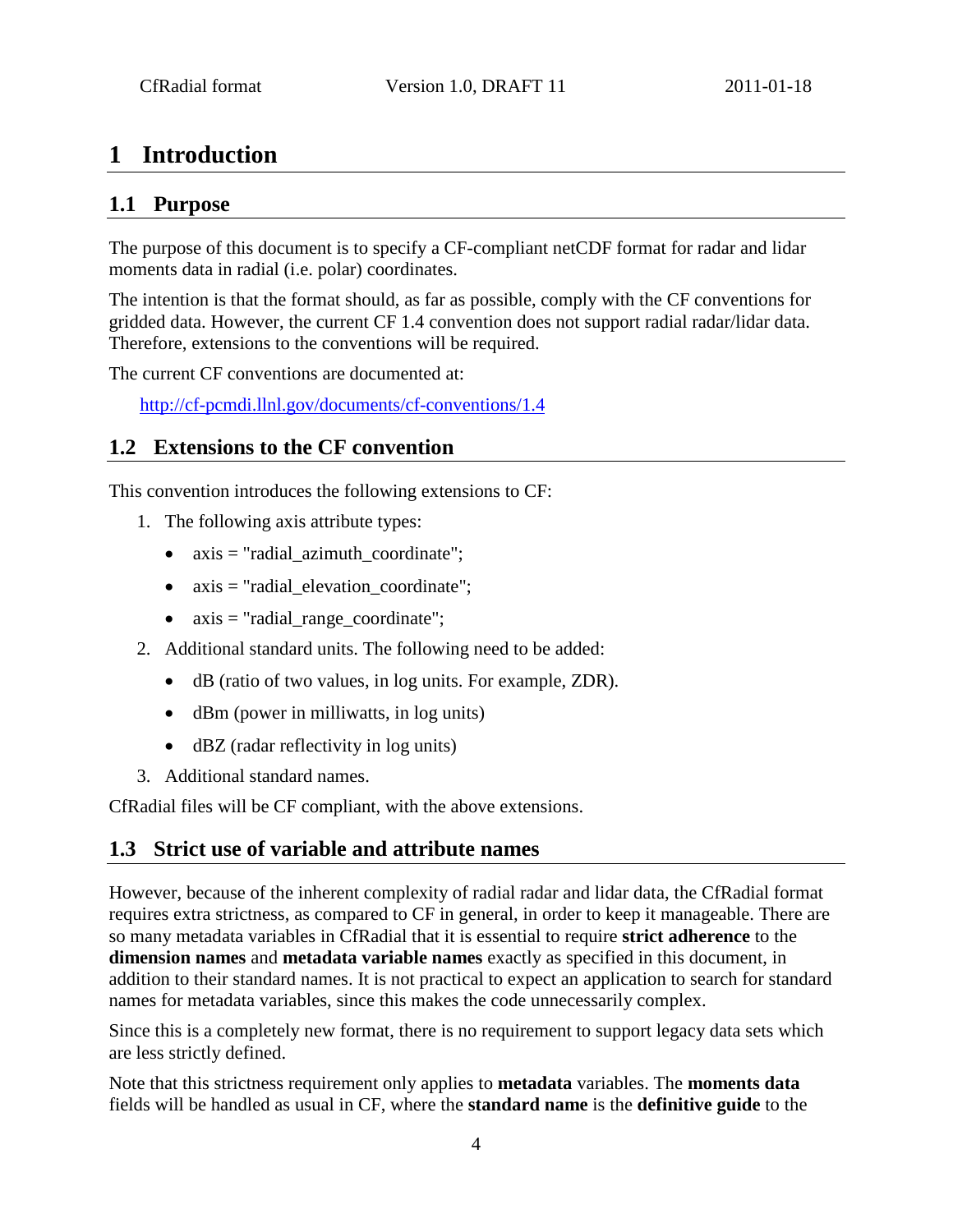contents of the field. Suggested standard names for radar variables not yet supported by CF are listed in section 6.

One exception to this is the dimensions used to specify string variable lengths. String length dimensions may be added as needed. This document refers to the string length dimension as 'string\_length', but any suitable dimension may be used in its place. See section 4.2.

### <span id="page-4-0"></span>**1.4 \_FillValue value attribute**

The CF documentation mentions that the **missing\_value** attribute is deprecated, and that **\_FillValue** should be used instead. However, the CF document also states that **missing\_value** is supported for backward compatibility purposes.

CfRadial will use the **FillValue** attribute to indicate missing values.

Note: the CF documentation mentions that the **missing\_value** attribute is deprecated, and that **FillValue** should be used instead. However, the CF document also states that **missing** value is supported for backward compatibility purposes.

<span id="page-4-1"></span>Therefore, it is recommended that software readers check for **missing\_value** as well.

### **1.5 Required vs. optional variables**

If not otherwise stated, the inclusion of a variable is mandatory.

Some variables are optional. If so, this is stated in this document. If a variable is omitted, a reader should set the variable to missing everywhere.

## <span id="page-4-2"></span>**2 Data Content Overview**

### <span id="page-4-3"></span>**2.1 The nature of radar and lidar moments data**

As a radar or lidar scans (or points) the data fields (or **moments**) are produced over an entity specified by a time interval or angular interval.

We refer to this entity as a **ray**, **beam** or **dwell**. In this document we will use the term **ray**.

For a given ray, the field data are computed for a sequence of **ranges** increasing radially away from the instrument. These are referred to as range **gates**.

In most cases, the spacing between the range gates is constant along the ray, although this is not necessarily the case. For example, some NOAA radars have gate spacings of 75m, 150m and 300m. Therefore, we need to handle the cases for which the range gate spacing is **variable**.

### <span id="page-4-4"></span>**2.2 Coordinate system for moments data arrays**

The moments data to be handled by this format is represented in 2 principal dimensions:

- **time**: rays have monotonically increasing time
- **range**: bins have monotonically increasing range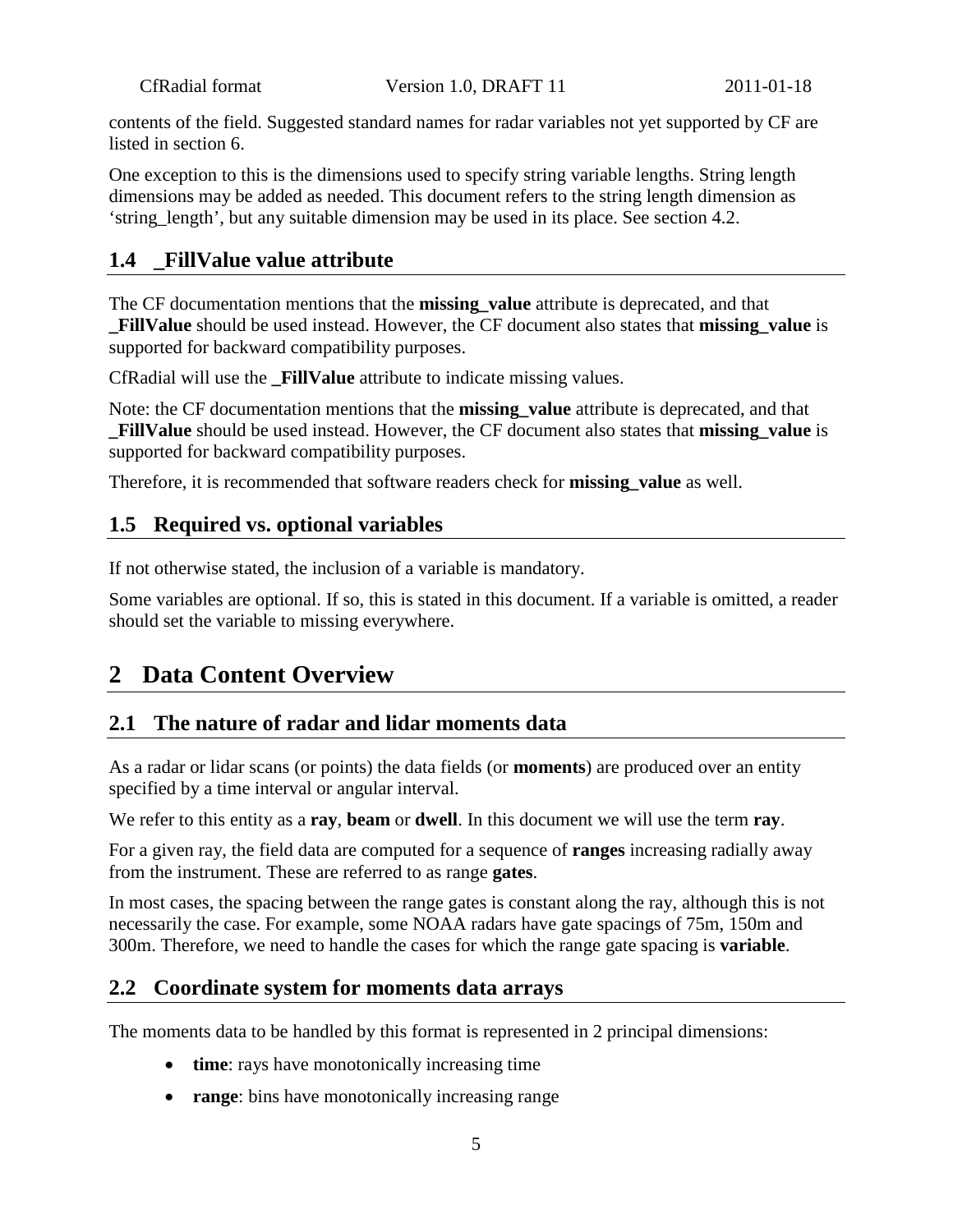

Figure 2.1 Data organization in time and range

The primary coordinate is **time** and the secondary coordinate is **range**.

The field data are stored in contiguous 1-D arrays, in which the range index varies the fastest, and the time index the slowest.

### <span id="page-5-0"></span>**2.3 Geo-reference variables**

A subset of the metadata variables in CfRadial are used to locate a radar or lidar measurement in space.

These are:

- range
- elevation
- azimuth
- latitude
- longitude
- altitude

See sections 4.4, 4.5 and 4.7 for details on these variables.

For moving platforms, extra variables are required for geo-referencing.

These are:

- heading
- roll
- pitch
- rotation
- tilt

See section 4.8 for details on these variables.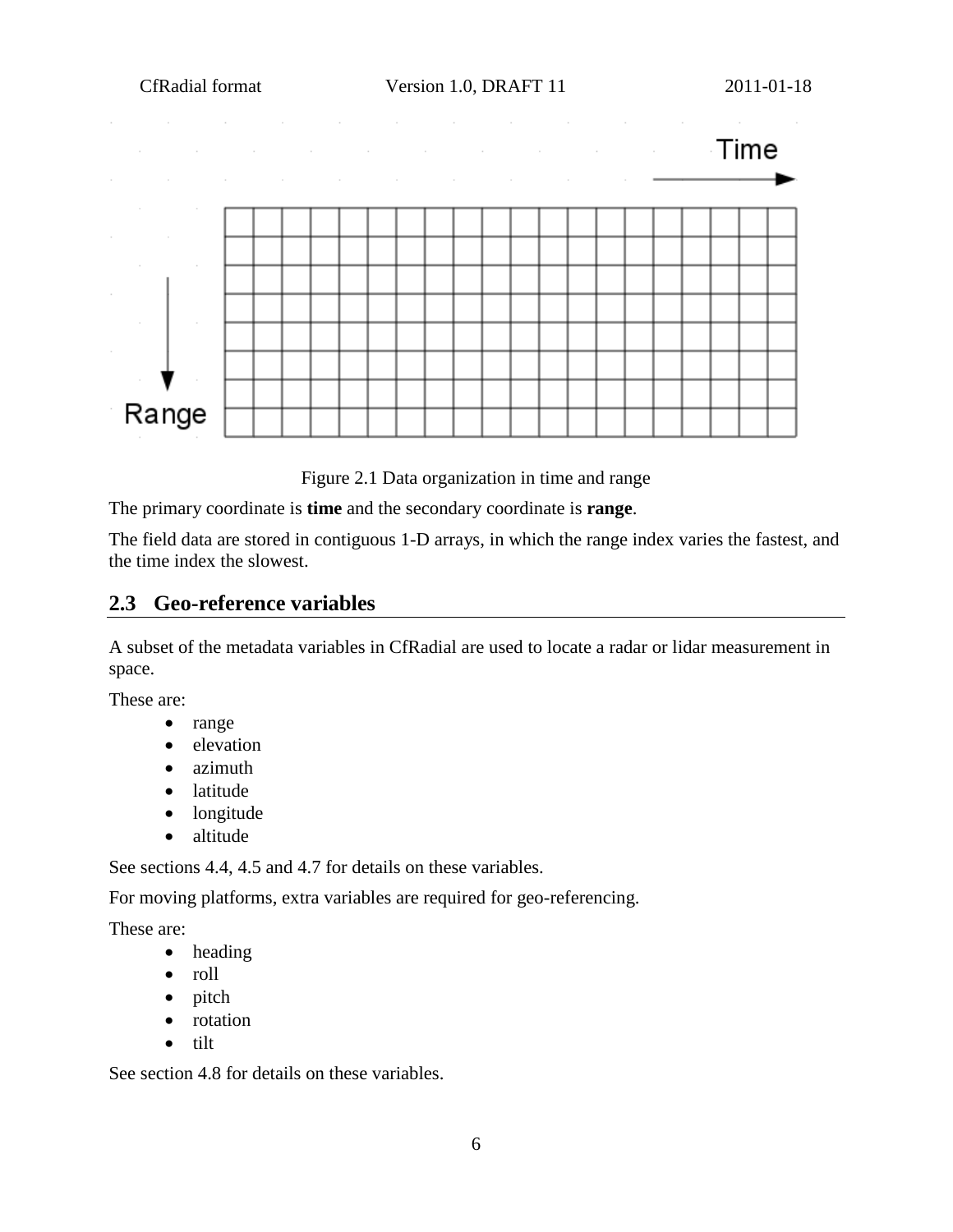The mathematical procedures for computing data location relative to earth coordinates are described in detail in section 7.

### <span id="page-6-0"></span>**2.4 Sweep indexes – a "pseudo" third dimension**

A set of two or more related sweeps, typically a complete 3-D radar or lidar scan, is referred to as a **volume**.

A **volume scan** is comprised of one or more **sweeps**.

Scanning may be carried out in a number of different ways. For example:

- horizontal scanning at fixed elevation (PPI mode)
- vertical scanning at constant azimuth (RHI mode)
- antenna not moving, i.e. constant elevation and azimuth (staring or pointing)
- aircraft radars which rotate around the longitudinal axis of the aircraft (e.g. ELDORA)

For each of these modes a **sweep** is defined as follows:

- PPI mode: a sequence of rays at fixed elevation angle
- RHI mode: a sequence of rays at fixed azimuth angle
- pointing mode: a sequence of rays over some time period, at fixed azimuth and elevation

The **volume** may therefore be logically divided into **sweeps**. In CfRadial, we do not separate the sweeps in the stored field data arrays. Rather, we store arrays of **start** and **stop indexes**, which identify the rays that belong to each sweep. Some recorded rays may be in the transition region between defined sweeps, i.e. they may not belong to any sweep. For these rays we set the 'antenna\_transition' flag to 1.

### <span id="page-6-1"></span>**2.5 Constant range geometry per volume**

For a single volume, the CF/radial convention requires that the number of range bins, and the ranges for each of the bins, be non-varying in time. Therefore, within a volume

- the number of range bins is the same for all rays
- the range geometry is the same for all rays.

If the raw data range geometry **changes over time** within a volume, the data to be represented must be re-sampled using a common **time-invariant** range geometry for the volume.

### <span id="page-6-2"></span>**2.6 No grid mapping variable**

The data in this format is saved in the native coordinate system for RADARs and LIDARs, i.e. radial (or polar) coordinates, with the instrument at the center.

A grid mapping type is not required, because the geo-reference variables contain all of the information required to locate the data in space.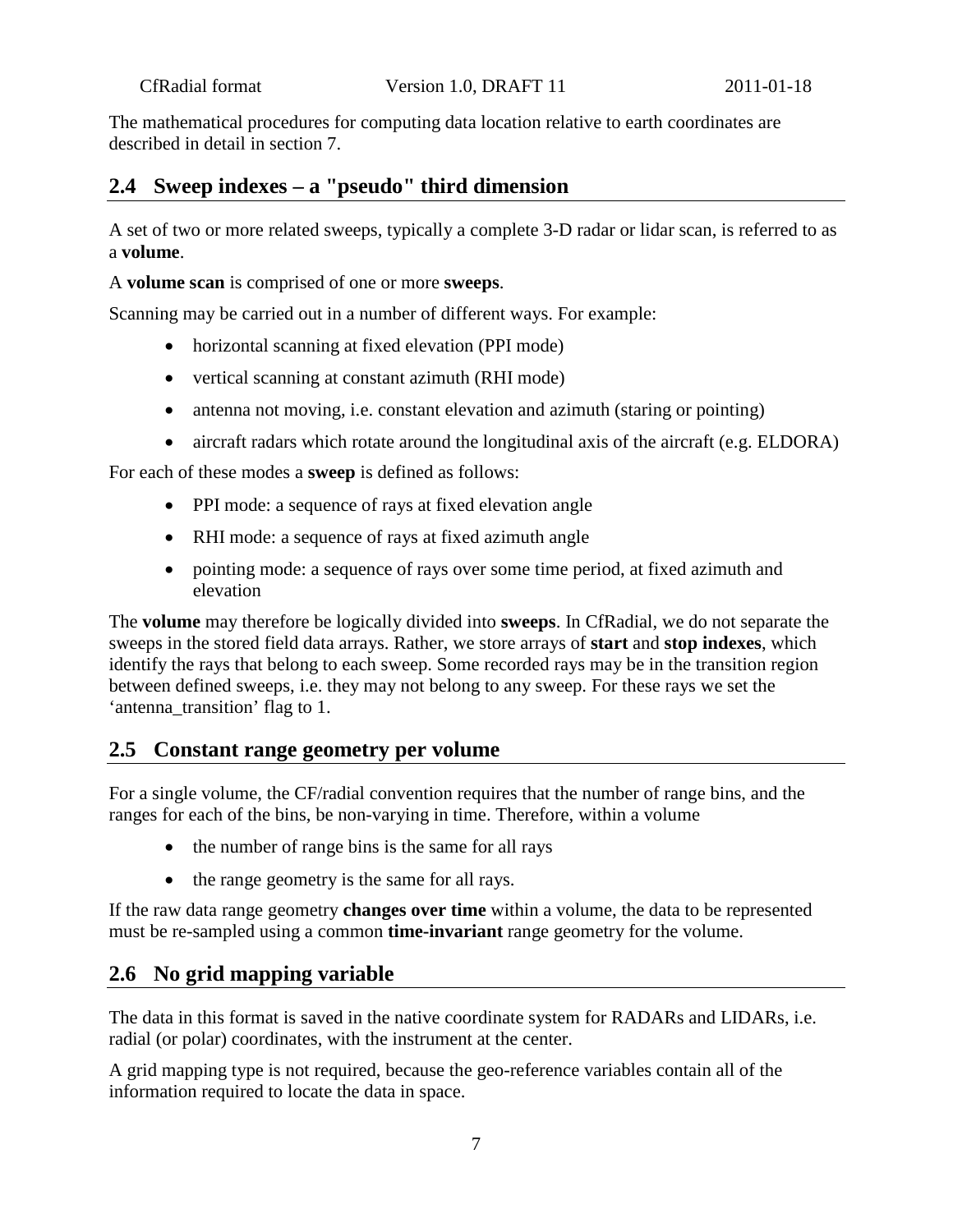For a *stationary* instrument, the following are stored as **scalar variables** (see section 4.5):

- latitude
- longitude
- altitude

Position and pointing references for *moving* platforms must take the following motions into account (see section 4.8):

- platform translation
- platform rotation

### <span id="page-7-0"></span>**2.7 Calibration information**

Radars must be calibrated to ensure that the moments data are accurate. Calibration for some types of lidar may also be applicable.

A radar may have multiple sets of calibration parameters. Generally a separate calibration is performed for each transmit **pulse width.** Separate calibrations may be performed for other reasons as well. CfRadial supports storing multiple sets of calibration parameters, using the **radar\_calibration** and **lidar\_calibration** conventions.

<span id="page-7-1"></span>The calibration applicable to a specific ray is indicated by the **calibration\_index** variable.

### **2.8 Compression**

The netCDF 4 library supports files in the following formats:

- classic
- 64bit offset
- netcdf4
- netcdf4 classic

The **netcdf4** format is built on HDF5, which supports compression. Where data are missing or unusable, the data values will be set to a constant well-known **\_FillValue** code. This procedure, combined with the use of the **netcdf4** format, provides efficient compression.

It is therefore recommended that the netcdf4 option be used whenever possible, to keep data sets as small as possible.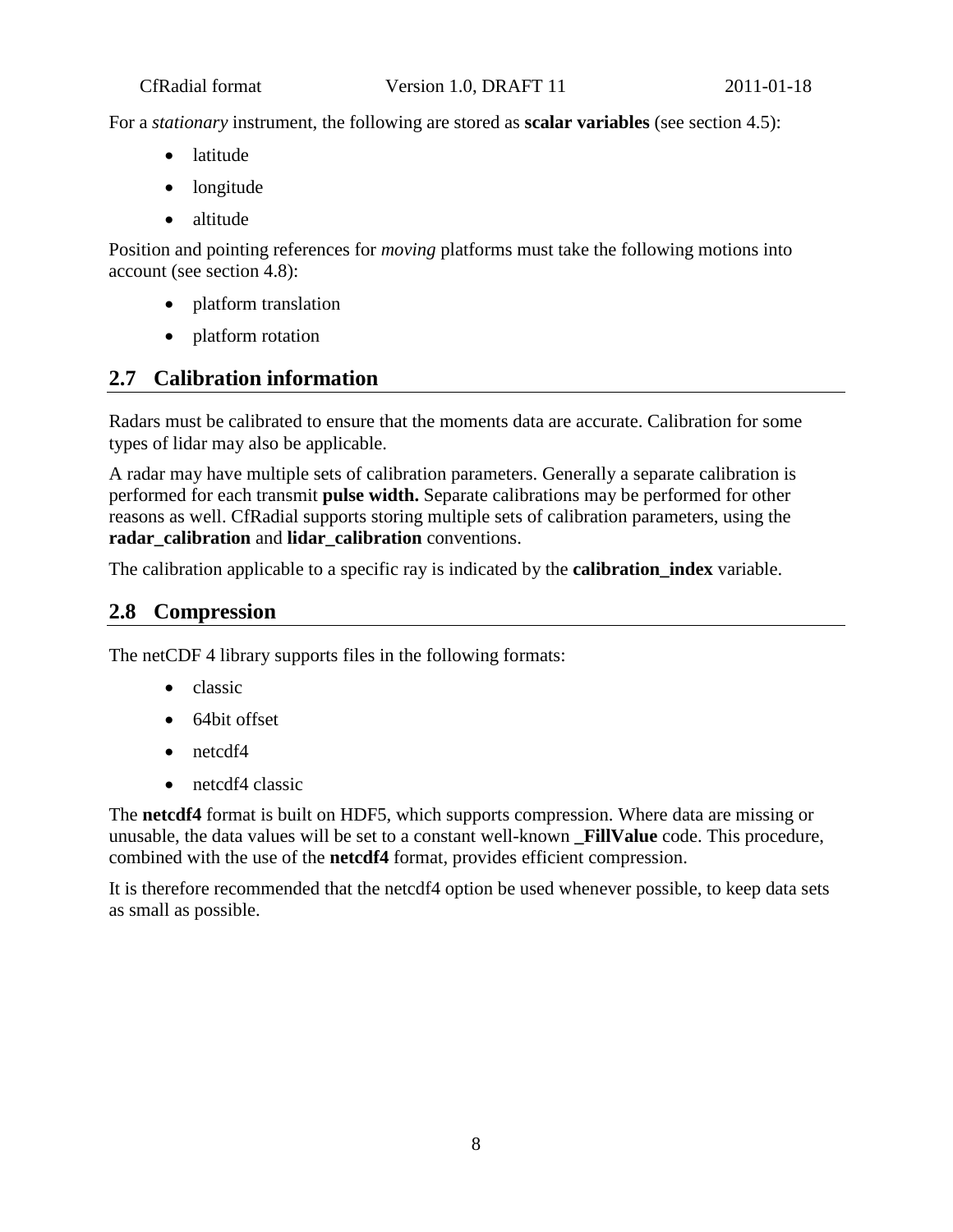## <span id="page-8-0"></span>**3 Convention hierarchy**

The CF/Radial convention comprises a **base** convention, along with a series of optional **subconventions** for specific purposes.

At the time of writing, the following conventions are envisaged:

| <b>Convention name</b> | <b>Type</b> | <b>Description</b>                                                                                                                                                    |
|------------------------|-------------|-----------------------------------------------------------------------------------------------------------------------------------------------------------------------|
| CF/Radial              | Base        | Radial data extension to the<br>CF convention.<br>Contains all necessary information for<br>interpreting and displaying the data fields<br>in a geo-referenced manner |
| instrument_parameters  | Optional    | Parameters common to both radar and<br>lidar instruments                                                                                                              |
| radar_parameters       | Optional    | Parameters specific to radars                                                                                                                                         |
| lidar_parameters       | Optional    | Parameters specific to lidars                                                                                                                                         |
| radar_calibration      | Optional    | Calibration values for radars                                                                                                                                         |
| lidar_calibration      | Optional    | Calibration values for lidars                                                                                                                                         |
| platform_velocity      | Optional    | Velocity of the platform, in multiple<br>dimensions                                                                                                                   |
| geometry_correction    | Optional    | Corrections to the geometry<br>of the data set                                                                                                                        |

If a netCDF file conforms to a base convention and one or more sub-conventions, these are concatenated in the Conventions attribute as a space-delimited string.

The following are some examples:

- "CF/Radial instrument\_parameters"
- "CF/Radial instrument\_parameters radar\_parameters radar\_calibration"
- "CF/Radial lidar\_parameters platform\_velocity"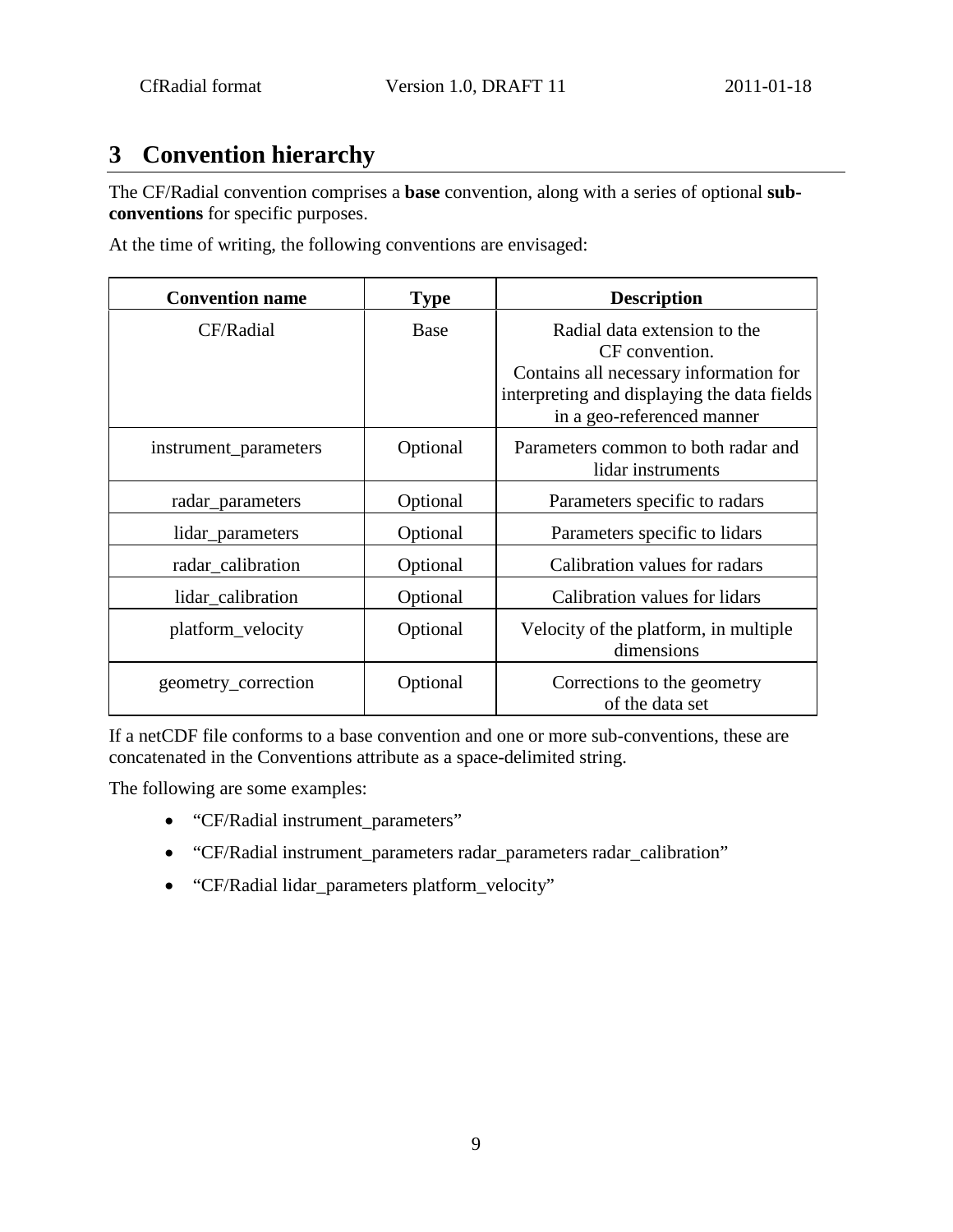## <span id="page-9-0"></span>**4** *CF/Radial* **base convention**

The base *CF/Radial* convention covers the minimum set of elements which are required to describe a radar/lidar data set sufficiently for basic display and plotting. *CF/Radial* is a specialization of *CF*.

**NOTE on units**: in the following tables, for conciseness, we do not spell out the units strings exactly as they are in the netCDF file. The following abbreviations apply:

| Units string in netCDF file | <b>Abbreviation in tables</b> |
|-----------------------------|-------------------------------|
| "degrees per second"        | degrees/s                     |
| "meters per second"         | m/s                           |

### <span id="page-9-1"></span>**4.1 Global attributes**

| <b>Attribute name</b> | <b>Type</b> | <b>Convention</b> | <b>Description</b>                                                                            |
|-----------------------|-------------|-------------------|-----------------------------------------------------------------------------------------------|
| Conventions           | string      | CF                | Conventions string will specify<br>Cf/Radial, plus selected sub-<br>conventions as applicable |
| title                 | string      | CF                | Short description of file contents                                                            |
| institution           | string      | <b>CF</b>         | Where the original data were<br>produced                                                      |
| references            | string      | CF                | References that describe the data<br>or the methods used to produce it                        |
| source                | string      | CF                | Method of production of the<br>original data                                                  |
| history               | string      | CF                | List of modifications to the<br>original data                                                 |
| comment               | string      | CF                | Miscellaneous information                                                                     |
| instrument_name       | string      | CF/Radial         | Name of radar or lidar                                                                        |
| site_name             | string      | CF/Radial         | Name of site where data were<br>gathered                                                      |
| scan name             | string      | CF/Radial         | Name of scan strategy used, if<br>applicable                                                  |
| platform_is_mobile    | string      | CF/Radial         | "true" or "false"                                                                             |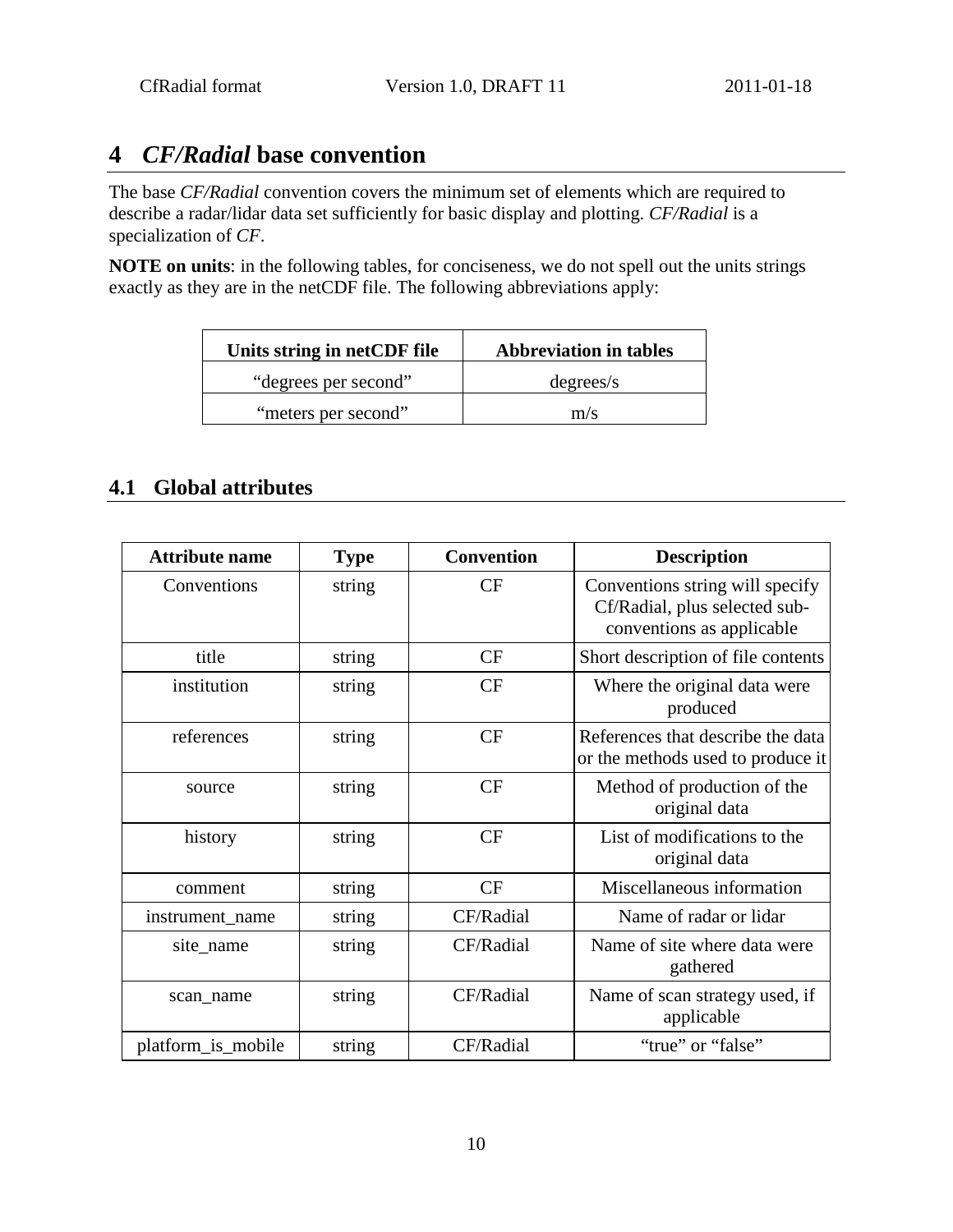### <span id="page-10-0"></span>**4.2 Dimensions**

| <b>Dimension name</b> | <b>Description</b>                                            |
|-----------------------|---------------------------------------------------------------|
| time                  | The number of rays.<br>This dimension is optionally UNLIMITED |
| range                 | The number of range bins                                      |
| sweep                 | The number of sweeps                                          |
| frequency             | Number of frequencies used                                    |
| string_length **      | Length of char type variables.                                |

**\*\* Note**: any number of 'string\_length' dimensions may be created and used. For example, you may declare the dimensions 'string\_length", 'string\_length\_short' and 'string\_length\_long', and use them appropriately for strings of various lengths. These are only used to indicate the length of the strings stored, and have no effect on other parts of the format.

### <span id="page-10-1"></span>**4.3 Global variables**

| Variable name                       | <b>Dimension</b> | <b>Type</b> | <b>Comments</b>                                                                                                                                                                                                     |
|-------------------------------------|------------------|-------------|---------------------------------------------------------------------------------------------------------------------------------------------------------------------------------------------------------------------|
| volume_number                       | none             | int         | Volume numbers are sequential, relative to<br>some arbitrary start time, and may wrap                                                                                                                               |
| platform_type                       | (string_length)  | char        | Options are:<br>"fixed", "vehicle", "ship", "aircraft",<br>"aircraft_fore", "aircraft_aft",<br>"aircraft_tail", "aircraft_belly",<br>"aircraft_roof", "aircraft_nose",<br>"satellite_orbit",<br>"satellite_geostat" |
| instrument_type                     | (string_length)  | char        | Options are:<br>"radar", "lidar"                                                                                                                                                                                    |
| primary_axis                        | (string_length)  | char        | Options are:<br>" $axis_z$ ", " $axis_y$ ", " $axis_x$ "<br>See section 7 for details.                                                                                                                              |
| time_coverage_start (string_length) |                  | char        | UTC time of first ray in file.<br>Format is:<br>yyyy-mm-ddThh:mm:ssZ                                                                                                                                                |
| time_coverage_end                   | (string_length)  | char        | UTC time of last ray in file.<br>Format is:<br>yyyy-mm-ddThh:mm:ssZ                                                                                                                                                 |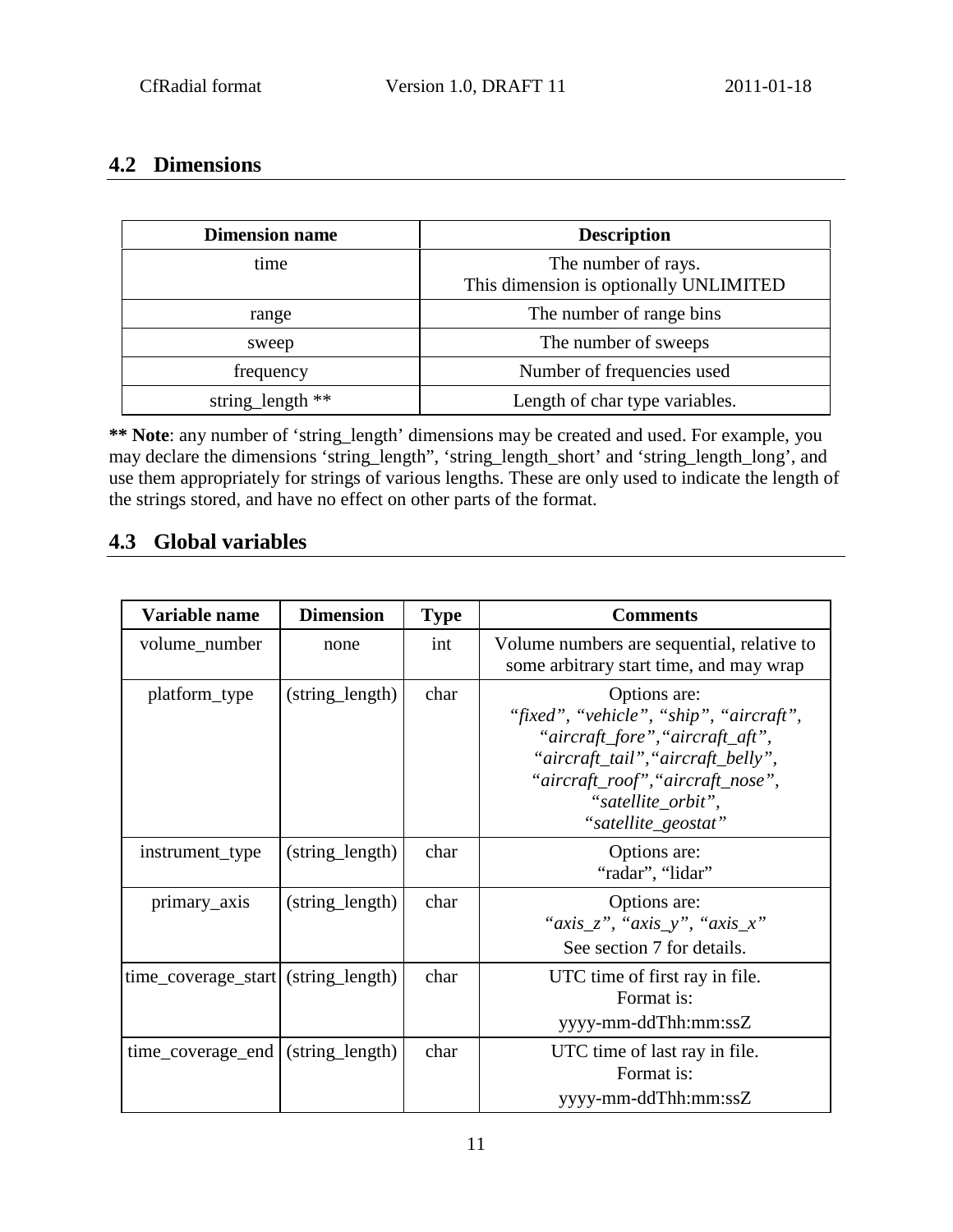### <span id="page-11-0"></span>**4.4 Coordinate variables**

| Variable name | <b>Dimension</b> | <b>Type</b> | <b>Units</b> | <b>Comments</b>                                                                             |
|---------------|------------------|-------------|--------------|---------------------------------------------------------------------------------------------|
| time          | (time)           | double      | seconds      | Coordinate variable for time.<br>Time at center of each ray, in<br>fractional seconds since |
|               |                  |             |              | start_time.                                                                                 |
| range         | (range)          | float       | meters       | Coordinate variable for range.                                                              |
|               |                  |             |              | Range to center of each bin.                                                                |

#### <span id="page-11-1"></span>**4.4.1 Attributes for time coordinate variable**

| <b>Attribute name</b>   | Type   | <b>Value</b>                                                                   |  |  |
|-------------------------|--------|--------------------------------------------------------------------------------|--|--|
| standard_name<br>string |        | "time"                                                                         |  |  |
| string<br>long_name     |        | "time in seconds since volume start"                                           |  |  |
| units                   | string | "seconds since yyyy-mm-ddThh:mm:ssZ",<br>where the actual start time is stated |  |  |

#### <span id="page-11-2"></span>**4.4.2 Attributes for range coordinate variable**

| <b>Attribute name</b>          | <b>Type</b> | <b>Value</b>                                                                         |
|--------------------------------|-------------|--------------------------------------------------------------------------------------|
| standard_name                  | string      | "projection_range_coordinate"                                                        |
| long_name                      | string      | "range_to_measurement_volume"                                                        |
| units                          | string      | "meters"                                                                             |
| spacing_is_constant            | string      | "true" or "false"                                                                    |
| meters_to_center_of_first_gate | float       | Set to start range in meters                                                         |
| meters_between_gates           | float       | Set to gate spacing in meters<br>Only applicable if spacing_is_constant is<br>"true" |
| ax <sub>1</sub> s              | string      | "radial_range_coordinate"                                                            |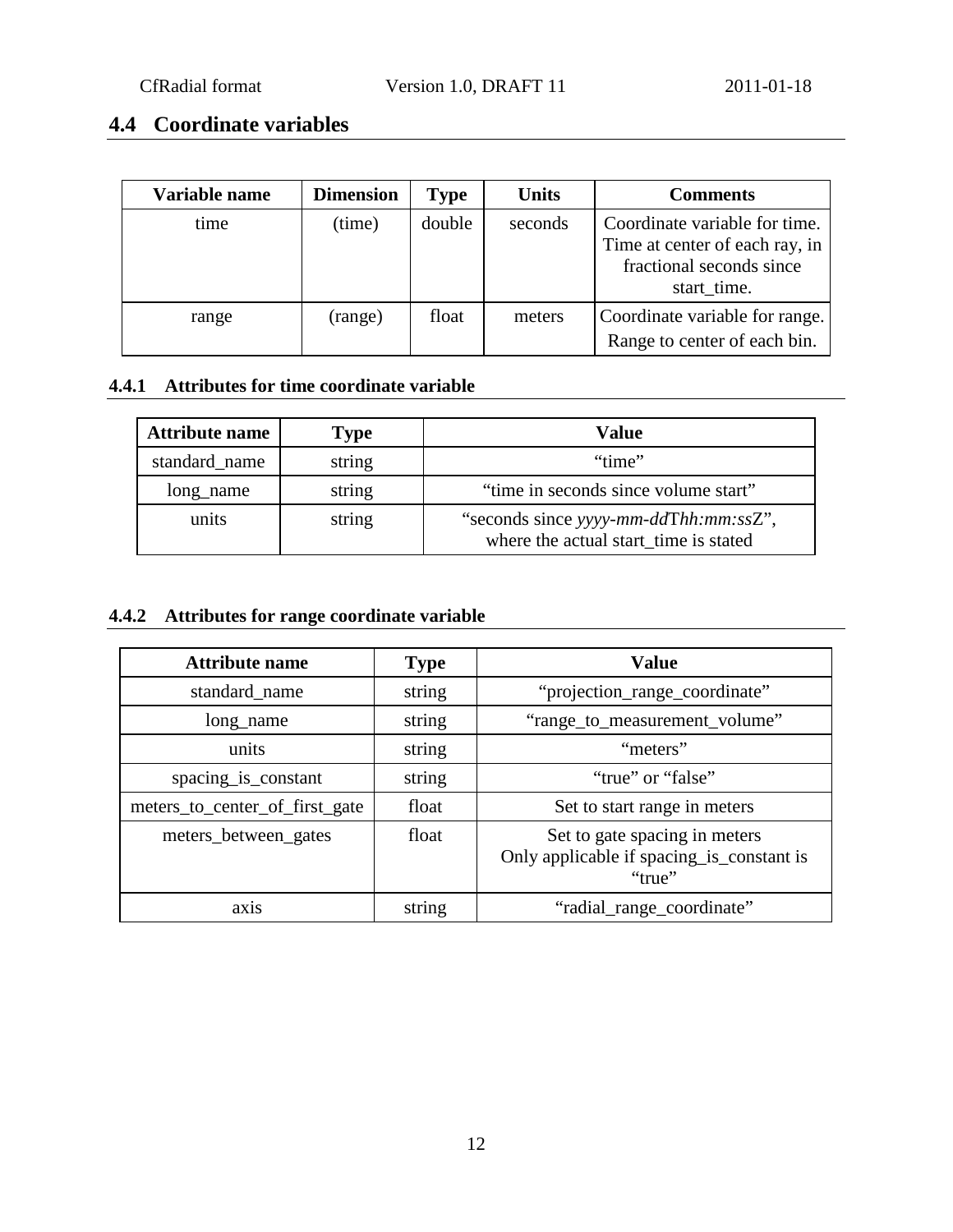## <span id="page-12-0"></span>**4.5 Location variables**

**Note:** for *stationary* platforms, these are *scalars*, and for *moving* platforms they are *vectors* with time.

| Variable name | <b>Dimension</b> | <b>Type</b> | <b>Units</b>  | <b>Comments</b>                                                                                                                                                    |
|---------------|------------------|-------------|---------------|--------------------------------------------------------------------------------------------------------------------------------------------------------------------|
| latitude      | none or (time)   | double      | degrees_north | Latitude of instrument.<br>For a stationary platform, this<br>is a scalar. For a moving<br>platform, this is a vector.                                             |
| longitude     | none or (time)   | double      | degrees_east  | Longitude of instrument.<br>For a stationary platform, this<br>is a scalar. For a moving<br>platform, this is a vector.                                            |
| altitude      | none or (time)   | double      | meters        | Altitude of instrument, above<br>mean sea level.<br>For a stationary platform, this<br>is a scalar. For a moving<br>platform, this is a vector.                    |
| altitude_agl  | none or (time)   | double      | meters        | Altitude of instrument above<br>ground level.<br>For a stationary platform, this<br>is a scalar. For a moving<br>platform, this is a vector.<br>Omit if not known. |

## <span id="page-12-1"></span>**4.6 Sweep variables**

| Variable name | <b>Dimension</b>          | <b>Type</b> | <b>Units</b> | <b>Comments</b>                                                                                                                                                                            |
|---------------|---------------------------|-------------|--------------|--------------------------------------------------------------------------------------------------------------------------------------------------------------------------------------------|
| sweep_number  | (sweep)                   | int         |              | The number of the sweep, in<br>the volume scan. Starts at 0<br>each volume scan.                                                                                                           |
| sweep_mode    | (sweep,<br>string_length) | char        |              | Options are:<br>"sector", "coplane", rhi",<br>"vertical_pointing", "idle",<br>"azimuth surveillance",<br>"elevation_surveillance",<br>"sunscan", "pointing",<br>"manual_ppi", "manual_rhi" |
| fixed_angle   | (sweep)                   | float       | degrees      | Target angle for the sweep.<br>elevation in most modes<br>azimuth in RHI mode                                                                                                              |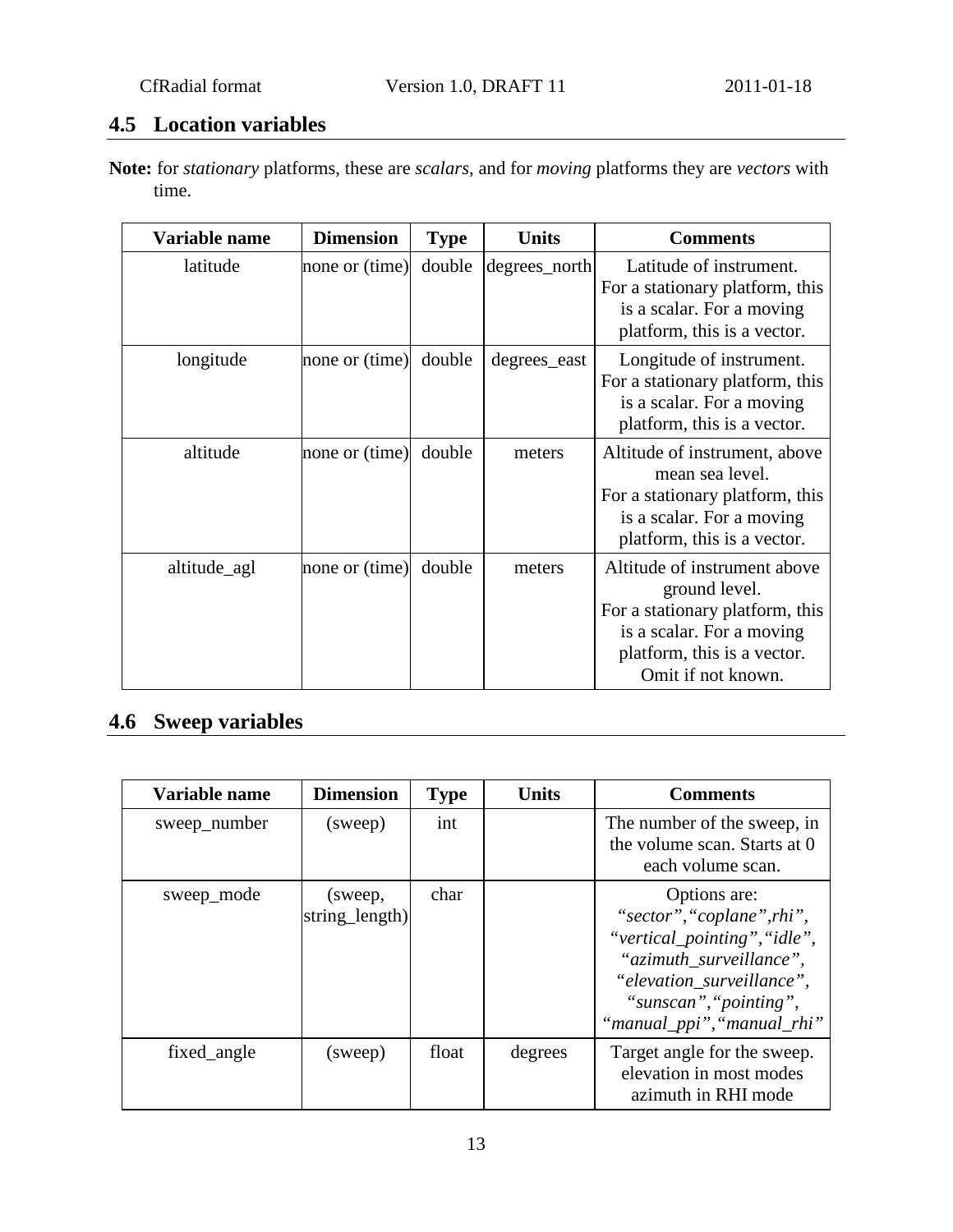CfRadial format Version 1.0, DRAFT 11 2011-01-18

| Variable name         | <b>Dimension</b> | <b>Type</b> | <b>Units</b> | <b>Comments</b>                                                                                                                                           |
|-----------------------|------------------|-------------|--------------|-----------------------------------------------------------------------------------------------------------------------------------------------------------|
| sweep_start_ray_index | (sweep)          | int         |              | Index of first ray in sweep,<br>relative to start of volume.<br>0-based.                                                                                  |
| sweep_end_ray_index   | (sweep)          | int         |              | Index of last ray in sweep,<br>relative to start of volume.<br>0-based.                                                                                   |
| target_scan_rate      | (sweep)          | float       | degrees/s    | Intended scan rate for this<br>sweep. The actual scan rate is<br>stored according to section 4.7.<br>This variable is optional.<br>Omit if not available. |

NOTE: this section must always exist, even if a volume contains only a single sweep. The reason is that the sweep\_mode and sweep\_fixed\_angle are necessary for fully understanding the sweep strategy.

### <span id="page-13-0"></span>**4.7 Sensor pointing variables**

| Variable name      | <b>Dimension</b> | <b>Type</b> | <b>Units</b> | <b>Comments</b>                                                                                                                                                            |
|--------------------|------------------|-------------|--------------|----------------------------------------------------------------------------------------------------------------------------------------------------------------------------|
| azimuth            | (time)           | float       | degrees      | Azimuth of antenna, relative to<br>true north.                                                                                                                             |
| elevation          | (time)           | float       | degrees      | Elevation of antenna, relative<br>to the horizontal plane.                                                                                                                 |
| scan_rate          | (time)           | float       | degrees/s    | Antenna scan rate.<br>Set to negative if counter-<br>clockwise in azimuth or<br>decreasing in elevation.<br>Positive otherwise.<br>Omit if not known.                      |
| antenna_transition | (time)           | byte        |              | 1 if antenna is in transition,<br>i.e. between sweeps, 0 if not.<br>Omit if not known.<br>If variable is omitted, the<br>transition will be assumed to<br>be 0 everywhere. |

## <span id="page-13-1"></span>**4.7.1 Attributes for azimuth(time) variable**

| <b>Attribute name</b> | <b>Type</b> | <b>Value</b>                    |
|-----------------------|-------------|---------------------------------|
| standard name         | string      | "azimuth angle"                 |
| long_name             | string      | "azimuth angle from true north" |
| units                 | string      | "degrees"                       |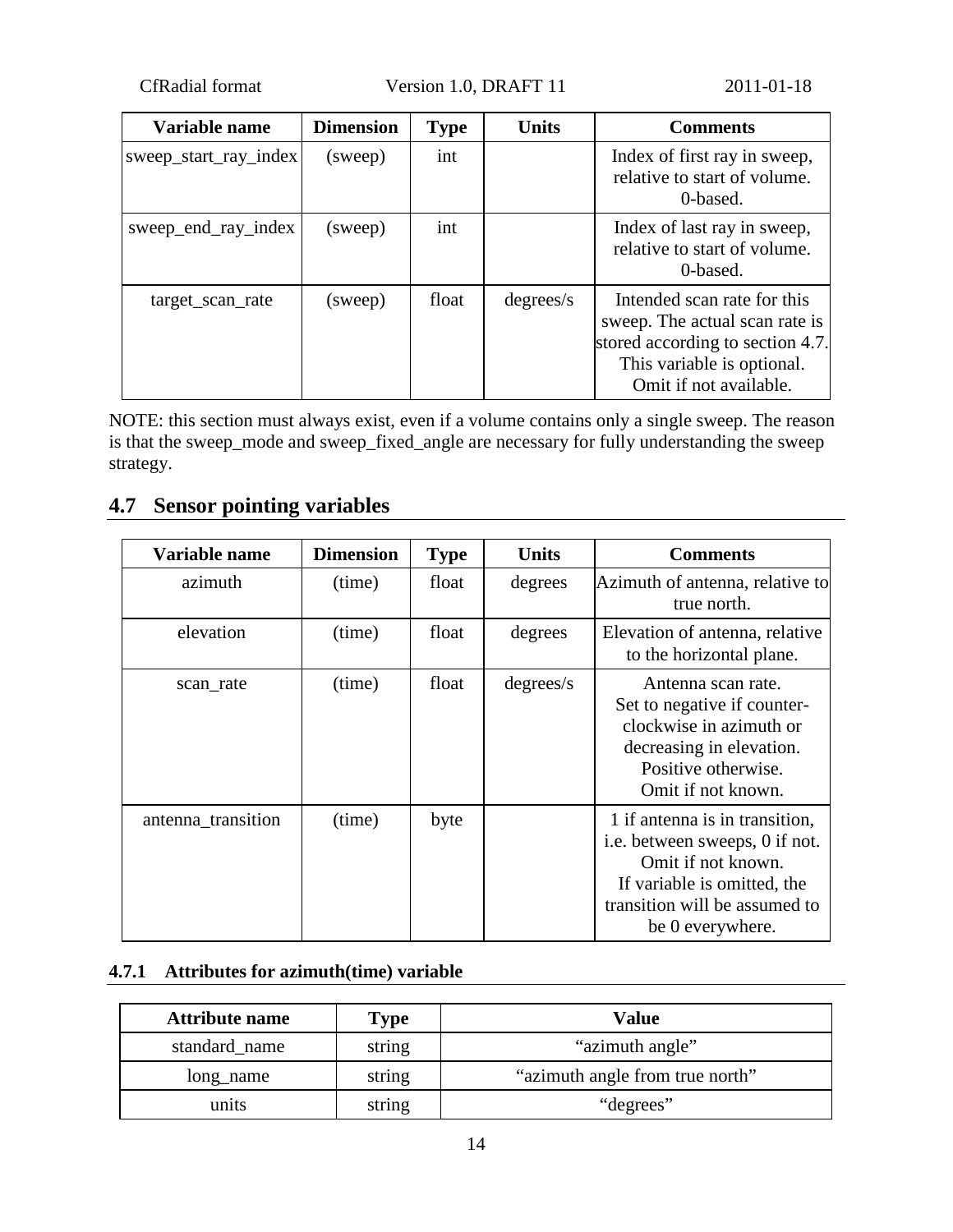| <b>Attribute name</b> | <b>Type</b> | Value                       |
|-----------------------|-------------|-----------------------------|
| axıs                  | string      | "radial azimuth coordinate" |

#### <span id="page-14-0"></span>**4.7.2 Attributes for elevation(time) variable**

| <b>Attribute name</b> | <b>Type</b> | <b>Value</b>                      |
|-----------------------|-------------|-----------------------------------|
| standard_name         | string      | "elevation angle"                 |
| long_name             | string      | "elevation angle from horizontal" |
| units                 | string      | "degrees"                         |
| ax <sub>1</sub> s     | string      | "radial_elevation_coordinate"     |

## <span id="page-14-1"></span>**4.8 Moving platform geo-reference variables**

For *moving* platforms, the following additional variables will be included to allow georeferencing of the platform in earth coordinates. See section 7 for further details.

| <b>Variable</b><br>name | <b>Dimension</b> | <b>Type</b> | <b>Units</b> | <b>Comments</b>                                                                                                                                                                                       |
|-------------------------|------------------|-------------|--------------|-------------------------------------------------------------------------------------------------------------------------------------------------------------------------------------------------------|
| heading                 | (time)           | float       | degrees      | Heading of the platform relative to<br>true N, looking down from above.                                                                                                                               |
| roll                    | (time)           | float       | degrees      | Roll about longitudinal axis of<br>platform. Positive is left side up,<br>looking forward.                                                                                                            |
| pitch                   | (time)           | float       | degrees      | Pitch about the lateral axis of the<br>platform. Positive is up at the front.                                                                                                                         |
| drift                   | (time)           | float       | degrees      | Difference between heading and<br>track over the ground. Positive drift<br>implies track is clockwise from<br>heading, looking from above.<br>NOTE: not applicable to land-based<br>moving platforms. |
| rotation                | (time)           | float       | degrees      | Angle between the radar beam and<br>the vertical axis of the platform.<br>Zero is along the vertical axis,<br>positive is clockwise looking<br>forward from behind the platform.                      |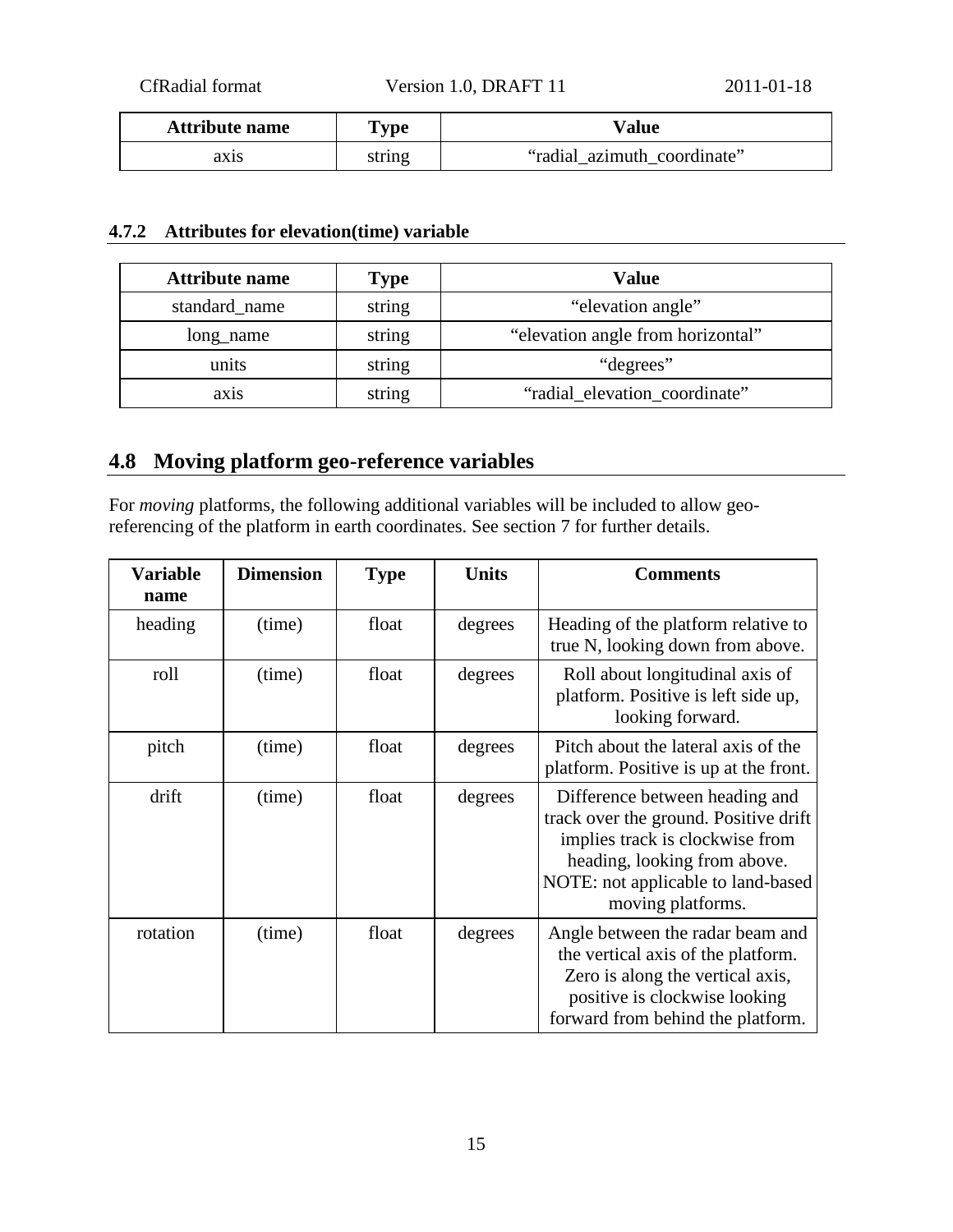CfRadial format Version 1.0, DRAFT 11 2011-01-18

| <b>Variable</b><br>name | <b>Dimension</b> | <b>Type</b> | <b>Units</b> | <b>Comments</b>                                                                                                                                                                                                                                                          |
|-------------------------|------------------|-------------|--------------|--------------------------------------------------------------------------------------------------------------------------------------------------------------------------------------------------------------------------------------------------------------------------|
| tilt                    | (time)           | float       | degrees      | Angle between radar beam (when it<br>is in a plane containing the<br>longitudinal axis of the platform)<br>and a line perpendicular to the<br>longitudinal axis. Zero is<br>perpendicular to the longitudinal<br>axis, positive is towards the front of<br>the platform. |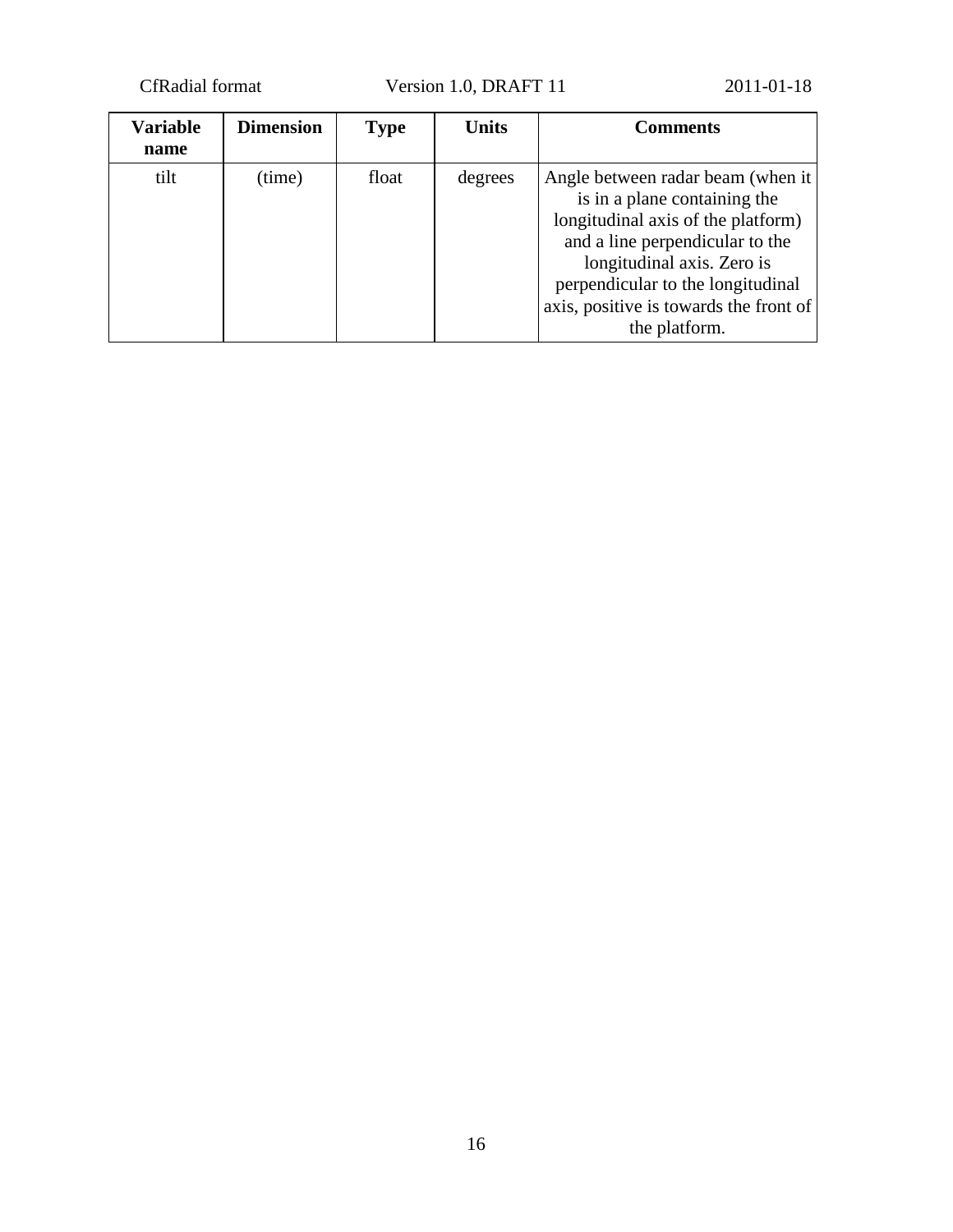### <span id="page-16-0"></span>**4.9 Moments field data variables**

Each 2-D moments field variable has the dimensions of **(time, range).**

The field data will be stored using one of the following:

| netCDF type | <b>Byte width</b> | <b>Description</b>    |
|-------------|-------------------|-----------------------|
| ncbyte      |                   | scaled signed integer |
| short       |                   | scaled signed integer |
| int         |                   | scaled signed integer |
| float       |                   | floating point        |
| double      |                   | floating point        |

The netCDF variable name is interpreted as the short name for the field.

Field data variables have the following attributes:

| <b>Attribute name</b> | <b>Type</b>                | <b>Convention</b> | <b>Description</b>                             |
|-----------------------|----------------------------|-------------------|------------------------------------------------|
| long_name             | string                     | CF                | Longer name describing the field               |
| standard name         | string                     | CF                | CF standard name for field                     |
| units                 | string                     | CF                | Units for field                                |
| FillValue             | same type as field<br>data | CF                | Used if data are missing at this<br>range bin  |
| scale_factor          | float                      | CF                | Float value $=$                                |
| add_offset            | float                      | CF                | (integer value) * scale_factor<br>+ add_offset |
| coordinates           | string                     | CΕ                | See note below                                 |

NOTE: the "coordinates' attribute lists the variables needed to compute the location of a data point in space.

For stationary platforms, the coordinates attribute should be set to: "*elevation azimuth range*"

For moving platforms, the coordinates attribute should be set to: "*elevation azimuth range heading roll pitch rotation tilt*"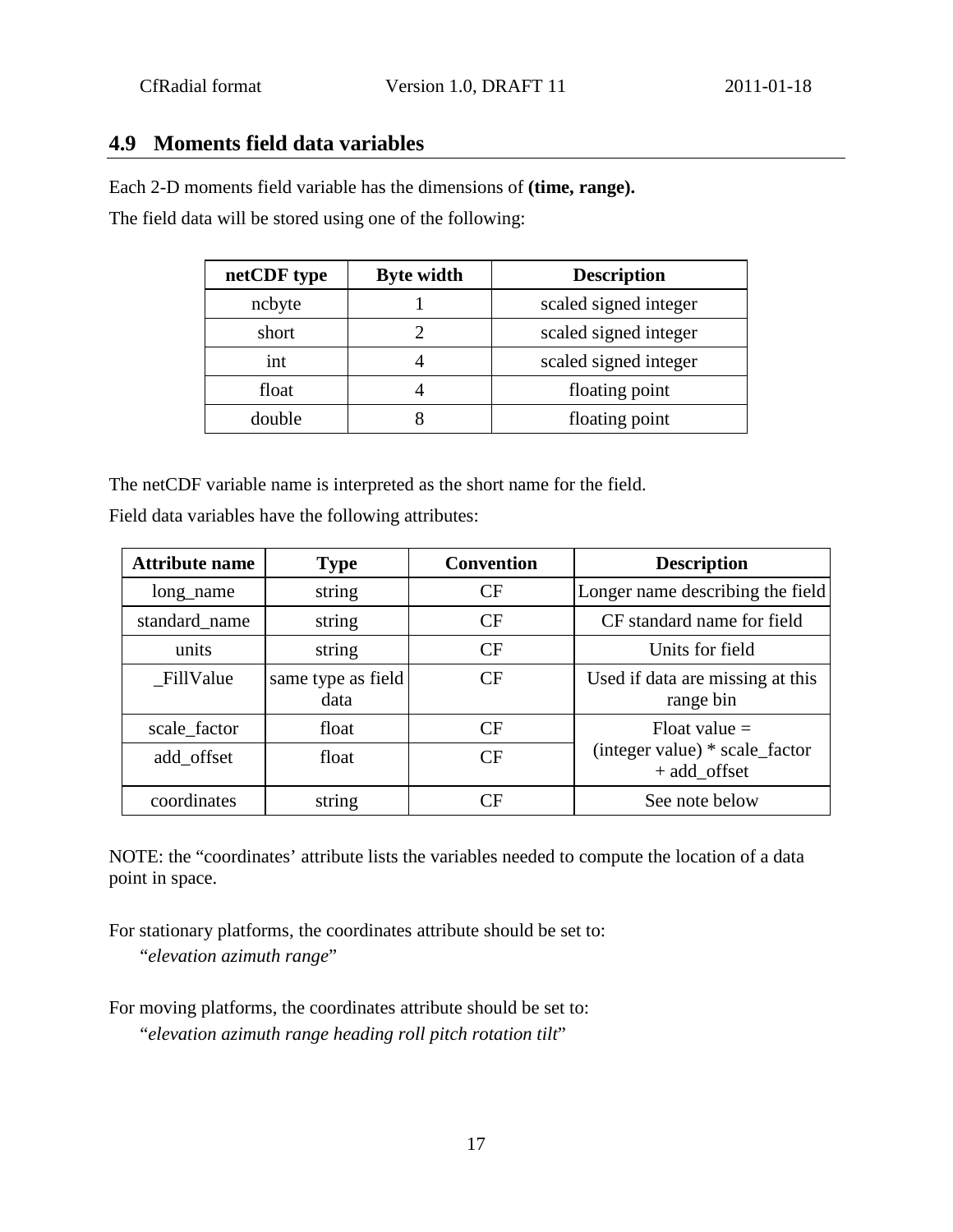## <span id="page-17-0"></span>**5 Sub-conventions**

The base *CF/Radial* convention, as described above, covers the minimum set of netCDF elements which are required to locate radar/lidar data in time and space.

The following sub-conventions augment the base convention with additional information for various purposes.

### <span id="page-17-1"></span>**5.1 The** *instrument\_parameters* **sub-convention**

This convention stores parameters relevant to both radars and lidars.

Variables in this convention will have the string attribute **meta\_group**, set to the value "**instrument\_parameters"**.

| Variable name     | <b>Dimension</b>                                                                     | <b>Type</b> | <b>Units</b> | <b>Comments</b>                                                                                                                                                                                                                                 |
|-------------------|--------------------------------------------------------------------------------------|-------------|--------------|-------------------------------------------------------------------------------------------------------------------------------------------------------------------------------------------------------------------------------------------------|
| frequency         | (frequency)                                                                          | float       | Hz           | List of operating<br>frequencies, in Hertz.<br>In most cases, only a<br>single frequency is used.                                                                                                                                               |
| follow_mode       | (sweep,<br>string_length)                                                            | char        |              | options are: "none",<br>"sun", "vehicle",<br>"aircraft", "target",<br>"manual"                                                                                                                                                                  |
| pulse_width       | (time)                                                                               | float       | seconds      |                                                                                                                                                                                                                                                 |
| prt_mode          | (sweep,<br>string_length)                                                            | char        |              | Pulsing mode<br>Options are: "fixed",<br>"staggered", "dual"                                                                                                                                                                                    |
| prt               | (sweep) if prt<br>constant<br>(time) if dual prt<br>(sweep, prt) if<br>staggered prt | float       | seconds      | Pulse repetition time.<br>For fixed prt, this is set per<br>sweep.<br>For dual prt, this is set per<br>time, because prt changes<br>every ray.<br>For staggered prt, for each<br>sweep list the prt values<br>used, using the prt<br>dimension. |
| prt_ratio         | (sweep)                                                                              | float       |              | For dual/staggered prt<br>mode. This is set per<br>sweep.                                                                                                                                                                                       |
| polarization_mode | (sweep,<br>string_length)                                                            | char        |              | Options are: "horizontal",<br>"vertical", "hv_alt",<br>"hv_sim", "circular"                                                                                                                                                                     |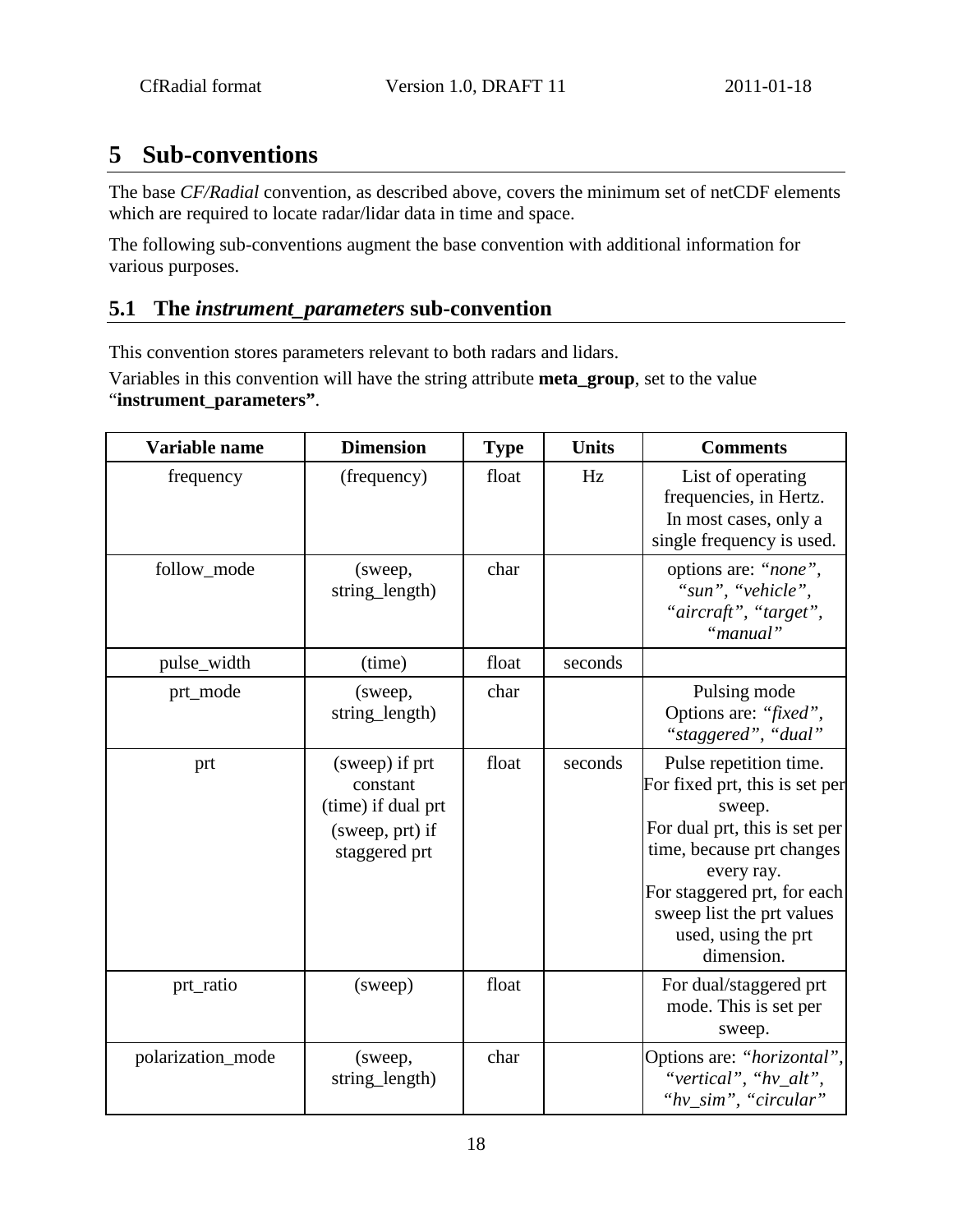CfRadial format Version 1.0, DRAFT 11 2011-01-18

| Variable name     | <b>Dimension</b> | <b>Type</b> | <b>Units</b> | <b>Comments</b>                                          |
|-------------------|------------------|-------------|--------------|----------------------------------------------------------|
| nyquist_velocity  | (time)           | float       | m/s          | Unambiguous velocity                                     |
| unambiguous_range | (time)           | float       | meters       | Unambiguous range                                        |
| scan_rate         | (time)           | float       | degrees/s    | Antenna scan rate<br>Set to missing if not<br>available. |
| n_samples         | (time)           | int         |              | Number of samples used<br>to compute moments             |

The instrument\_parameters convention also specifies one extra, but optional, attribute – sampling\_ratio - for each field variable.

The number of samples used to compute the moments may vary from field to field. In the table above, n\_samples refers to the maximum number of samples used for any field. The sampling\_ratio is computed as the actual number of samples used for any field, divided by n\_samples.

| <b>Attribute name</b> | <b>Type</b> | <b>Description</b>                                                                            |
|-----------------------|-------------|-----------------------------------------------------------------------------------------------|
| sampling_ratio        | float       | n_samples for this field divided by<br>n_samples specified for each time<br>(see table above) |

If this attribute is missing, its value will be assumed to be 1.0.

### <span id="page-18-0"></span>**5.2 The** *radar\_parameters* **sub-convention**

This convention handles parameters specific to radar platforms. Variables in this convention will have the string attribute **meta\_group**, set to the value "**radar\_parameters"**.

| Variable name                   | <b>Dimension</b> | <b>Type</b> | <b>Units</b> | <b>Comments</b>                           |
|---------------------------------|------------------|-------------|--------------|-------------------------------------------|
| radar_antenna_gain_h            | none             | float       | dB           | Nominal antenna gain,<br>H polarization   |
| radar_antenna_gain_v            | none             | float       | dB           | Nominal antenna gain,<br>V polarization   |
| radar_beam_width_h              | none             | float       | degrees      | Antenna beam width<br>H polarization      |
| radar_beam_width_v              | none             | float       | degrees      | Antenna beam width<br>V polarization      |
| radar_measured_transmit_power_h | (time)           | float       | dBm          | Measured transmit power<br>H polarization |
| radar_measured_transmit_power_v | (time)           | float       | dBm          | Measured transmit power<br>V polarization |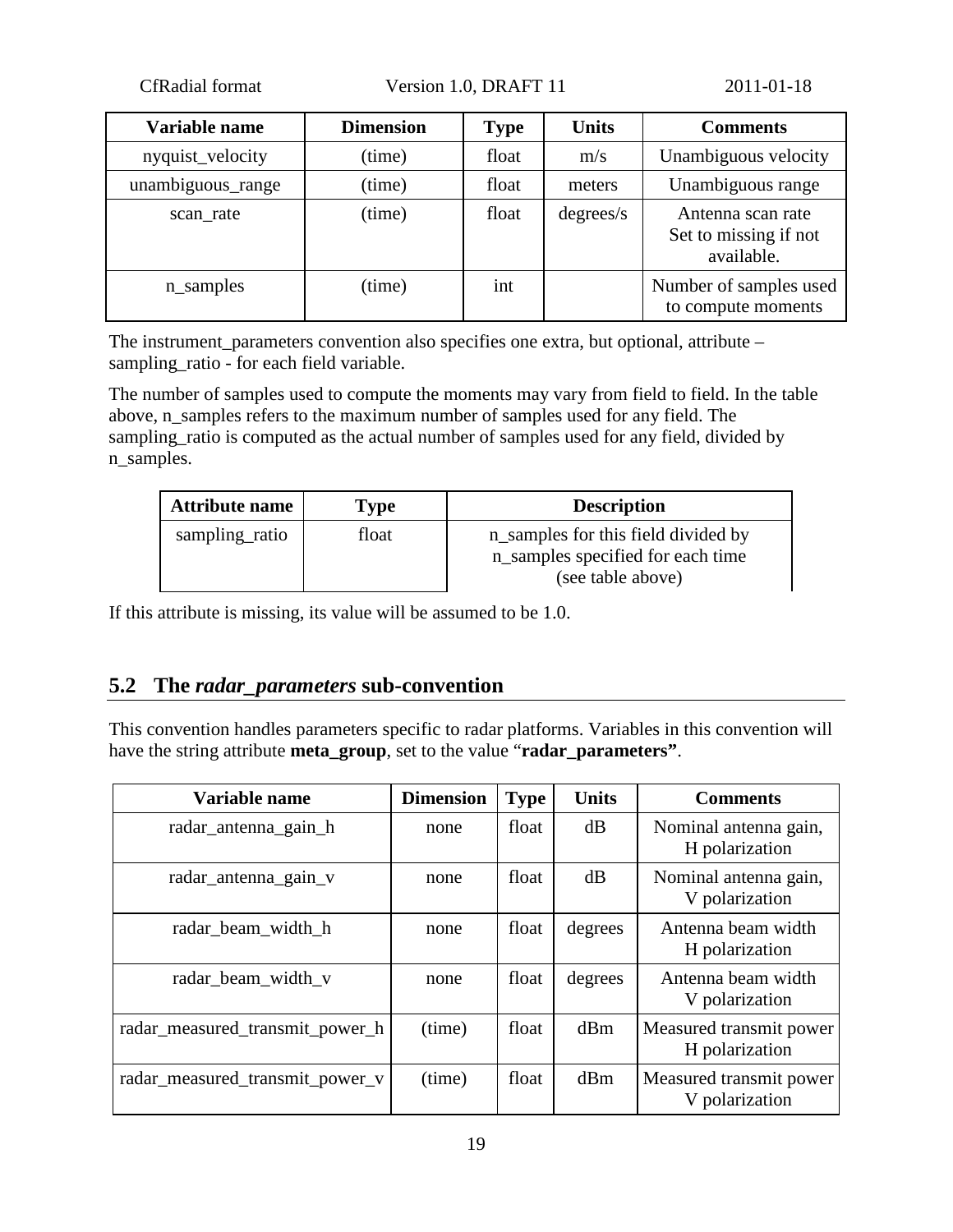### <span id="page-19-0"></span>**5.3 The** *lidar\_parameters* **sub-convention**

This convention handles parameters specific to lidar platforms. Variables in this convention will have the string attribute **meta\_group**, set to the value "**lidar\_parameters"**.

| Variable name             | <b>Dimension</b> | <b>Type</b> | <b>Units</b>  | <b>Comments</b> |
|---------------------------|------------------|-------------|---------------|-----------------|
| lidar_beam_divergence     | none             | float       | milliradians  | Transmit side   |
| lidar_field_of_view       | none             | float       | milliradians  | Receive side    |
| lidar_aperture_diameter   | none             | float       | <sub>cm</sub> |                 |
| lidar_aperture_efficiency | none             | float       | percent       |                 |
| lidar_peak_power          | none             | float       | watts         |                 |
| lidar_pulse_energy        | none             | float       | joules        |                 |

### <span id="page-19-1"></span>**5.4 The** *radar\_calibration* **sub-convention**

Variables in this convention will have the string attribute **meta\_group**, set to the convention name "**radar\_calibration"**.

#### <span id="page-19-2"></span>**5.4.1 Dimensions**

| <b>Dimension name</b> | <b>Description</b>                   |
|-----------------------|--------------------------------------|
| calib                 | The number of calibrations available |

#### <span id="page-19-3"></span>**5.4.2 Variables**

The meaning of the designations used in the calibration variables are as follows for dualpolarization radars:

- '**h**': horizontal channel
- '**v**': vertical channel
- '**hc**': horizontal co-polar (h transmit, h receive)
- '**hx**' horizontal cross-polar (v transmit, h receive)
- '**vc**': vertical co-polar (v transmit, v receive)
- '**vx**' vertical cross-polar (h transmit, v receive)

For single polarization radars, the '**h**' quantities should be used.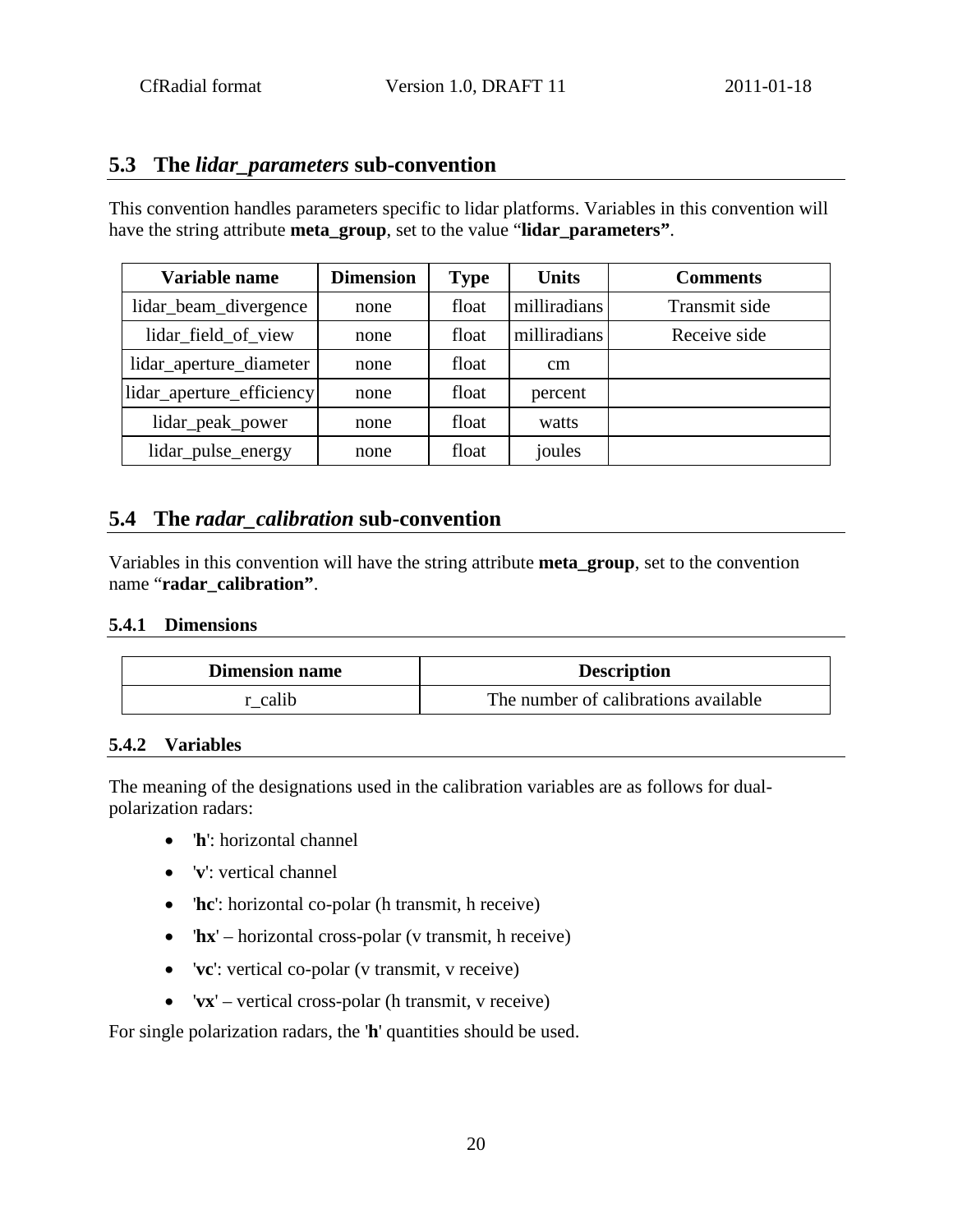| Variable name                    | <b>Dimension</b>                       | <b>Type</b> | <b>Units</b>     | <b>Comments</b>                                                        |
|----------------------------------|----------------------------------------|-------------|------------------|------------------------------------------------------------------------|
| r_calib_index                    | (time)                                 | byte        |                  | index for the calibration<br>that applies to each ray                  |
| r_calib_time                     | $(r_{\text{calib}},$<br>string_length) | char        | <b>UTC</b>       | e.g. 2008-09-25<br>T23:00:00Z                                          |
| r_calib_pulse_width              | $(r_{\text{calib}})$                   | float       | seconds          | Pulse width for this<br>calibration                                    |
| r_calib_receiver_bandwidth       | $(r_{\text{calib}})$                   | float       | <b>MHz</b>       | Bandwidth of receiver,<br>nominally:<br>1.0 / pulse_width              |
| r_calib_ant_gain_h               | $(r_{\text{1}}calib)$                  | float       | dB               | Derived antenna gain<br>H channel                                      |
| r_calib_ant_gain_v               | $(r_{\text{1}}calib)$                  | float       | dB               | ditto, V channel                                                       |
| r_calib_xmit_power_h             | $(r_{\text{calib}})$                   | float       | dBm              | Transmit power<br>H channel                                            |
| r_calib_xmit_power_v             | $(r_{\text{calib}})$                   | float       | dBm              | ditto, V channel                                                       |
| r_calib_two_way_waveguide_loss_h | $(r_{\text{calib}})$                   | float       | dB               | 2-way waveguide loss<br>measurement plane to<br>feed horn<br>H channel |
| r_calib_two_way_waveguide_loss_v | $(r_{\text{calib}})$                   | float       | dB               | ditto, V channel                                                       |
| r_calib_two_way_radome_loss_h    | $(r_{\text{1}}calib)$                  | float       | dB               | 2-way radome loss<br>H channel                                         |
| r_calib_two_way_radome_loss_v    | $(r_{\text{calib}})$                   | float       | dB               | ditto, V channel                                                       |
| r_calib_receiver_mismatch_loss   | $(r_{\text{calib}})$                   | float       | dB               | Receiver filter<br>bandwidth mismatch loss                             |
| r_calib_radar_constant_h         | $(r_{\text{calib}})$                   | float       | m/mW<br>dB units | Radar constant<br>H channel                                            |
| r_calib_radar_constant_v         | $(r_{\text{calib}})$                   | float       | m/mW<br>dB units | ditto, V channel                                                       |
| r_calib_noise_hc                 | $(r_{\text{calib}})$                   | float       | dBm              | Measured noise level<br>H co-pol channel                               |
| r_calib_noise_vc                 | $(r_{\text{calib}})$                   | float       | dBm              | ditto, V co-pol channel                                                |
| r_calib_noise_hx                 | $(r_{\text{calib}})$                   | float       | dBm              | ditto, H cross-pol                                                     |
| r_calib_noise_vx                 | $(r_{\text{calib}})$                   | float       | dBm              | ditto, V cross-pol                                                     |
| r_calib_receiver_gain_hc         | $(r_{\text{calib}})$                   | float       | dB               | Measured receiver gain<br>H co-pol channel                             |
| r_calib_receiver_gain_vc         | $(r_{\text{1}}calib)$                  | float       | dB               | ditto, V co-pol channel                                                |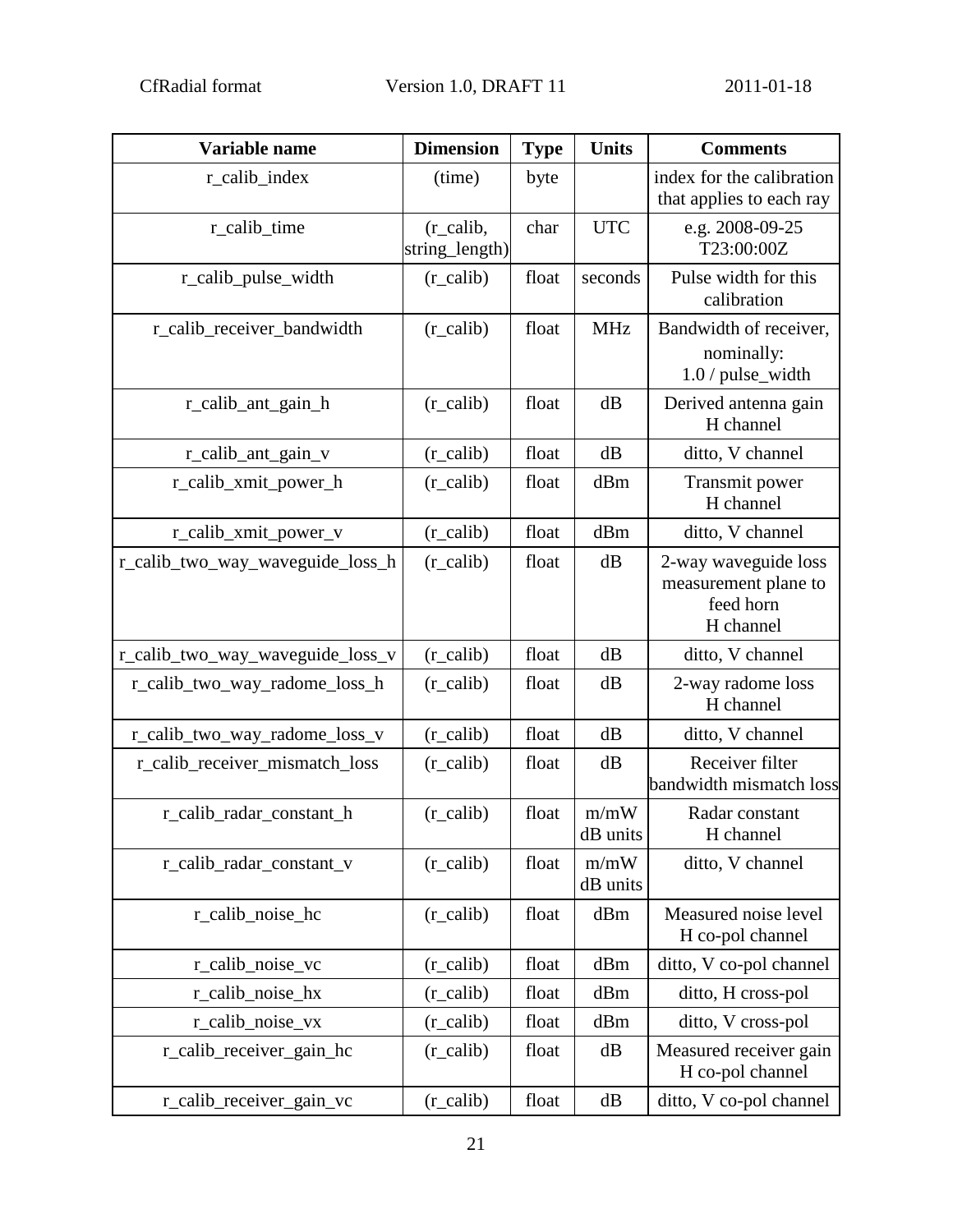CfRadial format Version 1.0, DRAFT 11 2011-01-18

| Variable name                  | <b>Dimension</b>      | <b>Type</b> | <b>Units</b> | <b>Comments</b>                                               |
|--------------------------------|-----------------------|-------------|--------------|---------------------------------------------------------------|
| r_calib_receiver_gain_hx       | $(r_{\text{calib}})$  | float       | dB           | ditto, H cross-pol                                            |
| r_calib_receiver_gain_vx       | $(r_{\text{calib}})$  | float       | dB           | ditto, V cross-pol                                            |
| r calib base 1km hc            | $(r_{\text{calib}})$  | float       | dBZ          | reflectivity at 1km for<br>SNR=0dB<br>H co-pol channel        |
| r_calib_base_1km_vc            | $(r_{\text{calib}})$  | float       | dBZ          | ditto, V co-pol channel                                       |
| r_calib_base_1km_hx            | $(r_{\text{calib}})$  | float       | dBZ          | ditto, H cross-pol                                            |
| r_calib_base_1km_vx            | $(r_{\text{calib}})$  | float       | dBZ          | ditto, V cross-pol                                            |
| r_calib_sun_power_hc           | $(r_{\text{calib}})$  | float       | dBm          | Calibrate sun power<br>H co-pol channel                       |
| r_calib_sun_power_vc           | $(r_{\text{calib}})$  | float       | dBm          | ditto, V co-pol channel                                       |
| r_calib_sun_power_hx           | $(r_{\text{calib}})$  | float       | dBm          | ditto, H cross-pol                                            |
| r_calib_sun_power_vx           | $(r_{\text{calib}})$  | float       | dBm          | ditto, V cross-pol                                            |
| r_calib_noise_source_power_h   | $(r_{\text{calib}})$  | float       | dBm          | Noise source power<br>H channel                               |
| r_calib_noise_source_power_v   | $(r_{\text{calib}})$  | float       | dBm          | ditto, V channel                                              |
| r_calib_power_measure_loss_h   | $(r_{\text{1}}calib)$ | float       | dB           | Power measurement loss<br>in coax and connectors<br>H channel |
| r_calib_power_measure_loss_v   | $(r_{\text{calib}})$  | float       | dB           | ditto, V channel                                              |
| r_calib_coupler_forward_loss_h | $(r_{\text{calib}})$  | float       | dB           | Coupler loss into<br>waveguide<br>H channel                   |
| r_calib_coupler_forward_loss_v | $(r_{\text{calib}})$  | float       | dB           | ditto, V channel                                              |
| r_calib_zdr_correction         | $(r_{\text{calib}})$  | float       | dB           | $corrected =$<br>measured + correction                        |
| r_calib_ldr_correction_h       | $(r_{\text{calib}})$  | float       | dB           | $corrected =$<br>$measured + correction$                      |
| r_calib_ldr_correction_v       | $(r_{\text{calib}})$  | float       | dB           | $corrected =$<br>$measured + correction$                      |
| r_calib_system_phidp           | $(r_{\text{calib}})$  | float       | degrees      | System PhiDp, as seen in<br>drizzle close to radar            |
| r_calib_test_power_h           | $(r_{\text{calib}})$  | float       | dBm          | Calibration test power<br>H channel                           |
| r_calib_test_power_v           | $(r_{\text{1}}calib)$ | float       | dBm          | ditto, V channel                                              |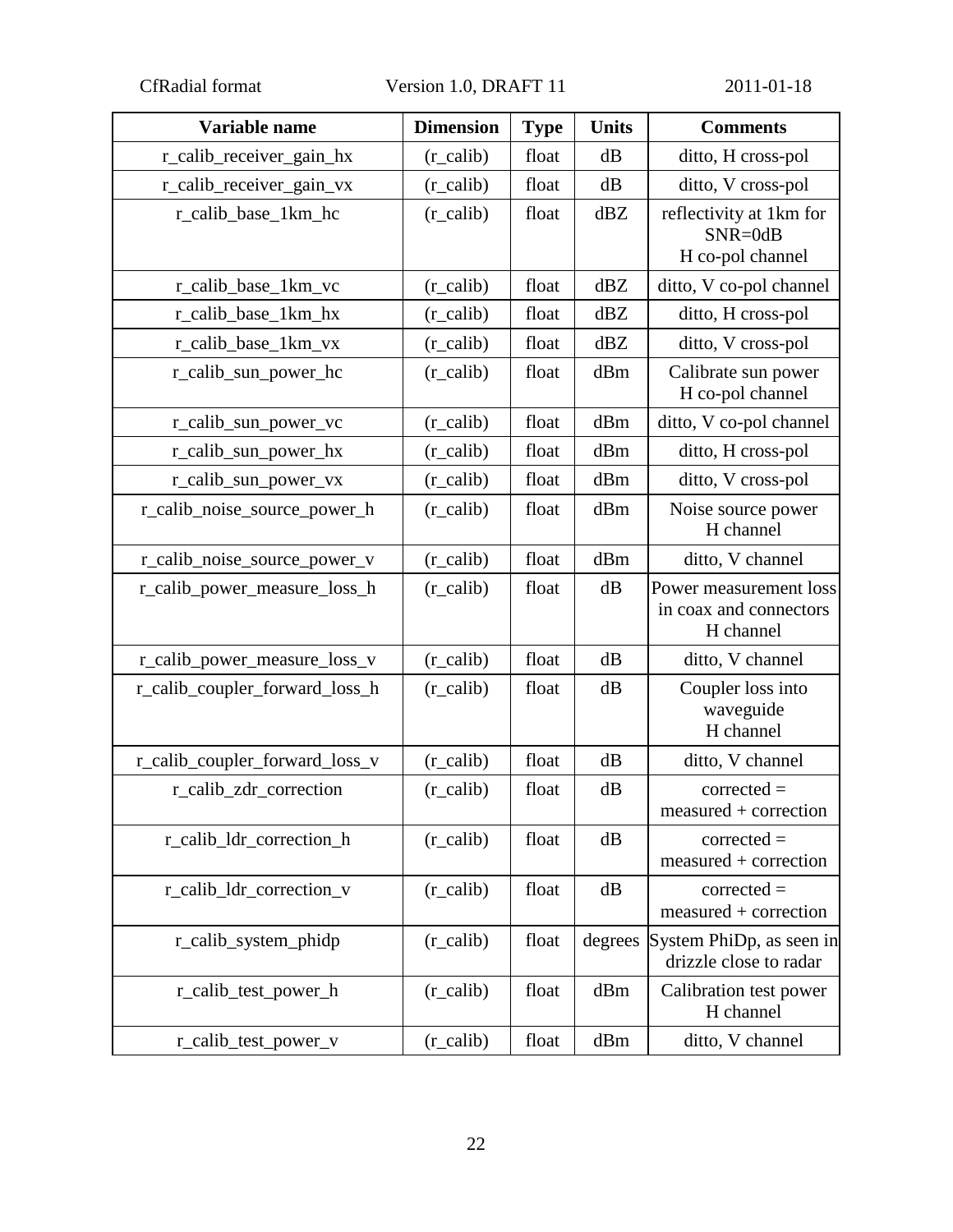CfRadial format Version 1.0, DRAFT 11 2011-01-18

| Variable name             | <b>Dimension</b>     | Type  | <b>Units</b> | <b>Comments</b>                                             |
|---------------------------|----------------------|-------|--------------|-------------------------------------------------------------|
| r_calib_receiver_slope_hc | $(r_{\text{calib}})$ | float |              | Computed receiver<br>slope, ideally 1.0<br>H co-pol channel |
| r_calib_receiver_slope_vc | $(r_{\text{calib}})$ | float |              | ditto, V co-pol channel                                     |
| r_calib_receiver_slope_hx | $(r_{\text{calib}})$ | float |              | ditto, H cross-pol                                          |
| r_calib_receiver_slope_vx | $(r_{\text{calib}})$ | float |              | ditto, V cross-pol                                          |

### <span id="page-22-0"></span>**5.5 The** *lidar\_calibration* **sub-convention**

Variables in this convention will have the string attribute **meta\_group**, set to the value **"lidar\_calibration"**.

<span id="page-22-1"></span>At the time of writing, this convention has not been defined.

### **5.6 The** *platform\_velocity* **sub-convention**

For *moving* platforms, the following additional variables will be included to indicate the velocity of the platform at each time.

Variables in this convention will have the string attribute **meta\_group**, set to the value **"platform\_velocity"**.

| Variable name      | <b>Dimension</b> | <b>Type</b> | <b>Units</b> | <b>Comments</b>                                                 |
|--------------------|------------------|-------------|--------------|-----------------------------------------------------------------|
| eastward_velocity  | (time)           | float       | m/s          | EW velocity of the platform.<br>Positive is eastwards.          |
| northward_velocity | (time)           | float       | m/s          | NS velocity of the platform.<br>Positive is northwards.         |
| vertical_velocity  | (time)           | float       | m/s          | Vertical velocity of the<br>platform. Positive is up.           |
| eastward_wind      | (time)           | float       | m/s          | EW wind at the platform<br>location. Positive is eastwards.     |
| northward wind     | (time)           | float       | m/s          | NS wind at the platform<br>location. Positive is<br>northwards. |
| vertical_wind      | (time)           | float       | m/s          | Vertical wind at the platform<br>location. Positive is up.      |
| heading_rate       | (time)           | float       | degrees/s    | Rate of change of heading                                       |
| roll rate          | (time)           | float       | degrees/2    | Rate of change of roll of the<br>platform                       |
| pitch_rate         | (time)           | float       | degrees/s    | Rate of change of pitch of the<br>platform.                     |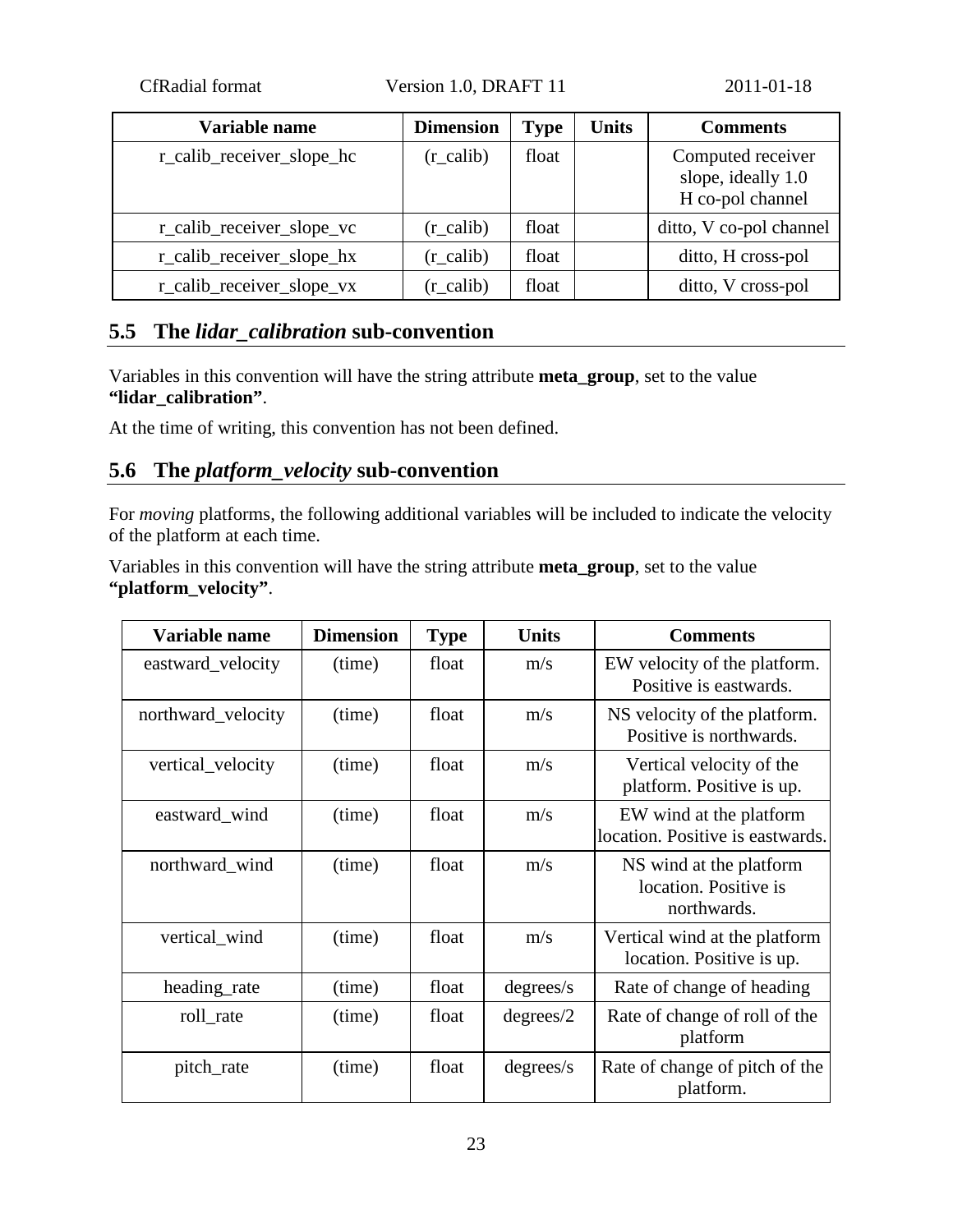### <span id="page-23-0"></span>**5.7 The** *geometry\_correction* **sub-convention**

The following additional variables will be included to quantify errors in the georeference data for the platform. These are constant for a data set.

Variables in this convention will have the string attribute **meta\_group**, set to the value **"geometry\_correction"**.

| Variable name                     | <b>Dimension</b> | <b>Type</b> | <b>Units</b> | <b>Comments</b>                           |
|-----------------------------------|------------------|-------------|--------------|-------------------------------------------|
| azimuth_correction                | none             | float       | degrees      | correction to azimuth<br>values           |
| elevation_correction              | none             | float       | degrees      | correction to elevation<br>values         |
| range_correction                  | none             | float       | degrees      | correction to range<br>values             |
| longitude_correction              | none             | float       | degrees      | correction to longitude<br>values         |
| latitude_correction               | none             | float       | degrees      | correction to latitude<br>values          |
| pressure_altitude_correction      | none             | float       | meters       | correction to pressure<br>altitude values |
| radar_altitude_correction         | none             | float       | meters       | correction to radar<br>altitude values    |
| eastward_ground_speed_correction  | none             | float       | m/s          | correction to EW<br>ground speed values   |
| northward_ground_speed_correction | none             | float       | m/s          | correction to NS<br>ground speed values   |
| vertical_velocity_correction      | none             | float       | m/s          | correction to vertical<br>velocity values |
| heading_correction                | none             | float       | degrees      | correction to heading<br>values           |
| roll_correction                   | none             | float       | degrees      | correction to roll<br>values              |
| pitch_correction                  | none             | float       | degrees      | correction to pitch<br>values             |
| drift_correction                  | none             | float       | degrees      | correction to drift<br>values             |
| rotation_correction               | none             | float       | degrees      | correction to rotation<br>values          |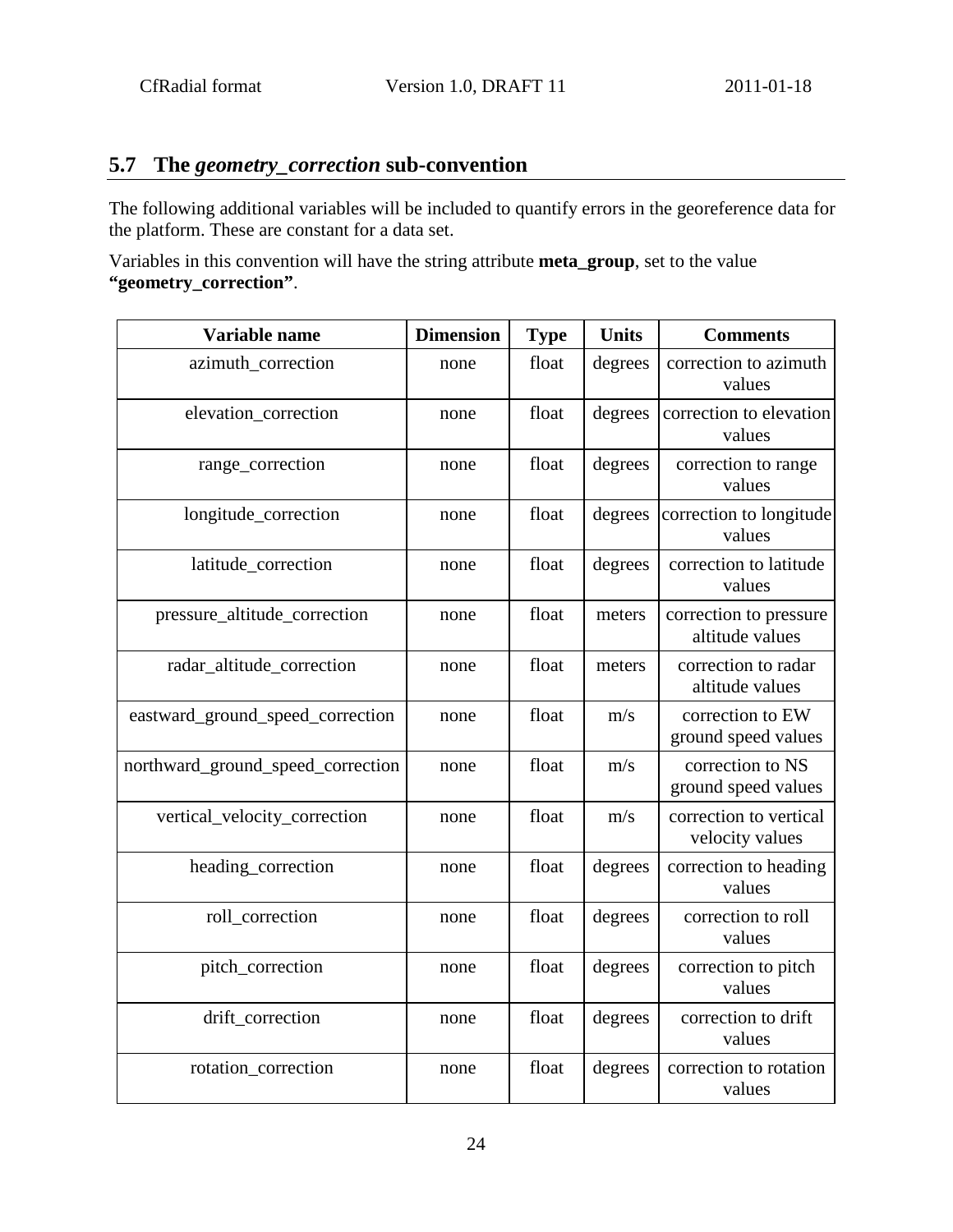CfRadial format Version 1.0, DRAFT 11 2011-01-18

| Variable name   | <b>Dimension</b> | <b>Type</b> | <b>Units</b> | Comments                          |
|-----------------|------------------|-------------|--------------|-----------------------------------|
| tilt correction | none             | float       |              | degrees correction to tilt values |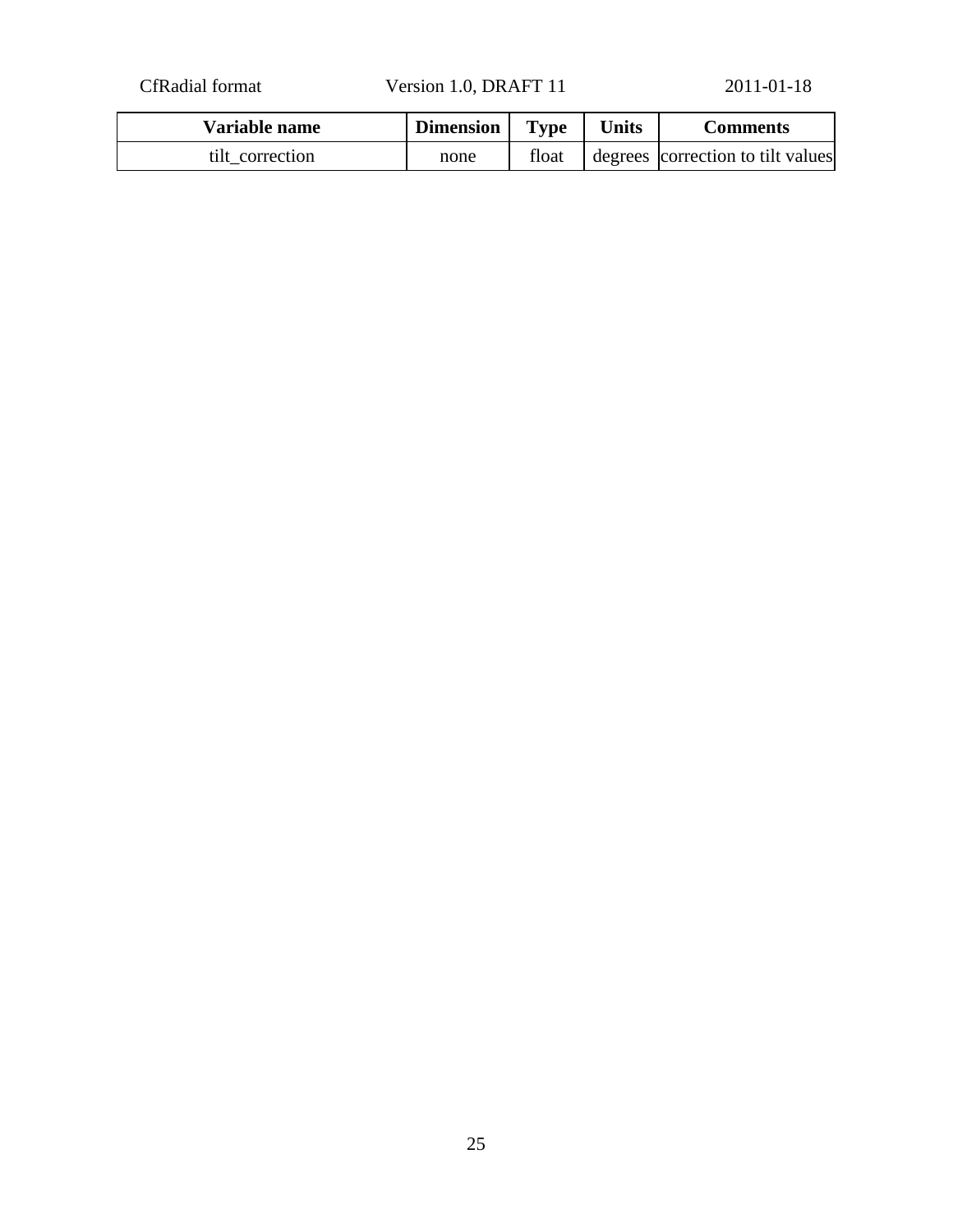## <span id="page-25-0"></span>**6 Standard names**

To the extent possible, CfRadial uses standard names already defined by CF.

Section 6.1 lists the proposed standard names for metadata variables, and section 6.2 lists the proposed standard names for moments data.

### <span id="page-25-1"></span>**6.1 Proposed standard names for metadata variables**

| Variable name<br>Standard name                                        | Units    | Already<br>supported<br>in CF? |
|-----------------------------------------------------------------------|----------|--------------------------------|
| altitude agl<br>altitude_above_ground_level                           | meters   | no                             |
| altitude_correction<br>altitude_correction                            | meters   | no                             |
| altitude<br>altitude                                                  | meters   | yes                            |
| antenna transition<br>antenna_is_in_transition_between_sweeps         | unitless | no                             |
| azimuth correction<br>azimuth_angle_correction                        | degrees  | no                             |
| azimuth<br>beam_azimuth_angle                                         | degrees  | no                             |
| drift_correction<br>platform_drift_angle_correction                   | degrees  | no                             |
| drift<br>platform_drift_angle                                         | degrees  | no                             |
| eastward_velocity_correction<br>platform_eastward_velocity_correction | m/s      | no                             |
| eastward_velocity<br>platform_eastward_velocity                       | m/s      | no                             |
| eastward_wind<br>eastward_wind_speed                                  | m/s      | yes                            |
| elevation correction<br>beam_elevation_angle_correction               | degrees  | no                             |
| elevation<br>beam_elevation_angle                                     | degrees  | no                             |
| time_coverage_end<br>data_volume_end_time_utc                         | seconds  | no                             |
| fixed_angle<br>target_fixed_angle                                     | degrees  | no                             |
| follow mode<br>follow_mode_for_scan_strategy                          | unitless | no                             |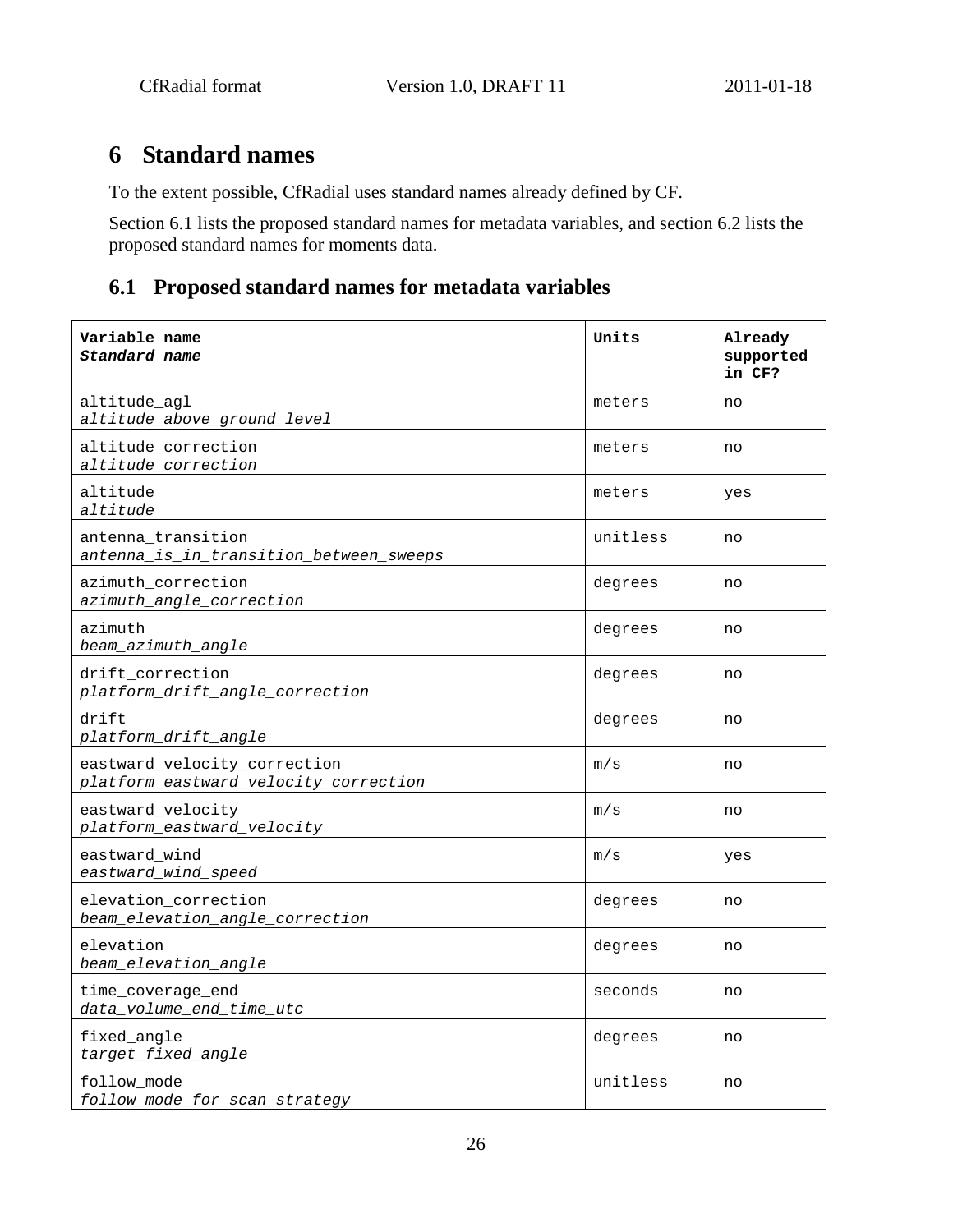| Variable name<br>Standard name                                          | Units        | Already<br>supported<br>in CF? |
|-------------------------------------------------------------------------|--------------|--------------------------------|
| frequency<br>radiation_frequency                                        | $s-1$        | no                             |
| heading_change_rate<br>platform_heading_angle_rate_of_change            | degrees      | no                             |
| heading correction<br>platform_heading_angle_correction                 | degrees      | no                             |
| heading<br>platform_heading_angle                                       | degrees      | no                             |
| instrument name<br>name_of_instrument                                   | unitless     | no                             |
| instrument_type<br>type_of_instrument                                   | unitless     | no                             |
| latitude correction<br>latitude_correction                              | degrees      | no                             |
| latitude<br>latitude                                                    | degrees_east | no                             |
| lidar_aperture_diameter<br>lidar_aperture_diameter                      | meters       | no                             |
| lidar_aperture_efficiency<br>lidar_aperture_efficiency                  | unitless     | no                             |
| lidar_beam_divergence<br>lidar_beam_divergence                          | radians      | no                             |
| lidar_constant<br>lidar_calibration_constant                            | unitless     | no                             |
| lidar_field_of_view<br>lidar_field_of_view                              | radians      | no                             |
| lidar_peak_power<br>lidar_peak_power                                    | watts        | no                             |
| lidar_pulse_energy<br>lidar_pulse_energy                                | joules       | no                             |
| longitude_correction<br>longitude_correction                            | degrees      | no                             |
| longitude<br>longitude                                                  | degrees_east | no                             |
| northward_velocity_correction<br>platform_northward_velocity_correction | m/s          | no                             |
| northward_velocity<br>platform_northward_velocity                       | m/s          | no                             |
| northward_wind<br>northward_wind                                        | m/s          | yes                            |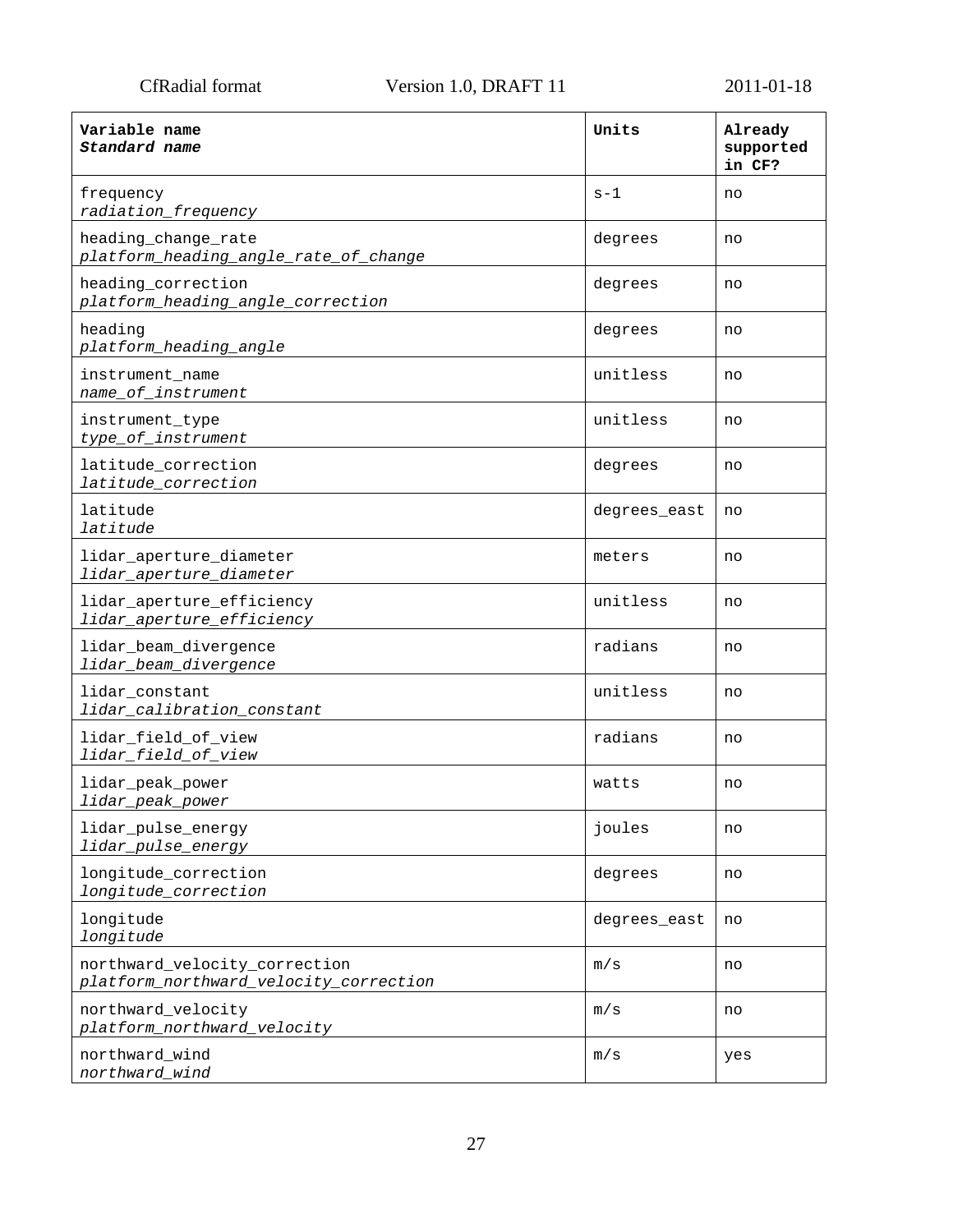| Variable name<br>Standard name                               | Units    | Already<br>supported<br>in CF? |
|--------------------------------------------------------------|----------|--------------------------------|
| nyquist_velocity<br>unambiguous_doppler_velocity             | m/s      | no                             |
| n_samples<br>number_of_samples_used_to_compute_moments       | unitless | no                             |
| pitch_change_rate<br>platform_pitch_angle_rate_of_change     | degrees  | no                             |
| pitch_correction<br>platform_pitch_angle_correction          | degrees  | no                             |
| pitch<br>platform_pitch_angle                                | degrees  | yes                            |
| platform_is_mobile<br>platform_is_mobile                     | unitless | no                             |
| platform_type<br>platform_type                               | unitless | no                             |
| polarization_mode<br>transmit_receive_polarization_mode      | unitless | no                             |
| prt mode<br>transmit_pulse_mode                              | unitless | no                             |
| pressure_altitude_correction<br>pressure_altitude_correction | meters   | no                             |
| primary_axis<br>primary_axis_of_rotation                     | unitless | no                             |
| prt<br>pulse_repetition_frequency                            | /s       | no                             |
| prt ratio<br>multiple_pulse_repetition_frequency_ratio       |          | no                             |
| pulse_width<br>transmitter_pulse_width                       | seconds  | no                             |
| radar_antenna_gain_h<br>nominal_radar_antenna_gain_h_channel | dВ       | no                             |
| radar_antenna_gain_v<br>nominal_radar_antenna_gain_v_channel | dВ       | no                             |
| radar_beam_width_h<br>half_power_radar_beam_width_h_channel  | degrees  | no                             |
| radar beam width v<br>half_power_radar_beam_width_v_channel  | degrees  | no                             |
| radar_transmit_power_h<br>radar_transmit_power_h_channel     | dBm      | no                             |
| radar_transmit_power_v<br>radar_transmit_power_v_channel     | dBm      | no                             |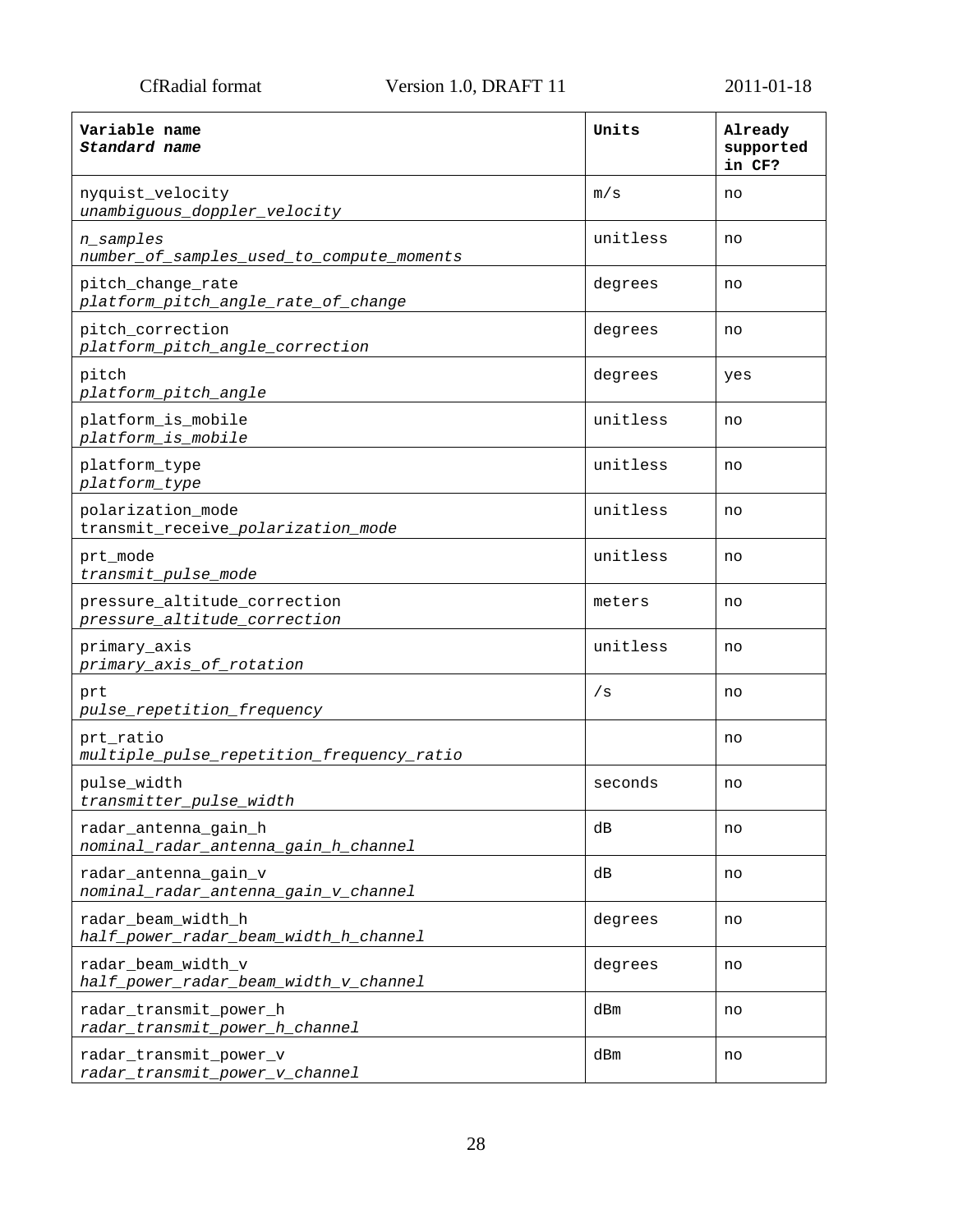| Variable name<br>Standard name                                                         | Units    | Already<br>supported<br>in CF? |
|----------------------------------------------------------------------------------------|----------|--------------------------------|
| range correction<br>range_to_center_of_measurement_volume_correction                   | meters   | no                             |
| range<br>range_to_center_of_measurement_volume                                         | meters   | no                             |
| roll_correction<br>platform_roll_angle_correction                                      | degrees  | no                             |
| roll<br>platform_roll_angle                                                            | degrees  | yes                            |
| rotation_correction<br>beam_rotation_angle_relative_to_platform_correction             | degrees  | no                             |
| rotation<br>beam_rotation_angle_relative_to_platform                                   | degrees  | no                             |
| r_calib_antenna_gain_h<br>calibrated_radar_antenna_gain_h_channel                      | dВ       | no                             |
| r calib antenna gain v<br>calibrated_radar_antenna_gain_v_channel                      | dВ       | no                             |
| r_calib_base_dbz_1km_hc<br>radar_reflectivity_at_1km_at_zero_snr_h_co_polar_channel    | dBZ      | no                             |
| r_calib_base_dbz_1km_hx<br>radar_reflectivity_at_1km_at_zero_snr_h_cross_polar_channel | dBZ      | no                             |
| r_calib_base_dbz_1km_vc<br>radar_reflectivity_at_1km_at_zero_snr_v_co_polar_channel    | dBZ      | no                             |
| r_calib_base_dbz_1km_vx<br>radar_reflectivity_at_1km_at_zero_snr_v_cross_polar_channel | dBZ      | no                             |
| r_calib_coupler_forward_loss_h<br>radar_calibration_coupler_forward_loss_h_channel     | dВ       | no                             |
| r_calib_coupler_forward_loss_v<br>radar_calibration_coupler_forward_loss_v_channel     | dВ       | no                             |
| r_calib_index<br>calibration_data_array_index_per_ray                                  | unitless | no                             |
| r calib ldr correction h<br>calibrated_radar_ldr_correction_h_channel                  | dВ       | no                             |
| r_calib_ldr_correction_v<br>calibrated_radar_ldr_correction_v_channel                  | dВ       | no                             |
| r calib noise ho<br>calibrated_radar_receiver_noise_h_co_polar_channel                 | dBm      | no                             |
| r_calib_noise_hx<br>calibrated_radar_receiver_noise_h_cross_polar_channel              | dBm      | no                             |
| r_calib_noise_vc<br>calibrated_radar_receiver_noise_v_co_polar_channel                 | dBm      | no                             |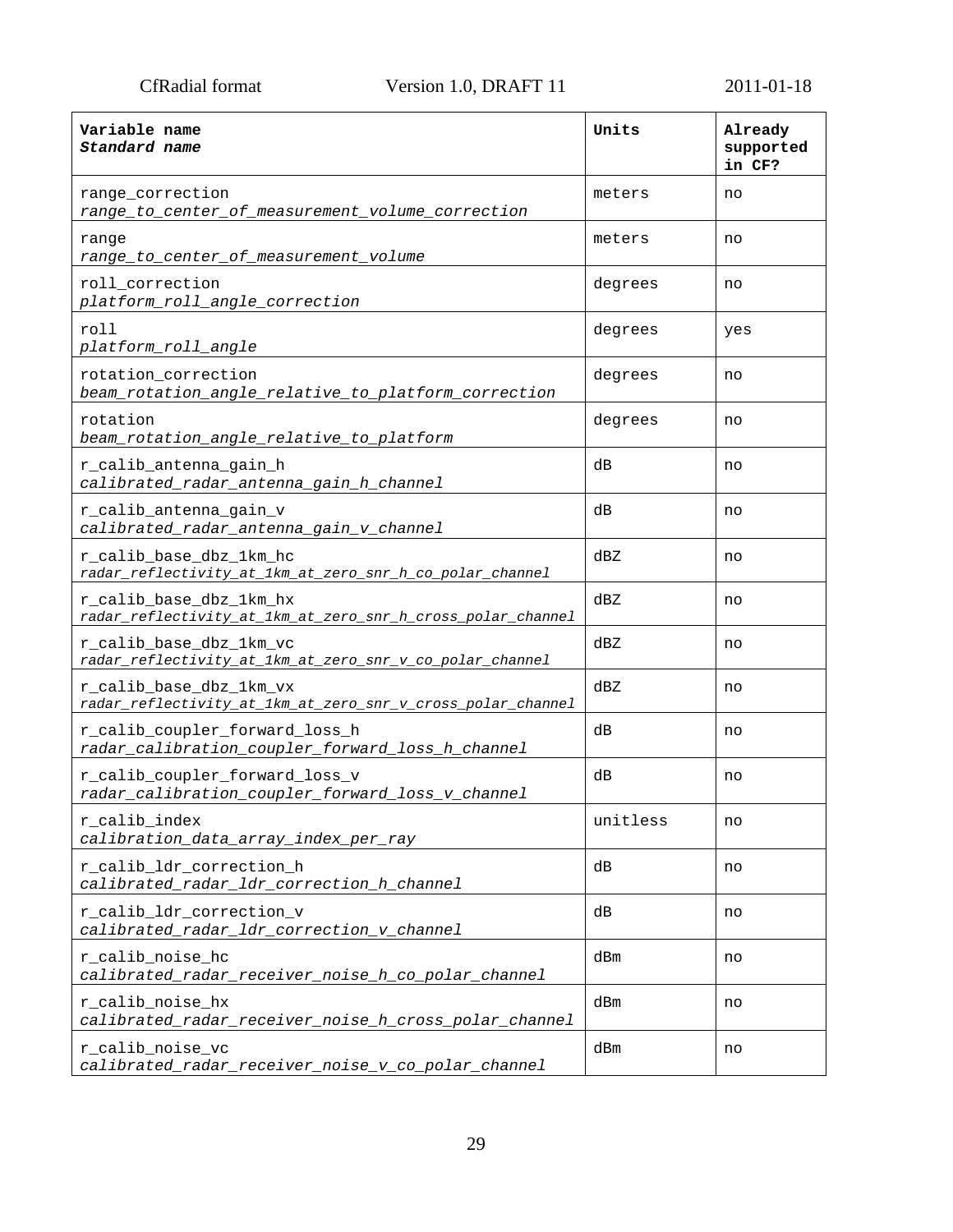| Variable name<br>Standard name                                                     | Units    | Already<br>supported<br>in CF? |
|------------------------------------------------------------------------------------|----------|--------------------------------|
| r_calib_noise_vx<br>calibrated_radar_receiver_noise_v_cross_polar_channel          | dBm      | no                             |
| r_calib_noise_source_power_h<br>radar_calibration_noise_source_power_h_channel     | dBm      | no                             |
| r_calib_noise_source_power_v<br>radar_calibration_noise_source_power_v_channel     | dBm      | no                             |
| r_calib_power_measure_loss_h<br>radar_calibration_power_measurement_loss_h_channel | dВ       | no                             |
| r_calib_power_measure_loss_v<br>radar_calibration_power_measurement_loss_v_channel | dВ       | no                             |
| r_calib_pulse_width<br>radar_calibration_pulse_width                               | seconds  | no                             |
| r_calib_radar_constant_h<br>calibrated_radar_constant_h_channel                    | (m/mW)dB | no                             |
| r_calib_radar_constant_v<br>calibrated_radar_constant_v_channel                    | (m/mW)dB | no                             |
| r_calib_receiver_gain_hc<br>calibrated_radar_receiver_gain_h_co_polar_channel      | dB       | no                             |
| r_calib_receiver_gain_hx<br>calibrated_radar_receiver_gain_h_cross_polar_channel   | dВ       | no                             |
| r_calib_receiver_gain_vc<br>calibrated_radar_receiver_gain_v_co_polar_channel      | dВ       | no                             |
| r_calib_receiver_gain_vx<br>calibrated_radar_receiver_gain_v_cross_polar_channel   | dВ       | no                             |
| r calib receiver mismatch loss<br>radar_calibration_receiver_mismatch_loss         | dВ       | no                             |
| r_calib_receiver_slope_hc<br>calibrated_radar_receiver_slope_h_co_polar_channel    | unitless | no                             |
| r_calib_receiver_slope_hx<br>calibrated_radar_receiver_slope_h_cross_polar_channel | unitless |                                |
| r_calib_receiver_slope_vc<br>calibrated_radar_receiver_slope_v_co_polar_channel    | unitless | no                             |
| r_calib_receiver_slope_vx<br>calibrated_radar_receiver_slope_v_cross_polar_channel | unitless | no                             |
| r_calib_sun_power_hc<br>calibrated_radar_sun_power_h_co_polar_channel              | dBm      | no                             |
| r_calib_sun_power_hx<br>calibrated_radar_sun_power_h_cross_polar_channel           | dBm      | no                             |
| r_calib_sun_power_vc<br>calibrated_radar_sun_power_v_co_polar_channel              | dBm      | no                             |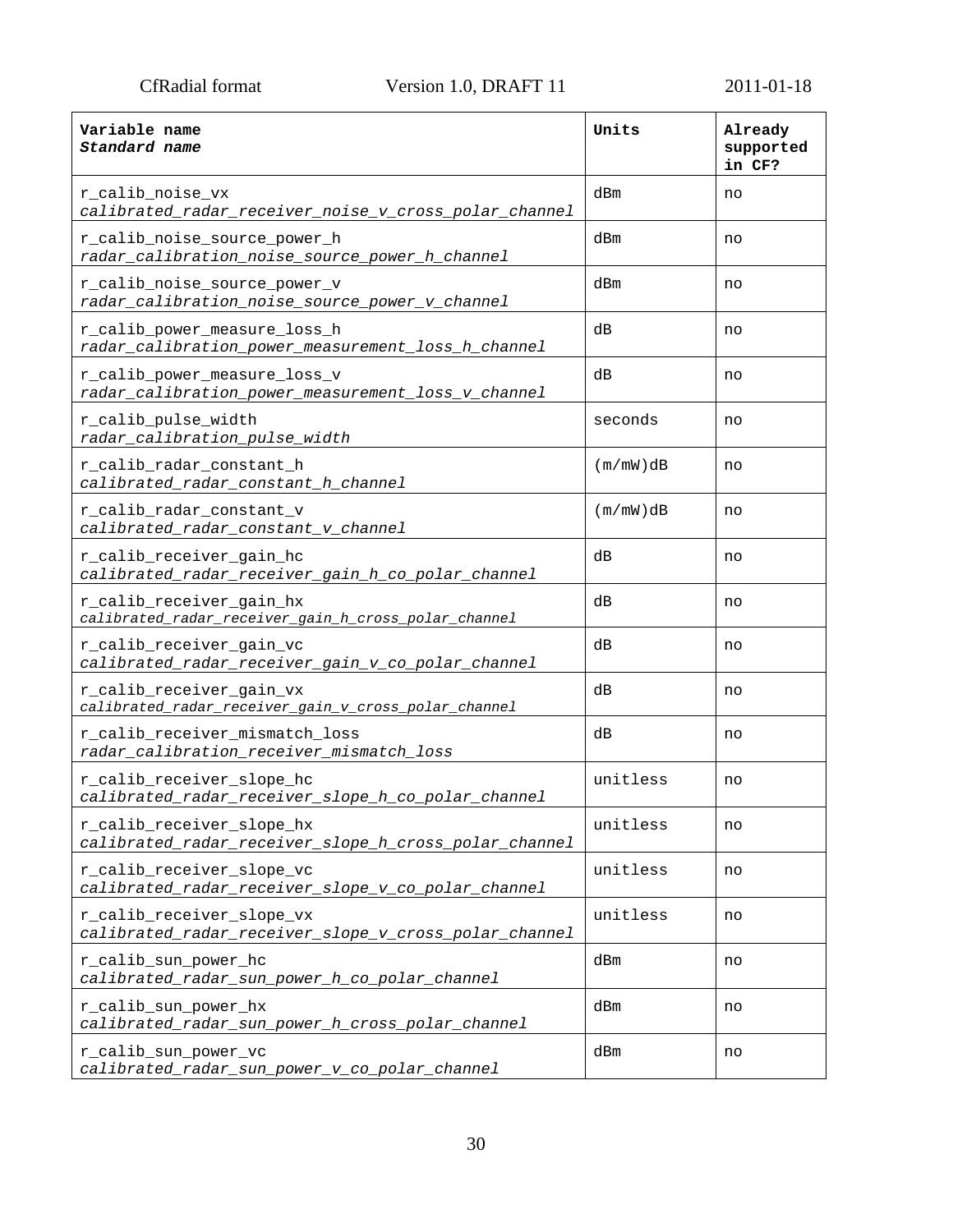| Variable name<br>Standard name                                                         | Units    | Already<br>supported<br>in CF? |
|----------------------------------------------------------------------------------------|----------|--------------------------------|
| r_calib_sun_power_vx<br>calibrated_radar_sun_power_v_cross_polar_channel               | dBm      | no                             |
| r_calib_system_phidp<br>calibrated_radar_system_phidp                                  | degrees  | no                             |
| r_calib_test_power_h<br>radar_calibration_test_power_h_channel                         | dBm      | no                             |
| r_calib_test_power_v<br>radar_calibration_test_power_v_channel                         | dBm      | no                             |
| r_calib_time<br>radar_calibration_time_utc                                             | unitless | no                             |
| r_calib_two_way_radome_loss_h<br>radar_calibration_two_way_radome_loss_h_channel       | dВ       | no                             |
| r_calib_two_way_radome_loss_v<br>radar_calibration_two_way_radome_loss_v_channel       | dВ       | no                             |
| r_calib_two_way_waveguide_loss_h<br>radar_calibration_two_way_waveguide_loss_h_channel | dВ       | no                             |
| r_calib_two_way_waveguide_loss_v<br>radar_calibration_two_way_waveguide_loss_v_channel | dВ       | no                             |
| r_calib_xmit_power_h<br>calibrated_radar_xmit_power_h_channel                          | dBm      | no                             |
| r_calib_xmit_power_v<br>calibrated_radar_xmit_power_v_channel                          | dBm      | no                             |
| r_calib_zdr_correction<br>calibrated_radar_zdr_correction                              | dВ       | no                             |
| scan name<br>name_of_antenna_scan_strategy                                             | unitless | no                             |
| scan rate<br>antenna_angle_scan_rate                                                   | unitless | no                             |
| site name<br>name_of_instrument_site                                                   | unitless | no                             |
| spacing_is_constant<br>spacing_between_range_gates_is_constant                         | unitless | no                             |
| sweep_end_ray_index<br>index_of_last_ray_in_sweep                                      | unitless | no                             |
| sweep_mode<br>scan_mode_for_sweep                                                      | unitless | no                             |
| sweep number<br>sweep_index_number_0_based                                             | unitless | no                             |
| sweep_start_ray_index<br>index_of_first_ray_in_sweep                                   | unitless | no                             |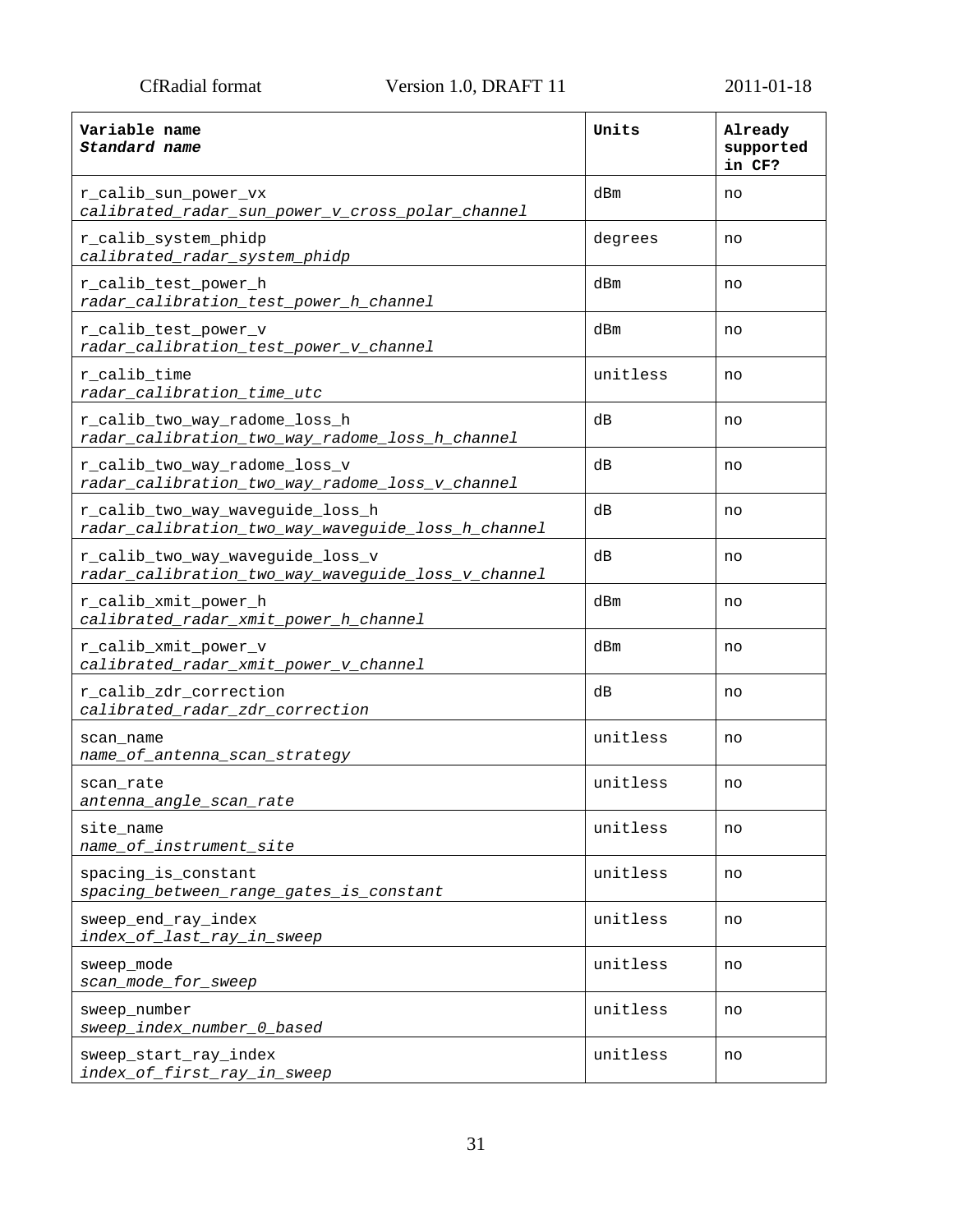| Variable name<br>Standard name                                        | Units    | Already<br>supported<br>in CF? |
|-----------------------------------------------------------------------|----------|--------------------------------|
| sweep_unambiguous_range<br>unambiguous_range_for_sweep                | meters   | no                             |
| threshold field name<br>name_of_data_field_for_thresholding           | unitless | no                             |
| threshold_value<br>value_applied_to_threshold_field                   | unitless | no                             |
| tilt correction<br>beam_tilt_angle_relative_to_platform_correction    | degrees  | no                             |
| tilt<br>beam_tilt_angle_relative_to_platform                          | degrees  | no                             |
| time<br>time                                                          | seconds  | no                             |
| time coverage start<br>data_volume_start_time_utc                     | unitless | no                             |
| unambiguous_range<br>unambiguous_range                                | meters   | no                             |
| vertical_velocity_correction<br>platform_vertical_velocity_correction | m/s      | no                             |
| vertical_velocity<br>platform_vertical_velocity                       | m/s      | no                             |
| vertical wind<br>upward_air_velocity                                  | m/s      | yes                            |
| volume number<br>data volume index number                             | unitless | no                             |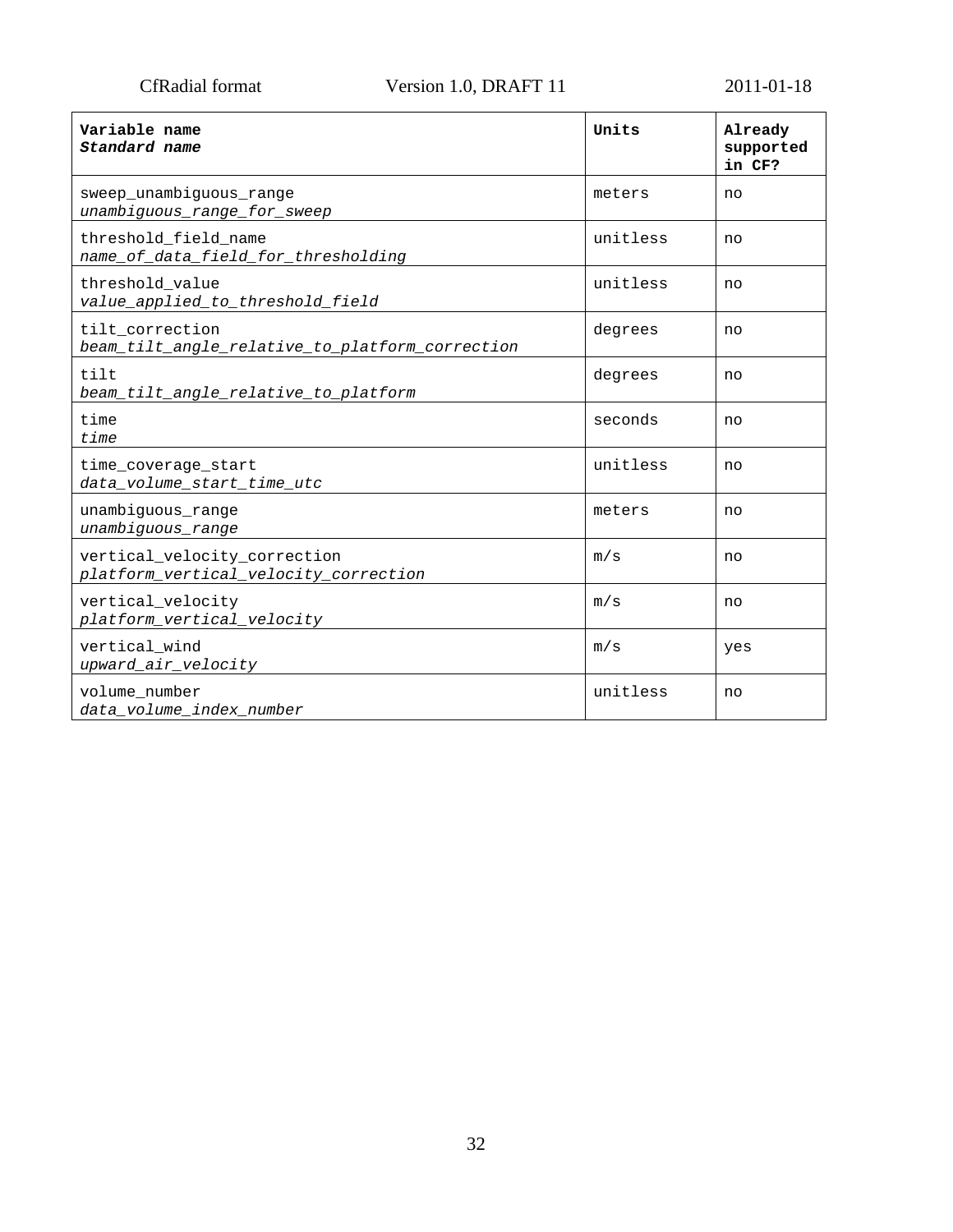| <b>Standard name</b>                               | <b>Short</b> | <b>Units</b> | <b>Already</b><br>in CF? |
|----------------------------------------------------|--------------|--------------|--------------------------|
|                                                    | name         | dBZ          |                          |
| equivalent_reflectivity_factor                     |              |              | yes                      |
| linear_equivalent_reflectivity_factor              |              | Z            | no                       |
| radial_velocity_of_scatterers_away_from_instrument |              | m/s          | yes                      |
| spectrum_width                                     |              | m/s          | no                       |
| log_differential_reflectivity_hv                   | <b>ZDR</b>   | dB           | no                       |
| log_linear_depolarization_ratio_hv                 | <b>LDR</b>   | dB           | no                       |
| log_linear_depolarization_ratio_h                  | <b>LDRH</b>  | dB           | no                       |
| log_linear_depolarization_ratio_v                  | <b>LDRV</b>  | dB           | no                       |
| differential_phase_hv                              | <b>PHIDP</b> | degrees      | no                       |
| specific_differential_phase_hv                     | <b>KDP</b>   | degrees/km   | no                       |
| cross_correlation_ratio_hv                         | <b>RHOHV</b> |              | no                       |
| log_power                                          | <b>DBM</b>   | dBm          | no                       |
| log_power_co_polar_h                               | <b>DBMHC</b> | dBm          | no                       |
| log_power_cross_polar_h                            | <b>DBMHX</b> | dBm          | no                       |
| log_power_co_polar_v                               | <b>DBMVC</b> | dBm          | no                       |
| log_power_cross_polar_v                            | <b>DBMVX</b> | dBm          | no                       |
| linear_power                                       | <b>PWR</b>   | mW           | no                       |
| linear_power_co_polar_h                            | <b>PWRHC</b> | mW           | no                       |
| linear_power_cross_polar_h                         | <b>PWRHX</b> | mW           | no                       |
| linear_power_co_polar_v                            | <b>PWRVC</b> | mW           | no                       |
| linear_power_cross_polar_v                         | <b>PWRVX</b> | mW           | no                       |
| signal_to_noise_ratio                              | <b>SNR</b>   | dB           | no                       |
| signal_to_noise_ratio_co_polar_h                   | <b>SNRHC</b> | dB           | no                       |
| signal_to_noise_ratio_cross_polar_h                | <b>SNRHX</b> | dB           | no                       |
| signal_to_noise_ratio_co_polar_v                   | <b>SNRVC</b> | dB           | no                       |
| signal_to_noise_ratio_cross_copolar_v              | <b>SNRVX</b> | dB           | no                       |
| normalized_coherent_power                          | <b>NCP</b>   |              | no                       |

## <span id="page-32-0"></span>**6.2 Standard names for moments variables**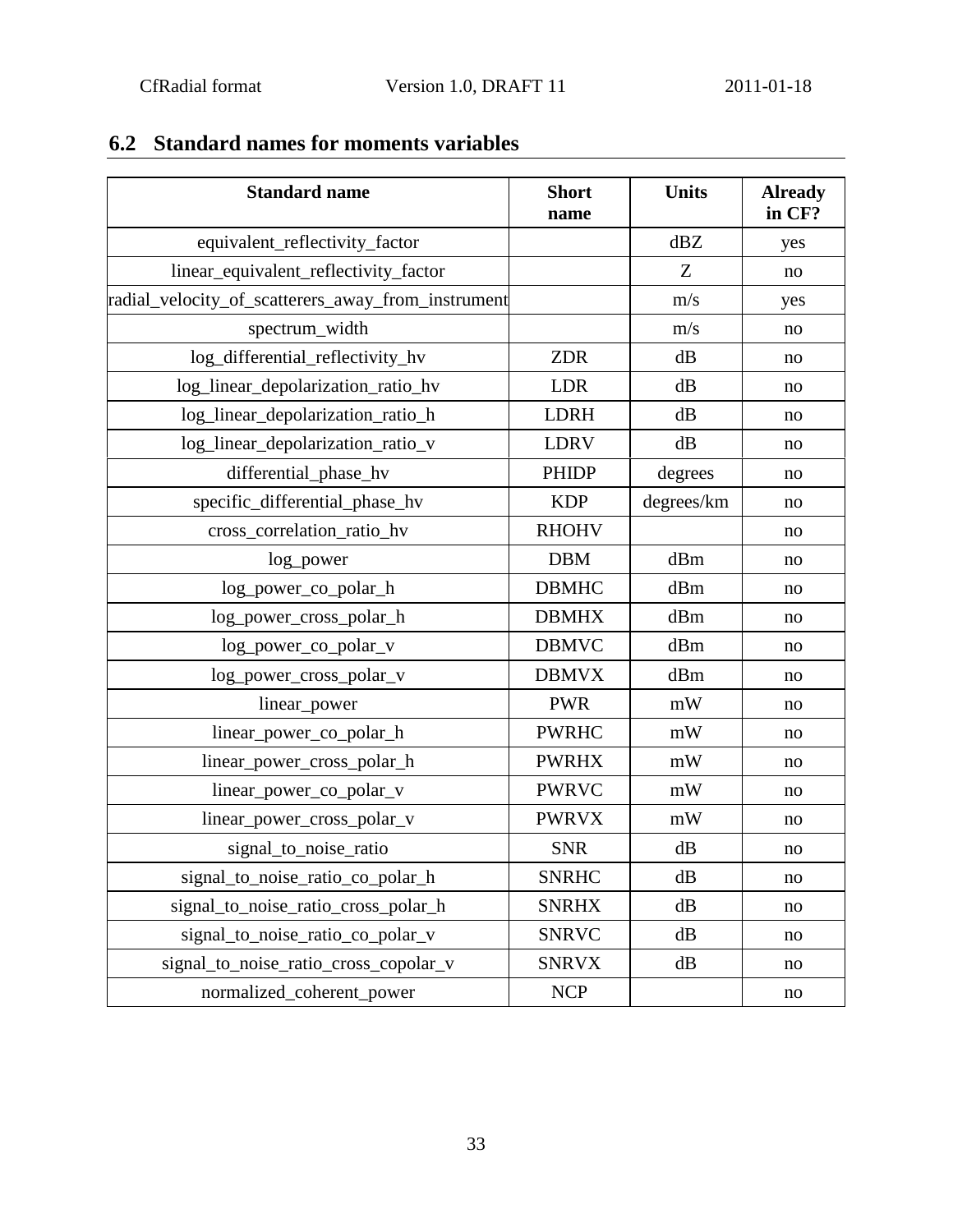## <span id="page-33-0"></span>**7 Computing the data location from geo-reference variables**

Weather radars and lidars rotate primarily about a *principal axis* (e.g., plan-position-indicator mode in ground-based radar about the zenith), slew about a secondary axis, orthogonal to the primary axis (e.g., range-height-indicator in ground-based radar), or slew on a plane by changing both primary and secondary axis (e.g., COPLANE in ground-based radar). In the ground-based radar convention, a point in space relative to a radar is represented in a local spherical coordinate systems  $X_i$  by three parameters, range (r), azimuth ( $\lambda$ ), and elevation ( $\phi$ ). A ground-based radar is assumed "leveled" with positive (negative) elevation, φ, above (below) a *reference plane* (a leveled plane orthogonal to the principal axis and containing the radar). The azimuth angle, λ, is the angle on the reference plan increases clockwise from the True North (TN) following the Meteorological coordinate convention (e.g., TN is 0 degree and East is 90 degree). Further processing and manipulating radar data (e.g., interpolation, synthesis, etc) typically are performed in a Cartesian coordinate systems **X** (a right-handed XYZ, geo-reference, coordinate systems) where Y is North and X is East (Fig. 7.1). Hence, a coordinate transformation between **X**<sup>i</sup> (radar sampling space) and **X** (geo-reference space) is required.

Based on the principal axes, remote sensors can be classified into three types, X, Y, or Z type. The purpose of this chapter is two-fold: (1) to define a consistent terminology, and (2) to derive coordinate transformation matrices for each type of remote sensor. Many sensors (e.g. fixed ground radars) are of the Z-type, have a fixed location, are leveled and are aligned relative to True North (TN). Dealing with such sensors is much simpler than for those on moving platforms. Therefore, they will be dealt with first, and the more complicated treatment of all three types of remote sensor mounted on moving platforms will be covered in the later sections.



*Figure 7.1: Right-handed XYZ coordinate system.*

### <span id="page-33-1"></span>**7.1 Special case – ground-based, stationary and leveled sensors**

Z-type sensors (radars and lidars) rotate primarily about the vertical (Z) axis, and the reference plane is a horizontal plane passing through the sensor. The Y axis is aligned with TN, and the X axis points East.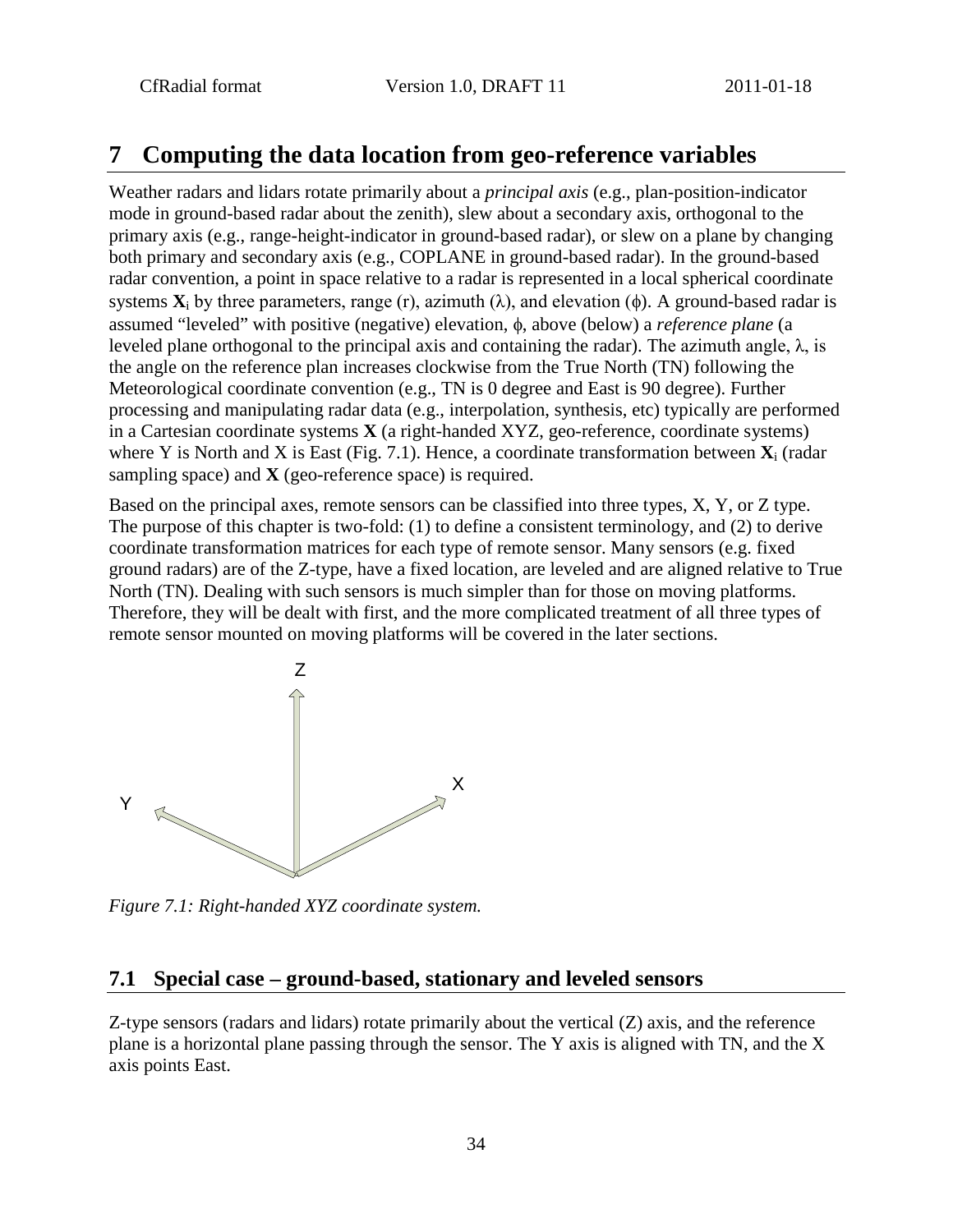Azimuth angles  $(\lambda)$  are positive clockwise looking from above (positive principal axis), with 0 being TN.

Elevation angles (φ) are measured relative to the horizontal reference plane, positive above the plane and negative below it.

#### <span id="page-34-2"></span><span id="page-34-0"></span>**7.1.1 LIDARs**

For LIDARs, the assumption is generally made that propagation of the beam is along a straight line, emanating at the sensor. The coordinate transformation between  $X_i$  (r,  $\lambda$ ,  $\phi$ ) and **X** (x, y, z) is as follows:

 $x = x_0 + r \cos \phi \sin \lambda$  $y = y_0 + r \cos \phi \cos \lambda$  $z = z_0 + r \sin \phi$ 

where

x is positive east

y is positive north

 $(x_0, y_0, z_0)$  are the coordinates of the sensor relative to the Cartesian grid origin and the azimuth angle  $(\lambda)$  is the angle clockwise from TN.

The sensor location is specified in longitude, latitude and altitude in the CfRadial format. Locations in the earth's geo-reference coordinate system are computed using the sensor location and the (x,y,z) from above, using normal spherical geometry.

#### <span id="page-34-1"></span>**7.1.2 RADARs**

The propagation of radar microwave energy in a beam through the lower atmosphere is affected by the change of refractive index of the atmosphere with height. Under average conditions this causes the beam to be deflected downwards, in what is termed 'Standard Refraction'. For most purposes this is adequately modeled by assuming that the beam is in fact straight, relative to an earth which has a radius of 4/3 times the actual earth radius. (Rinehart 2004.)

For a stationary and leveled, ground-based radar, the equations are similar to those for the LIDAR case, except that we have one extra term, the height correction, which reflects the beam curvature relative to the earth.

The height above the earth's surface for a given range is:

$$
h = \sqrt{r^2 + R'^2 + 2rR'\sin(\phi)} - R' + h_0
$$

See Rinehart 2004, chapter 3, for more details.

The (x,y) location for a given range is:

 $x = x_0 + r \cos \phi \sin \lambda$ 

 $y = y_0 + r \cos \phi \cos \lambda$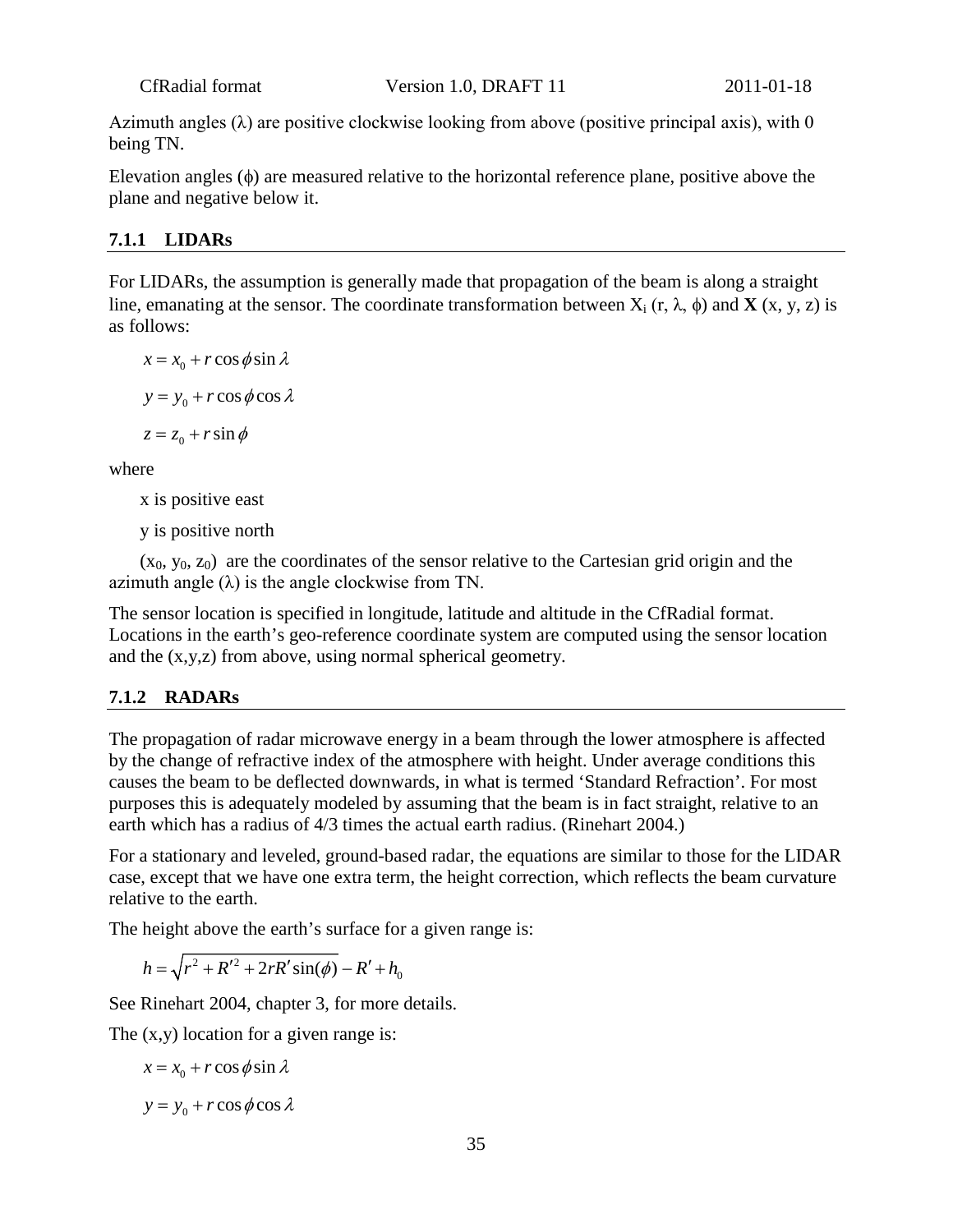where x is positive east, y is positive north, and remembering that azimuth is the angle clockwise from true north.

### <span id="page-35-0"></span>**7.2 Moving platforms**

For moving platforms, the metadata for each beam will include:

- longitude of instrument
- latitude of instrument
- altitude of instrument
- rotation and tilt of the beam (see section 7)
- roll, pitch and heading of the platform
- platform motion  $(U_G, V_G, W_G)$
- air motion  $(U_{air}, V_{air}, W_{air})$

For ground-based moving platforms (e.g., Doppler on Wheels), the earth-relative location of the observed point is:

$$
x = x_0 + r \cos \phi \sin \lambda
$$
  
\n
$$
y = y_0 + r \cos \phi \cos \lambda
$$
  
\n
$$
h = \sqrt{r^2 + R^2 + 2rR' \sin \phi} - R' + h_0
$$

Note that for airborne radar platforms, correcting for refractive index does not apply. Therefore, for airborne radars, use the straight line equations for LIDARs.

Refer to the sections below for the computation of elevation  $(\phi)$  and azimuth  $(\lambda)$  relative to earth coordinates.

Then apply the following equations, as before, to compute the location of the observed point.

 $x = x_0 + r \cos \phi \sin \lambda$  $y = y_0 + r \cos \phi \cos \lambda$  $z = z_0 + r \sin \phi$ 

### <span id="page-35-1"></span>**7.3 Coordinate transformations for the general case**

This section details the processing for the general case.

<span id="page-35-2"></span>Instruments which do not fall under section 7.3 above must be handled as a general case.

#### **7.3.1 Coordinate systems**

In addition to the previously-defined  $\mathbf{X}_i$  and  $\mathbf{X}_i$  coordinate systems, the following intermediate right-handed coordinate systems need to be defined to account for a moving, non-leveled platform: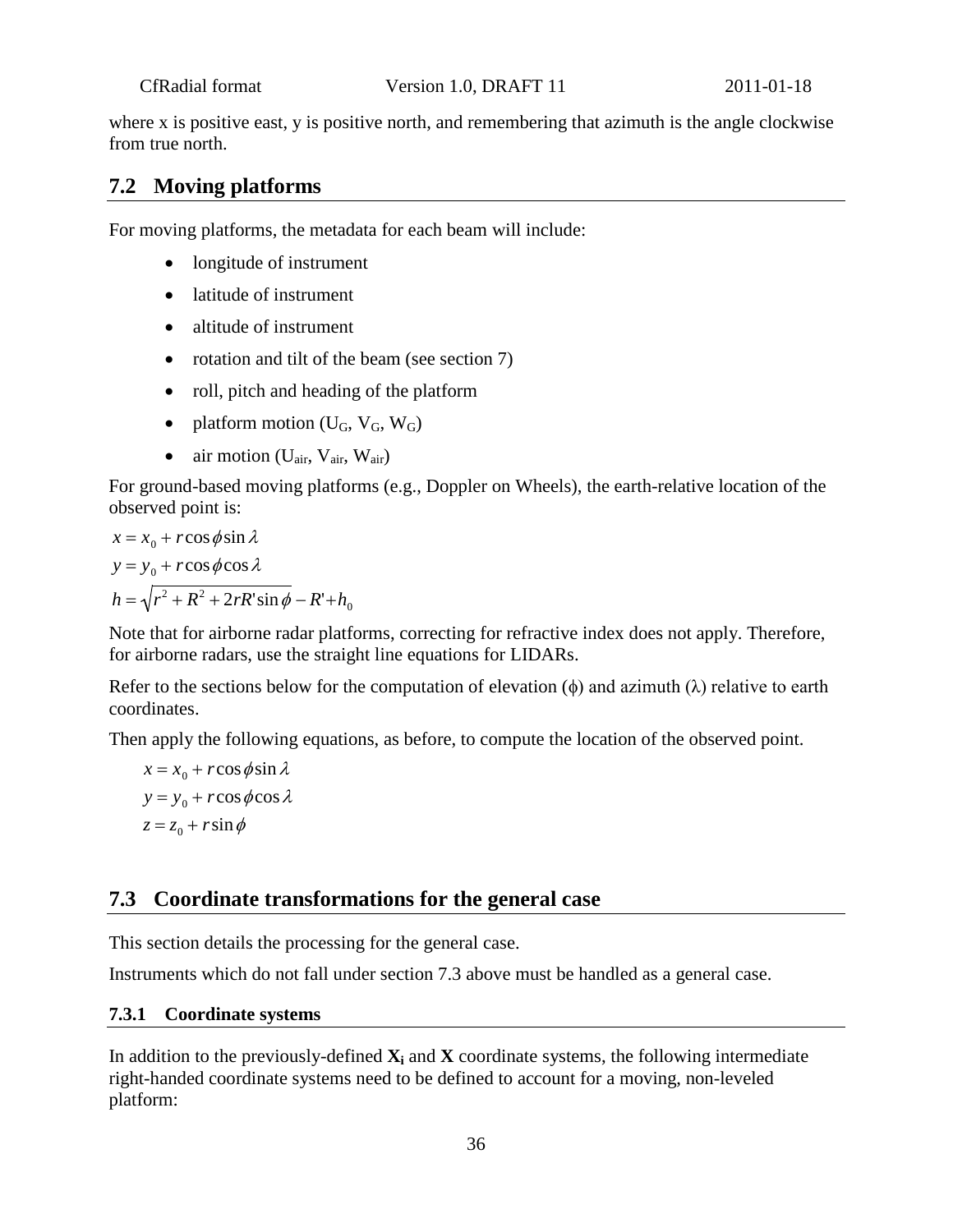- $\mathbf{X}_a$ : platform-relative coordinates,  $+Y$  points to heading,  $+X$  points to the right side,  $+z$  is orthogonal to the reference plane XY.
- $X_h$ : leveled, platform heading-relative coordinates,  $+Y$  points heading,  $+X$  points heading+90°, and Z points up (local zenith).

<span id="page-36-0"></span>The goal here is to derive transformations from  $X_i$  to  $X$  via  $X_a$  and  $X_h$ .

#### **7.3.2 The earth-relative coordinate system**

The earth-relative coordinate system, **X**, is defined as follows, X is East, Y is North, and Z is zenith. Azimuth angle, λ, is defined as positive *clockwise* from North (i.e., meteorological angle) while elevation angle, φ, is defined positive/negative above/below the horizontal plane at the altitude  $(h_0)$  of the remote sensor.

#### <span id="page-36-1"></span>**7.3.3 The platform-relative coordinate system**

The general form of the mathematic representation describes a remote sensing device mounted on a moving platform (e.g., an aircraft, see Figure 7.2). This figure depicts the theoretical reference frame for a moving platform. (We use the aircraft analogy here, but the discussion also applies to water-borne platforms and land-based moving platforms.)

The platform-relative coordinate system of the platform,  $\mathbf{X}_a$ , is defined by the right side,  $(X_a)$ , the heading,  $(Y_a)$ , and the zenith,  $(Z_a)$ .

The origin of  $\mathbf{X}_a$  is defined as the location of the INS on a moving platform.

The platform-relative coordinate system is defined by 3 rotations in the following angles: pitch (P), roll (R) and heading (H). These angles are generally measured by an inertial navigation system (INS).

The platform moves relative to X, based on its heading H, and the drift D, caused by wind or current. (D is 0 for land-based platforms). The track T is the line of the platform movement over the ground.

NOTE: -see Lee et al. (1994) for further background on this topic, and on the corrections to Doppler velocity for moving platforms. Usually, the platform INS and the sensor may not be collocated. See Lee et al. (1994) for discussions on how to compensate for the Doppler velocity due to the relative motion between these two.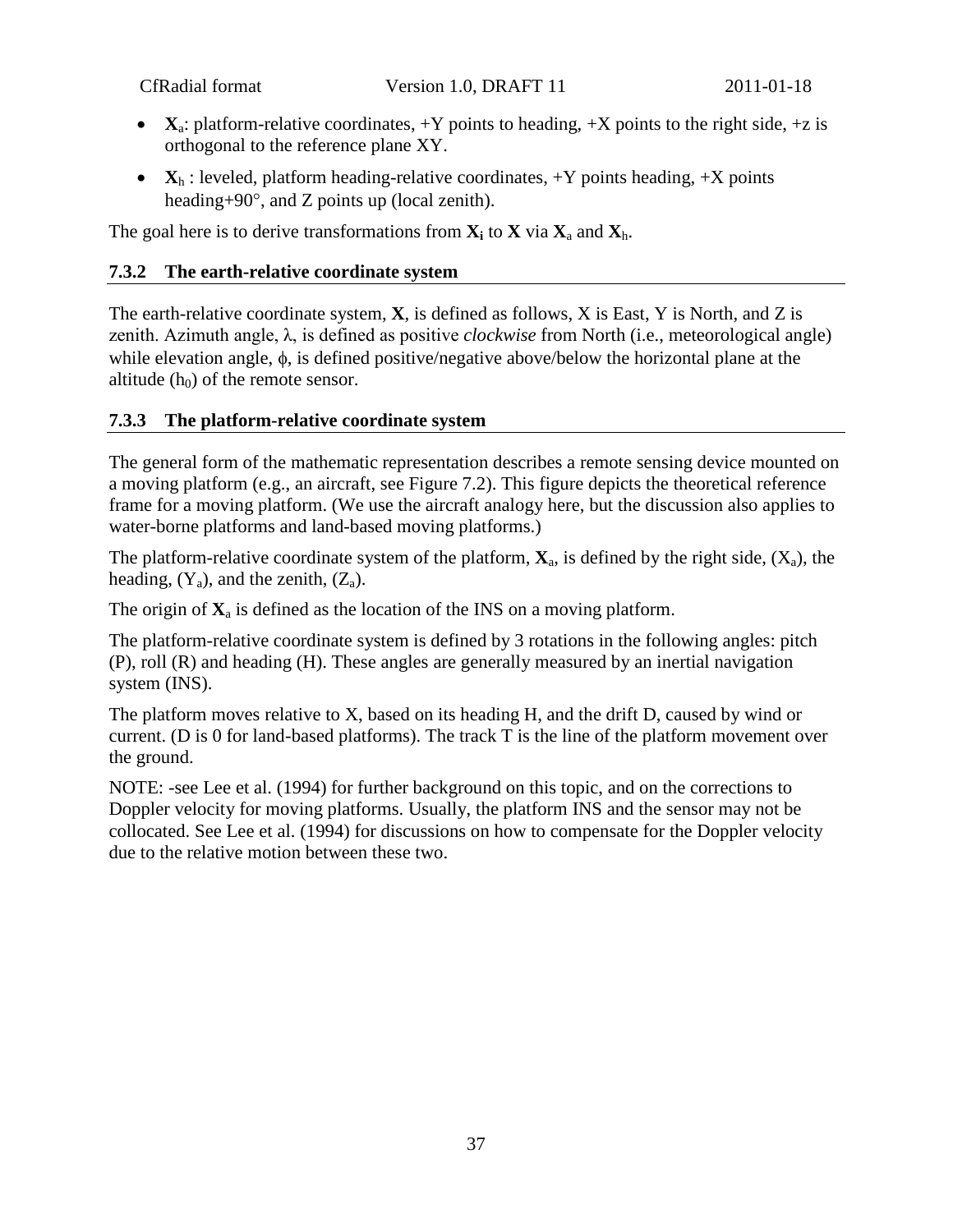

*Figure 7.2 Moving platform axis definitions and reference frame (reproduced from Lee et al., 1994,originally from Axford, 1968) ©American Meteorological Society. Reprinted with permission.*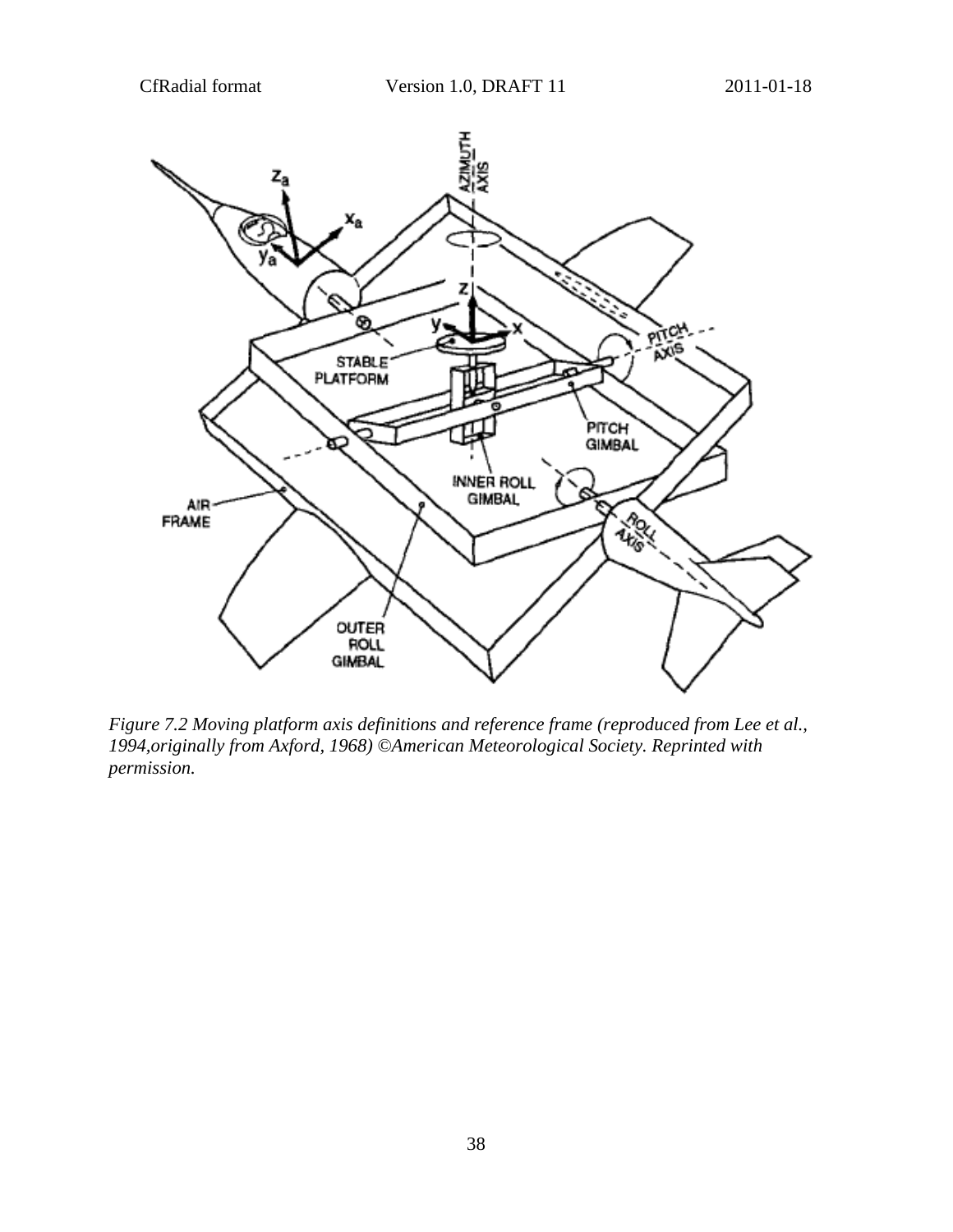Figures 7.3 a through c show the definitions of heading, drift, track, pitch and roll.



Figure 7.3(a): Definition of heading, drift and track.



Figure 7.3(b): Definition of pitch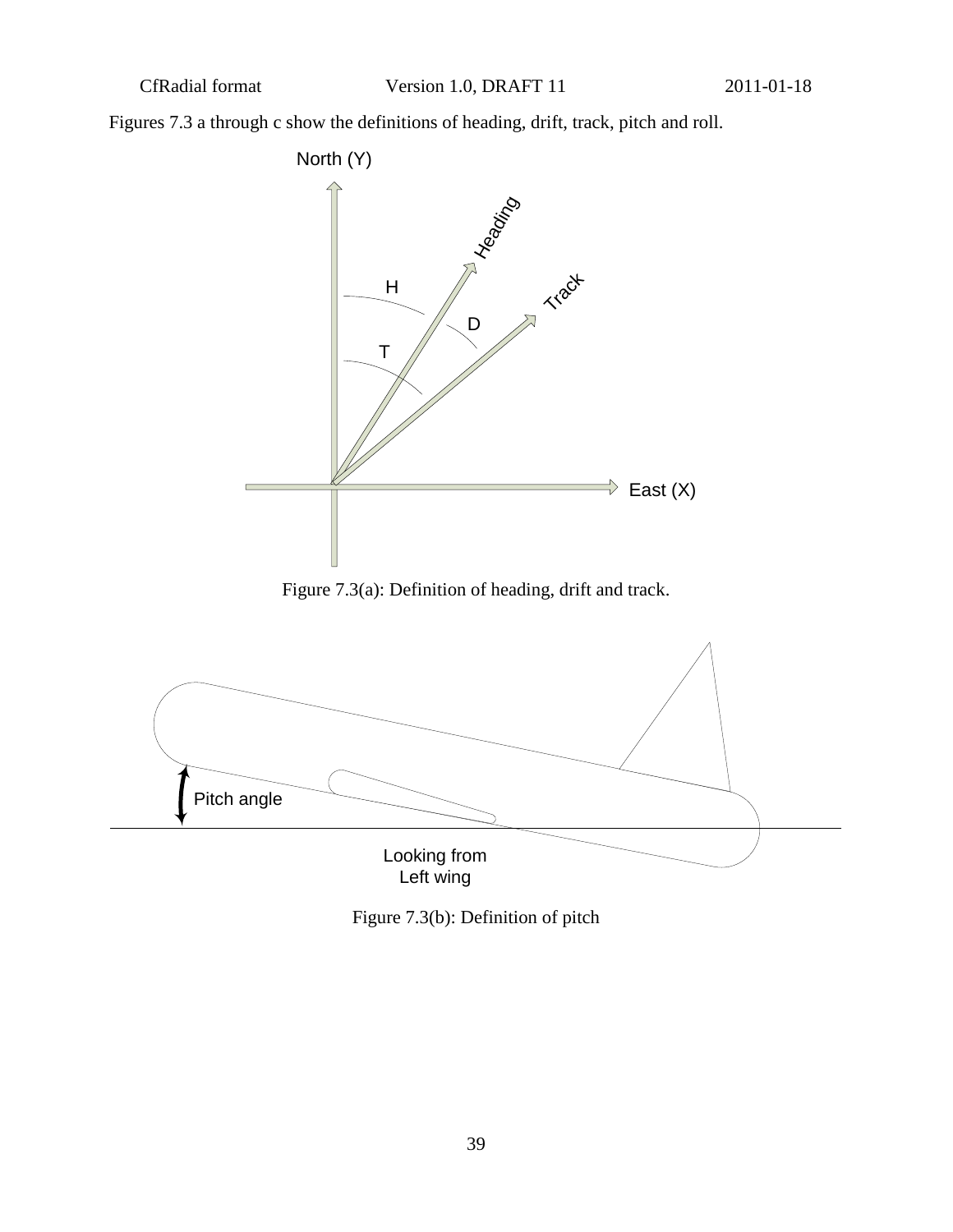

Figure 7.3(c): Definition of roll

#### <span id="page-39-0"></span>**7.3.4 The sensor coordinate system**

In the sensor coordinate system,  $\mathbf{X}_i$ , each gate location is characterized by a range, *r*, a rotation angle,  $\theta$ , and a tilt angle,  $\tau$ . Following the ground-based radar convention, the rotation angle,  $\theta$ , is the angle projected on the reference plane, positive *clockwise* from the third axis (counting from the principal axis in **X**a) looking *towards the sensor* from the positive principal axis. The tilt angle,  $\tau$ , is the angle of the beam relative to the reference plane. A beam has a positive/negative  $\tau$ depending on whether it is on the positive/negative side of the reference plane, using the principal axis to determine the sign. Each gate location (*r*, θ, τ) in **X**<sup>i</sup> can be represented in (*r*, λ, φ) in **X**.

| Sensor Type                | Type $X$                                                                                                                                                 | Type Y                                                                                          | Type $Z$                        |
|----------------------------|----------------------------------------------------------------------------------------------------------------------------------------------------------|-------------------------------------------------------------------------------------------------|---------------------------------|
| Principal Axis             | $X_{a}$                                                                                                                                                  | $Y_a$                                                                                           | $Z_{\rm a}$                     |
| <b>Reference Plane</b>     | $Y_aZ_a$                                                                                                                                                 | $Z_a X_a$                                                                                       | $X_aY_a$                        |
| $0^{\circ}$ Rotation Angle | $+Z_{a}$                                                                                                                                                 | $+X_a$                                                                                          | $+Y_a$                          |
| $90^\circ$ Rotation Angle  | $+Y_a$                                                                                                                                                   | $+Z_{a}$                                                                                        | $+X_a$                          |
| Examples                   | Ground-based radar/lidar,<br>aircraft nose radar, downward<br>scanning radar on Global Hawk,<br>NOAA P3 lower-fuselage radar<br>and C-band scatterometer | <b>Tail Doppler</b><br>radars on NOAA<br>P <sub>3</sub> and<br><b>NSF/NCAR</b><br><b>ELDORA</b> | EDOP,<br>Wyoming<br>Cloud Radar |

*Table 7.1:* Characteristics of 3 types of sensors.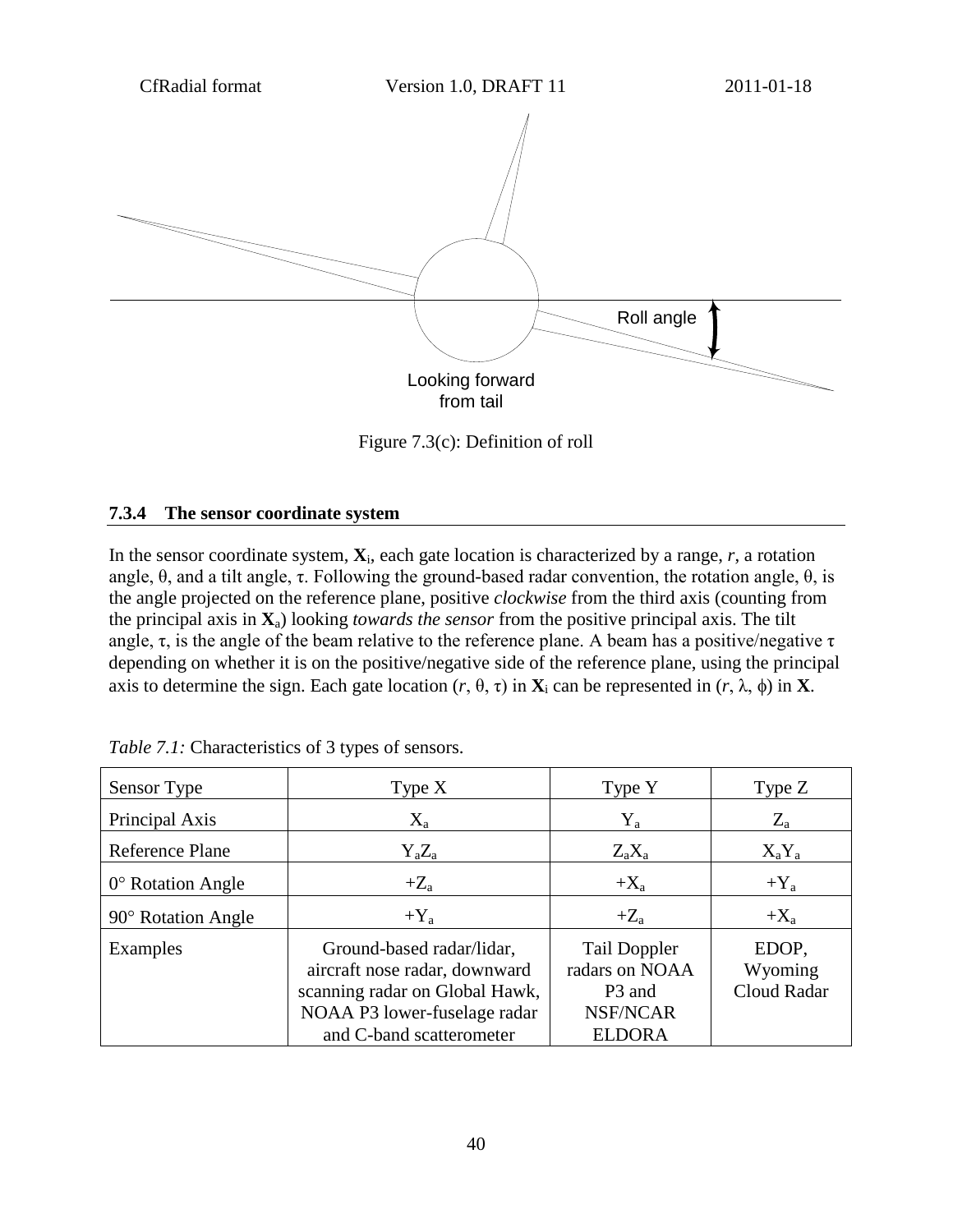#### <span id="page-40-0"></span>**7.4 Coordinate transformation sequence**

The following transformations are carried out to transform the geometry from the instrumentbased  $(X_i)$  to the earth-based coordinate system  $(X)$ :

- translate from  $X_i$  to  $X_a$
- rotate from **X**a to **X**

#### <span id="page-40-1"></span>**7.4.1 Transformation from**  $X_i$  to  $X_a$

<span id="page-40-2"></span>The details of this step depend on the sensor type: Z, Y or X (Table 7.1)

#### **7.4.1.1 Type Z sensors**

The characteristics are:

- the primary axis is  $Z_a$
- the reference plane is  $(X_a, Y_a)$
- the rotation angle  $\theta$  is 0 in the  $(Y_a, Z_a)$  plane, i.e. along the +Y axis. Rotation increases clockwise from  $+Y$ , when looking from above (i.e. from  $+Z$ )
- the tilt angle (τ) is 0 in the  $(X_a, Y_a)$  plane, positive above it (for  $+Z_a$ ) and negative below it.

The transformation to  $X_a$  coordinates is:

$$
\begin{pmatrix} x_a \\ y_a \\ z_a \end{pmatrix} = r \begin{pmatrix} \sin \theta \cos \tau \\ \cos \theta \cos \tau \\ \sin \tau \end{pmatrix}
$$

#### <span id="page-40-3"></span>**7.4.1.2 Type Y sensors**

The characteristics are:

<u>.</u>

- the primary axis is  $Y_a$
- the reference plane is  $(Z_a, X_a)$
- the rotation angle  $\theta$  is 0 in the  $(Z_a, X_a)$  plane, i.e. along the  $+X_a$  axis. Rotation increases clockwise from  $+X$ , when looking from  $+Y$ .
- the tilt angle  $(\tau)$  is 0 in the  $(Z_a, X_a)$  plane, positive for  $+Y_a$ .

### *Note that the definition of*  $\theta$  *is different from the convention defined in Lee et al. ([1](#page-40-4)994)* $^1$ *. Let θ*<sup>*'*</sup> is the rotation angle defined in Lee et al. (1994),  $θ = mod(450° - θ')$ .

<span id="page-40-4"></span><sup>&</sup>lt;sup>1</sup> The rotation angle,  $\theta$ ', defined in previous airborne tail Doppler radar convention (Lee et al. 1994) was positive clockwise looking from the tail toward the nose of an aircraft (i.e., looking from the  $-Y_a$ -axis) that has been the convention for airborne tail Doppler radars. However, this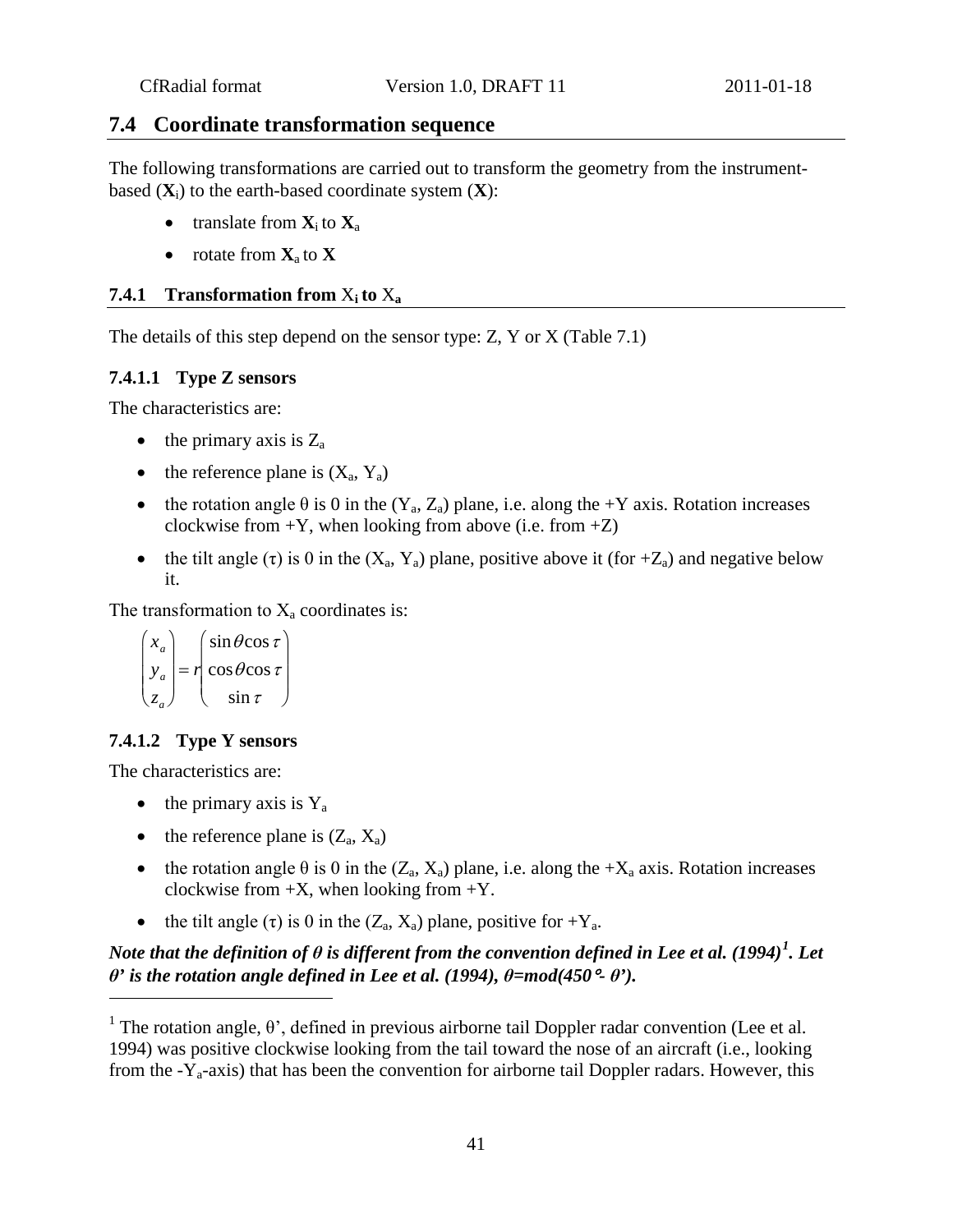The transformation to  $X_a$  coordinates is:

$$
\begin{pmatrix} x_a \\ y_a \\ z_a \end{pmatrix} = r \begin{pmatrix} \cos \theta \cos \tau \\ \sin \tau \\ \sin \theta \cos \tau \end{pmatrix}
$$

### <span id="page-41-0"></span>**7.4.1.3 Type X sensors**

The characteristics are:

- the primary axis is  $X_a$
- the reference plane is  $(Y_a, Z_a)$
- the rotation angle  $\theta$  is 0 in the  $(Y_a, Z_a)$  plane, i.e. along the +Z<sub>a</sub> axis. Rotation increases clockwise from  $+Z_a$ , when looking from  $+X_a$ .
- the tilt angle  $(\tau)$  is 0 in the  $(Y_a, Z_a)$  plane, positive for  $+X_a$ .

The transformation to  $X_a$  coordinates is:

$$
\begin{pmatrix} x_a \\ y_a \\ z_a \end{pmatrix} = r \begin{pmatrix} \sin \tau \\ \sin \theta \cos \tau \\ \cos \theta \cos \tau \end{pmatrix}
$$

#### <span id="page-41-1"></span>**7.4.2 Rotating from**  $X_a$  **to X**

Rotating  $\mathbf{X}_a$  to  $\mathbf{X}$  requires the following 3 steps:

- remove the roll R, by rotating the x axis around the y axis by  $-R$ .
- remove the pitch P, by rotating the y axis around the x axis by  $-P$ .
- remove the heading H, by rotating the y axis around the z axis by  $+H$

The transformation matrix for removing the roll component is:

 $M_R =$ cos*R* 0 sin*R* 0 1 0 −sin*R* 0 cos*R*  $\sqrt{2}$  $\setminus$  $\mathbf{L}$  $\overline{\phantom{a}}$  $\setminus$ J  $\mathbf{I}$  $\overline{\phantom{a}}$ 

The transformation matrix for removing the pitch component is:

 $M_{P} =$ 1 0 0 0 cos*P* −sin*P* 0 sin*P* cos*P*  $\left( \begin{array}{c} 1 \end{array} \right)$  $\setminus$  $\vert$ ,  $\begin{bmatrix} 1 \\ 1 \end{bmatrix}$  $\setminus$ J  $\frac{1}{2}$  $\overline{\phantom{a}}$ 

 $\overline{a}$ 

The transformation matrix for removing the heading component is:

convention is different from that used in the ground-based radars. The r and  $\tau$  were defined the same way in the current convention.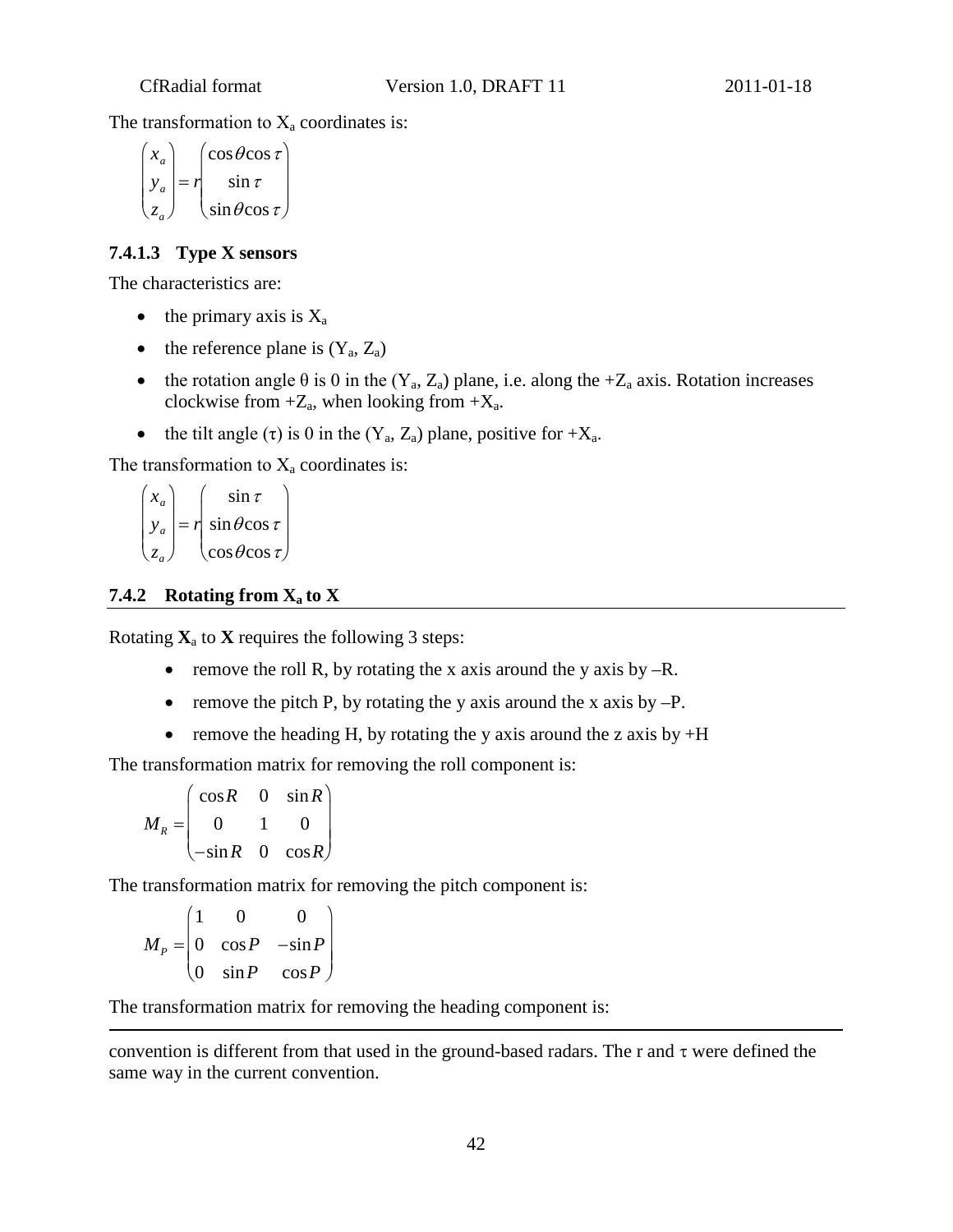$$
M_{H} = \begin{pmatrix} \cos H & \sin H & 0 \\ -\sin H & \cos H & 0 \\ 0 & 0 & 1 \end{pmatrix}
$$

We apply these transformations consecutively:

$$
X = M_{H}M_{P}M_{R}X_{a}
$$
  
\n
$$
M_{H}M_{P}M_{R} = \begin{pmatrix} \cos H & \sin H & 0 \\ -\sin H & \cos H & 0 \\ 0 & 0 & 1 \end{pmatrix} \begin{pmatrix} 1 & 0 & 0 \\ 0 & \cos P & -\sin P \\ 0 & \sin P & \cos P \end{pmatrix} \begin{pmatrix} \cos R & 0 & \sin R \\ 0 & 1 & 0 \\ -\sin R & 0 & \cos R \end{pmatrix}
$$
  
\n
$$
= \begin{pmatrix} \cos H \cos R + \sin H \sin P \sin R & \sin H \cos P & \cos H \sin R - \sin H \sin P \cos R \\ -\sin H \cos R + \cos H \sin P \sin R & \cos H \cos P & -\sin H \sin R - \cos H \sin P \cos R \\ -\cos P \sin R & \sin P & \cos P \cos R \\ \sin P & \cos P \cos R & \cos P \cos R \end{pmatrix}
$$
  
\n
$$
= \begin{pmatrix} m_{11} & m_{12} & m_{13} \\ m_{21} & m_{22} & m_{23} \\ m_{31} & m_{32} & m_{33} \end{pmatrix}
$$

## <span id="page-42-0"></span>**7.5 Summary of transforming from**  $X_i$  **to**  $X$

We combine the above 2 main steps for transform all the way from the instrument coordinates to earth coordinates:

### <span id="page-42-1"></span>**7.5.1 For type Z radars:**

$$
\begin{pmatrix} x \\ y \\ z \end{pmatrix} = \begin{pmatrix} m_{11} & m_{12} & m_{13} \\ m_{21} & m_{22} & m_{23} \\ m_{31} & m_{32} & m_{33} \end{pmatrix} \begin{pmatrix} \sin \theta \cos \tau \\ \cos \theta \cos \tau \\ \sin \tau \end{pmatrix}
$$
  
=  $r \begin{pmatrix} m_{11} \sin \theta \cos \tau + m_{12} \cos \theta \cos \tau + m_{13} \sin \tau \\ m_{21} \sin \theta \cos \tau + m_{22} \cos \theta \cos \tau + m_{23} \sin \tau \\ m_{31} \sin \theta \cos \tau + m_{32} \cos \theta \cos \tau + m_{33} \sin \tau \end{pmatrix}$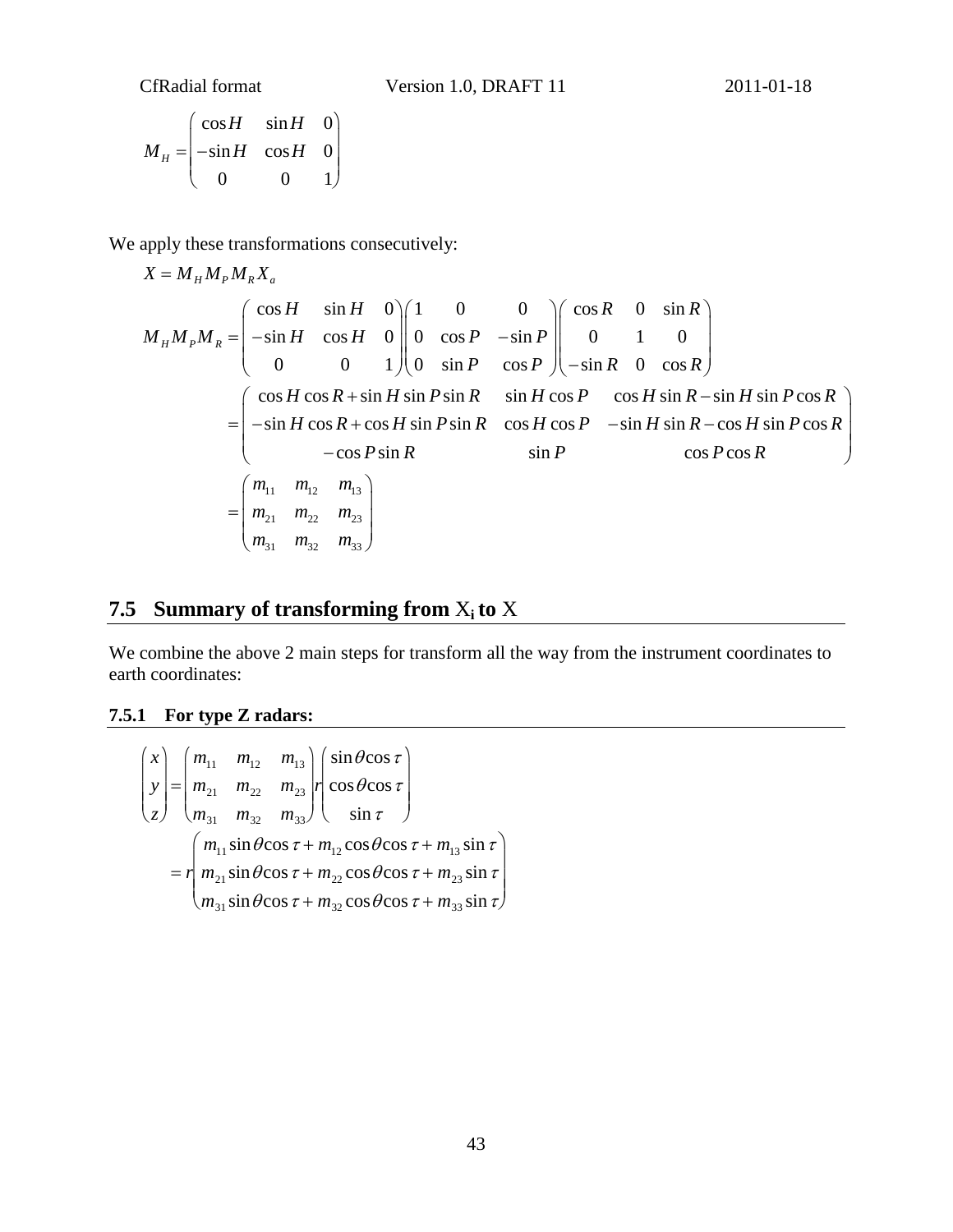#### <span id="page-43-0"></span>**7.5.2 For type Y radars:**

$$
\begin{pmatrix} x \\ y \\ z \end{pmatrix} = \begin{pmatrix} m_{11} & m_{12} & m_{13} \\ m_{21} & m_{22} & m_{23} \\ m_{31} & m_{32} & m_{33} \end{pmatrix} r \begin{pmatrix} \cos \theta \cos \tau \\ \sin \tau \\ \sin \theta \cos \tau \end{pmatrix}
$$
  
=  $r \begin{pmatrix} m_{11} \cos \theta \cos \tau + m_{12} \sin \tau + m_{13} \sin \theta \cos \tau \\ m_{21} \cos \theta \cos \tau + m_{22} \sin \tau + m_{23} \sin \theta \cos \tau \\ m_{31} \cos \theta \cos \tau + m_{32} \sin \tau + m_{33} \sin \theta \cos \tau \end{pmatrix}$ 

#### <span id="page-43-1"></span>**7.5.3 For type X radars:**

$$
\begin{pmatrix} x \\ y \\ z \end{pmatrix} = \begin{pmatrix} m_{11} & m_{12} & m_{13} \\ m_{21} & m_{22} & m_{23} \\ m_{31} & m_{32} & m_{33} \end{pmatrix} \begin{pmatrix} \sin \tau \\ \sin \theta \cos \tau \\ \cos \theta \cos \tau \end{pmatrix}
$$
  
=  $r \begin{pmatrix} m_{11} \sin \tau + m_{12} \sin \theta \cos \tau + m_{13} \cos \theta \cos \tau \\ m_{21} \sin \tau + m_{22} \sin \theta \cos \tau + m_{23} \cos \theta \cos \tau \\ m_{31} \sin \tau + m_{32} \sin \theta \cos \tau + m_{33} \cos \theta \cos \tau \end{pmatrix}$ 

#### <span id="page-43-2"></span>**7.5.4 Computing earth-relative azimuth and elevation**

We can then compute the earth-relative azimuth and elevation as follows:

$$
\lambda = \tan^{-1}(x/y)
$$

$$
\phi = \sin^{-1}(z/r)
$$

### <span id="page-43-3"></span>**7.6 Summary of symbol definitions**

**X**<sub>i</sub>: instrument-relative coordinate system,  $(r, θ, τ)$  or  $(r, λ, φ)$ 

 $\mathbf{X}_a$ : platform-relative coordinate system  $(x_a, y_a, z_a)$  – see figure 7.2

**Χ**h: coordinate system relative to level platform (no roll or pitch) with heading H.

**Χ**: earth-relative coordinate system (x, y, z), x is positive east, y is positive north, z is positive up.

H: heading of platform (see figure 7.3)

T: track of platform (see figure 7.3)

D: drift angle (see figure 7.3)

P: pitch angle (see figure 7.3)

R: roll angle (see figure 7.3)

λ: azimuth angle

φ: elevation angle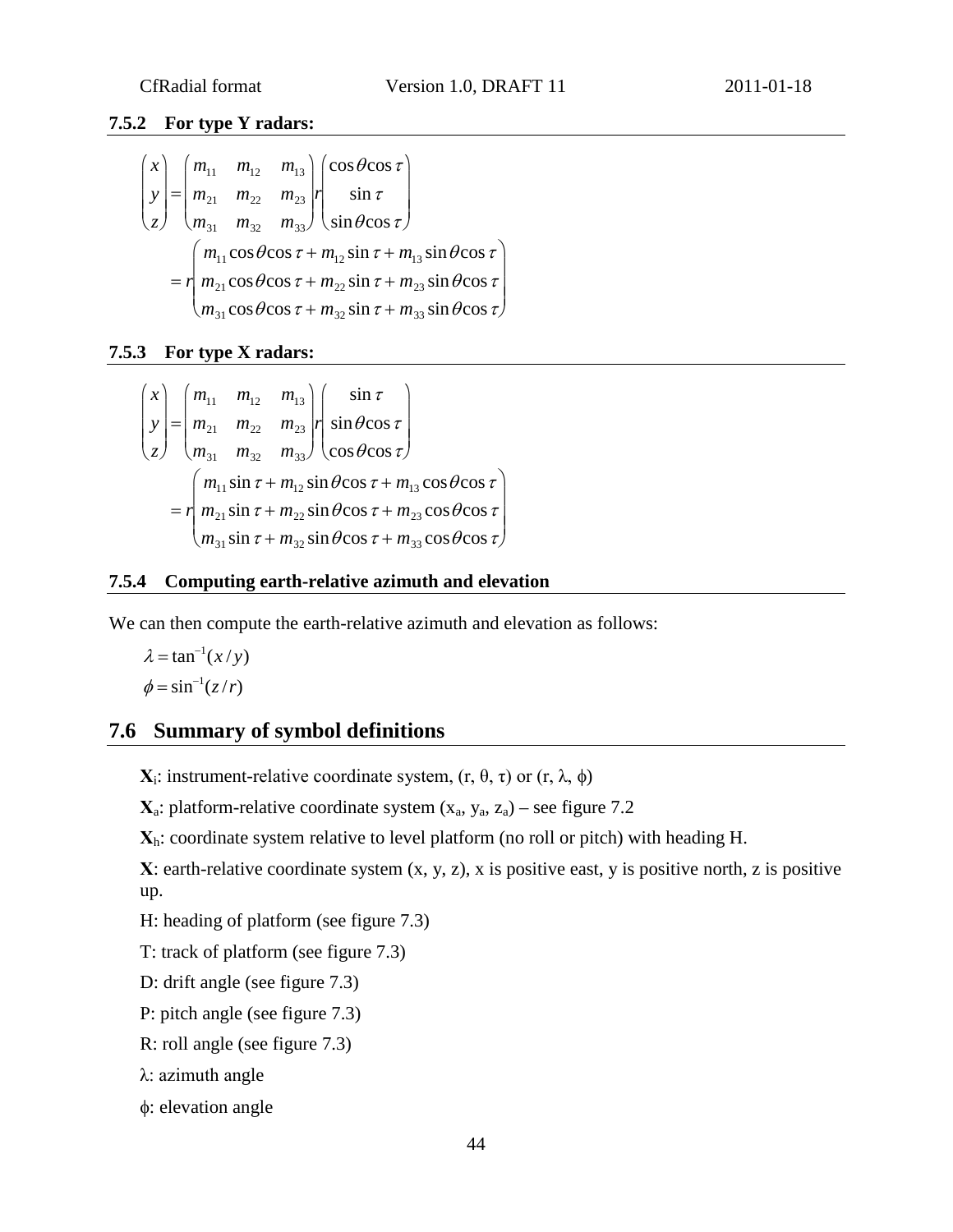θ: rotation angle

τ: tilt angle

r: range

h: height

h0: height of the instrument

R': pseudo radius of earth =  $(4/3)$ 6374 $km$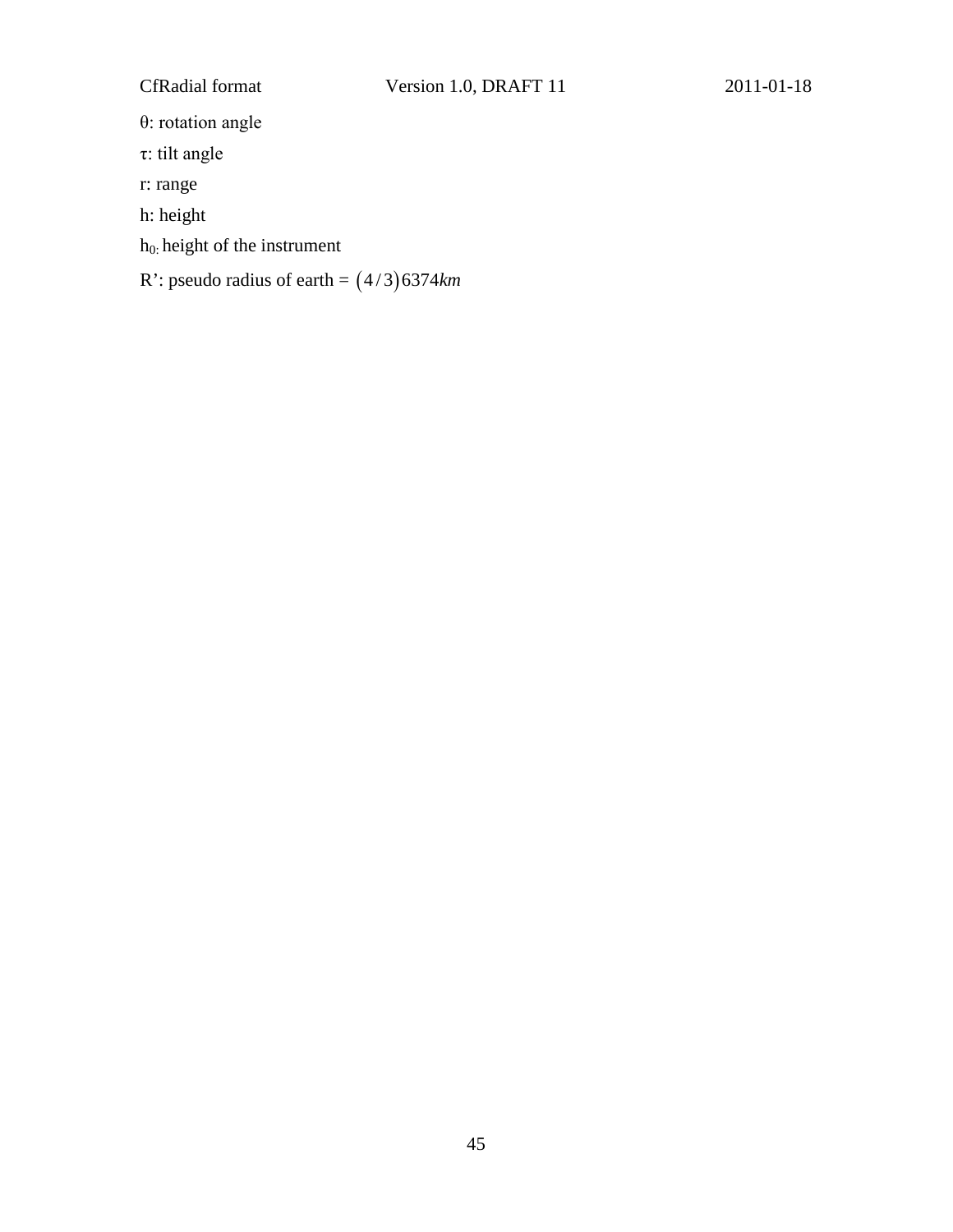## <span id="page-45-0"></span>**8 Change log**

### <span id="page-45-1"></span>**8.1 Version 1.0, draft7: 2010-06-16**

<span id="page-45-2"></span>This was the first version posted to the web.

### **8.2 Version 1.0, draft8: 2010-11-01**

The following changes were made for draft 8:

#### **Changes to section 1.4**

Changed missing\_value to \_FillValue.

#### **Changes to section 2.6**

Removed the use of the **grid mapping** variable, since this is not really necessary for this format. The location information is provided in the location variables and is independent of any grid mapping.

#### **Changes to section 3**

Removed the 'frequency\_list' sub-convention. The list of frequencies used is now a required member of the 'instrument\_parameters' sub-convention.

#### **Changes to section 4.2**

Relaxed the requirement to have a single dimension to handle string length. Any number of dimensions may be added for strings of different lengths. Readers of the data must check the dimension used by each string variable to determine its length.

The 'frequency' dimension is now required if the 'instrument\_parameters' sub-convention is used. The wavelength variable has been removed, and is replaced by a list of 1 or more frequencies.

#### **Changes to section 4.3**

Added "aircraft" to the platform type list.

Moved 'instrument\_type' up into the base convention, from the 'instrument\_params' subconvention.

Changed start\_time variable to time\_coverage\_start, and end\_time to time\_coverage\_end, to conform to the NetCDF Attribute Convention for Dataset Discovery (ACDD).

#### **Changes to section 4.5**

'altitude\_agl' is now an optional variable. Omit this variable if not known.

#### **Changes to section 4.6**

Changed 'sweep\_fixed\_angle' to 'fixed\_angle'.

Added 'target\_scan\_rate' as an optional variable. Omit this variable if not known.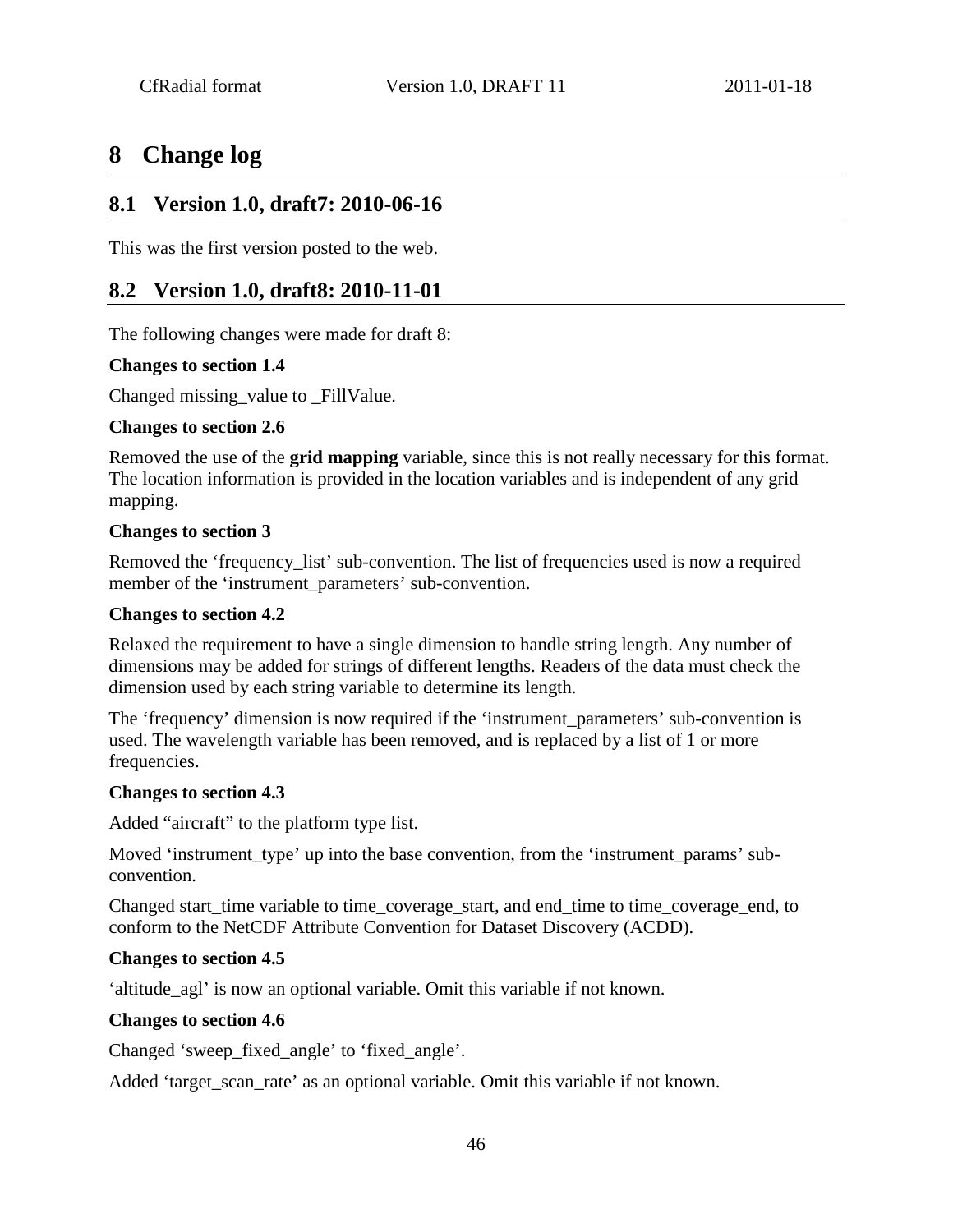#### **Changes to section 4.7**

Changed 'antenna\_transition'to be optional. Omit this variable if not known. It will then be assumed that the antenna is not in transition for any ray.

Added 'scan\_rate' variable, which is optional. Omit this variable if the values are not known.

#### **Changes to section 4.9**

Changed missing\_value to \_FillValue.

#### **Changes to section 5.1**

Changed sweep\_follow\_mode to follow\_mode.

Changed sweep\_prf\_mode to prt\_mode.

Added prt\_ratio.

Changed sweep\_polarization\_mode to polarization\_mode.

#### **Changes to section 5.2**

Changed radar\_transmit\_power\_h to radar\_measured\_transmit\_power\_h.

Changed radar\_transmit\_power\_v to radar\_measured\_transmit\_power\_v.

Moved radar\_receiver\_bandwidth into 5.4.2.

Removed Changewavelength. Only frequencies are specified.

Added the option for more than 2 PRTs.

Relaxed the requirements – if a variable is not specified, a default value will be assumed. These are specified in the document.

Added linear reflectivity (Z) as a field with a proposed standard name.

Calibration as a variable with attributes?

Radar rotation direction? Sign to indicate dirn?

### <span id="page-46-0"></span>**8.3 Version 1.0, draft 10: 2011-01-15**

The following changes were made for draft 10:

#### **Changes to section 7**

Both the explanations and equations were modified. The concept of the instrument coordinate system (**X**i) was added.